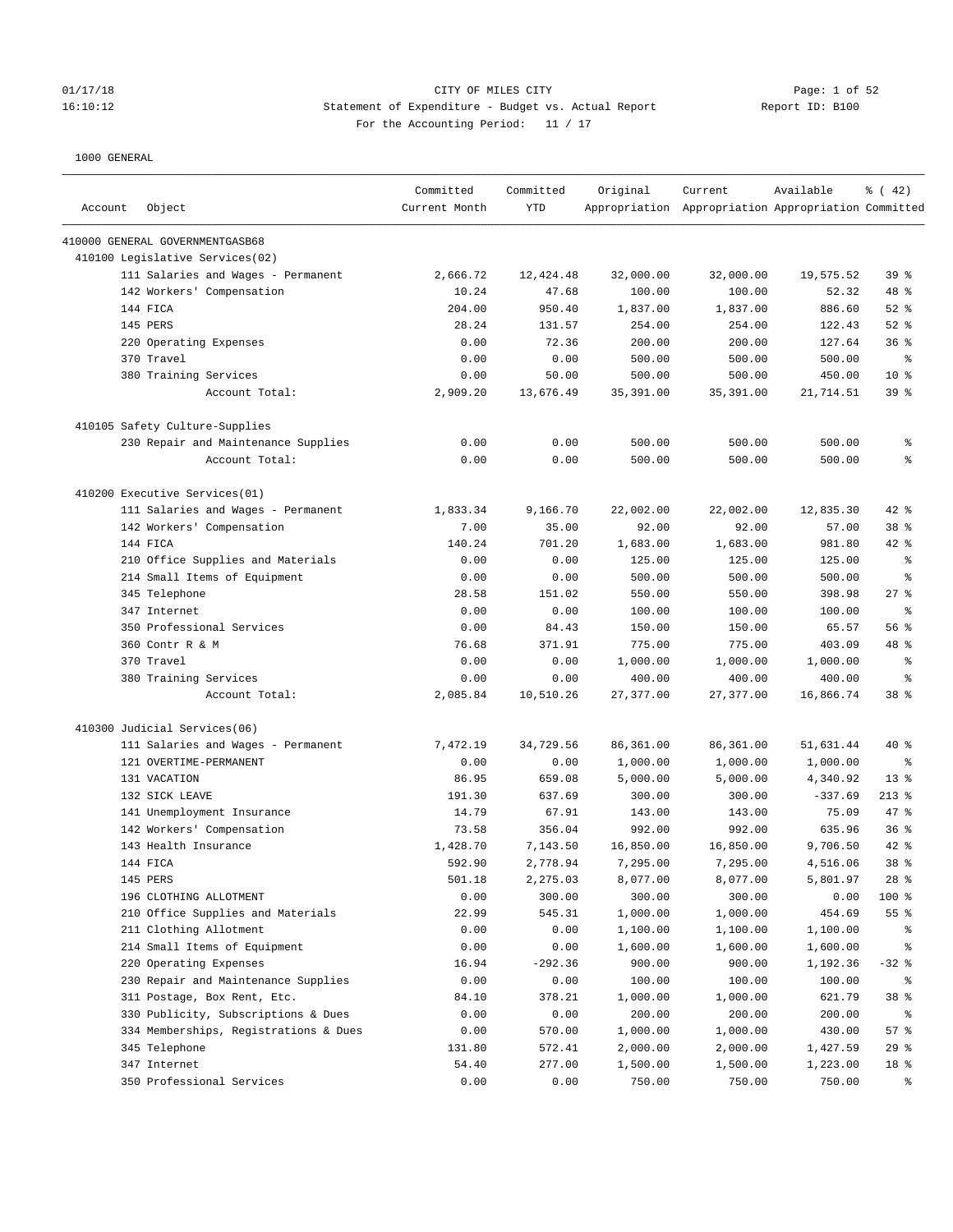#### 01/17/18 Page: 2 of 52 Page: 2 of 52 16:10:12 Statement of Expenditure - Budget vs. Actual Report Report ID: B100 For the Accounting Period: 11 / 17

|         |                                            | Committed     | Committed  | Original   | Current                                             | Available    | $\frac{3}{6}$ ( 42) |
|---------|--------------------------------------------|---------------|------------|------------|-----------------------------------------------------|--------------|---------------------|
| Account | Object                                     | Current Month | YTD        |            | Appropriation Appropriation Appropriation Committed |              |                     |
|         | 360 Contr R & M                            | 0.00          | 0.00       | 2,000.00   | 2,000.00                                            | 2,000.00     | နွ                  |
|         | 370 Travel                                 | 0.00          | 1,686.31   | 2,500.00   | 2,500.00                                            | 813.69       | 67 %                |
|         | 380 Training Services                      | 160.00        | 1,164.20   | 1,000.00   | 1,000.00                                            | $-164.20$    | $116$ %             |
|         | 382 Books                                  | 0.00          | 0.00       | 600.00     | 600.00                                              | 600.00       | နွ                  |
|         | 394 Jury and Witness Fees                  | 0.00          | 387.00     | 0.00       | 0.00                                                | $-387.00$    | နွ                  |
|         | 533 Machinery and Equipment Rental         | 0.00          | 0.00       | 3,000.00   | 3,000.00                                            | 3,000.00     | နွ                  |
|         | Account Total:                             | 10,831.82     | 54, 235.83 | 146,568.00 | 146,568.00                                          | 92,332.17    | 37%                 |
|         | 410500 Financial Services(03)              |               |            |            |                                                     |              |                     |
|         | 111 Salaries and Wages - Permanent         | 9,231.26      | 48,620.33  | 128,631.00 | 128,631.00                                          | 80,010.67    | 38 %                |
|         | 131 VACATION                               | 1,016.27      | 3,518.84   | 2,200.00   | 2,200.00                                            | $-1, 318.84$ | $160$ %             |
|         | 132 SICK LEAVE                             | 786.27        | 2,606.75   | 700.00     | 700.00                                              | $-1,906.75$  | $372$ $%$           |
|         | 133 OTHER LEAVE PAY                        | 20.60         | 684.01     | 11,038.00  | 11,038.00                                           | 10,353.99    | 6 %                 |
|         | 141 Unemployment Insurance                 | 27.63         | 139.93     | 215.00     | 215.00                                              | 75.07        | 65 %                |
|         | 142 Workers' Compensation                  | 124.39        | 629.60     | 1,754.00   | 1,754.00                                            | 1,124.40     | 36%                 |
|         | 143 Health Insurance                       | 2,107.39      | 10,537.02  | 24,874.00  | 24,874.00                                           | 14,336.98    | 42 %                |
|         | 144 FICA                                   | 845.71        | 4,280.18   | 10,933.00  | 10,933.00                                           | 6,652.82     | 39 %                |
|         | 145 PERS                                   | 936.30        | 4,694.97   | 12,105.00  | 12,105.00                                           | 7,410.03     | 39 %                |
|         | 196 CLOTHING ALLOTMENT                     | 0.00          | 517.50     | 525.00     | 525.00                                              | 7.50         | 99 %                |
|         | 210 Office Supplies and Materials          | 0.00          | 21.92      | 2,200.00   | 2,200.00                                            | 2,178.08     | 1 <sup>8</sup>      |
|         | 214 Small Items of Equipment               | 0.00          | 0.00       | 2,800.00   | 2,800.00                                            | 2,800.00     | နွ                  |
|         | 220 Operating Expenses                     | 496.39        | 2,535.60   | 3,000.00   | 3,000.00                                            | 464.40       | 85%                 |
|         | 230 Repair and Maintenance Supplies        | 0.00          | 1.44       | 0.00       | 0.00                                                | $-1.44$      | နွ                  |
|         | 311 Postage, Box Rent, Etc.                | 720.25        | 745.14     | 3,600.00   | 3,600.00                                            | 2,854.86     | $21$ %              |
|         | 320 Printing, Duplicating, Typing &        | 0.00          | 0.00       | 175.00     | 175.00                                              | 175.00       | ి                   |
|         | 330 Publicity, Subscriptions & Dues        | 0.00          | 0.00       | 2,200.00   | 2,200.00                                            | 2,200.00     | နွ                  |
|         | 334 Memberships, Registrations & Dues      | 0.00          | 2,925.30   | 3,200.00   | 3,200.00                                            | 274.70       | $91$ %              |
|         | 345 Telephone                              | 50.14         | 258.78     | 750.00     | 750.00                                              | 491.22       | 35%                 |
|         | 347 Internet                               | 19.50         | 97.50      | 250.00     | 250.00                                              | 152.50       | 39 %                |
|         | 350 Professional Services                  | 0.00          | 9,069.93   | 38,500.00  | 38,500.00                                           | 29,430.07    | $24$ %              |
|         | 360 Contr R & M                            | 306.74        | 12,293.70  | 12,000.00  | 12,000.00                                           | $-293.70$    | $102$ %             |
|         | 370 Travel                                 | 626.53        | 748.09     | 1,700.00   | 1,700.00                                            | 951.91       | 44 %                |
|         | 380 Training Services                      | 0.00          | 586.71     | 1,400.00   | 1,400.00                                            | 813.29       | 42 %                |
|         | 382 Books                                  | 0.00          | 0.00       | 200.00     | 200.00                                              | 200.00       | ి                   |
|         | 390 Other Purchased Services (Recorded     | 0.00          | 28.00      | 150.00     | 150.00                                              | 122.00       | 19 <sup>°</sup>     |
|         | 513 Liability                              | 0.00          | 56,846.68  | 56,847.00  | 56,847.00                                           | 0.32         | $100$ %             |
|         | 521 Surety Bonds for Officials & Employees | 0.00          | 890.00     | 890.00     | 890.00                                              | 0.00         | $100*$              |
|         | 555 Bank Service Charges                   | 0.00          | 0.00       | 60.00      | 60.00                                               | 60.00        | ి                   |
|         | Account Total:                             | 17, 315.37    | 163,277.92 | 322,897.00 | 322,897.00                                          | 159,619.08   | $51$ %              |
|         | 410540 City Treasurer(09)                  |               |            |            |                                                     |              |                     |
|         | 111 Salaries and Wages - Permanent         | 1,833.34      | 9,166.70   | 22,000.00  | 22,000.00                                           | 12,833.30    | 42 %                |
|         | 142 Workers' Compensation                  | 7.00          | 35.00      | 91.00      | 91.00                                               | 56.00        | 38 %                |
|         | 144 FICA                                   | 140.24        | 701.20     | 1,683.00   | 1,683.00                                            | 981.80       | 42 %                |
|         | 145 PERS                                   | 155.28        | 776.40     | 1,863.00   | 1,863.00                                            | 1,086.60     | $42$ %              |
|         | 220 Operating Expenses                     | 0.00          | 29.88      | 0.00       | 0.00                                                | $-29.88$     | ႜၟ                  |
|         | 345 Telephone                              | 2.45          | 20.13      | 50.00      | 50.00                                               | 29.87        | $40*$               |
|         | 350 Professional Services                  | 0.00          | 84.31      | 550.00     | 550.00                                              | 465.69       | 15 <sup>°</sup>     |
|         | 360 Contr R & M                            | 160.27        | 456.64     | 1,128.00   | 1,128.00                                            | 671.36       | 40 %                |
|         | Account Total:                             | 2,298.58      | 11,270.26  | 27,365.00  | 27,365.00                                           | 16,094.74    | 41 %                |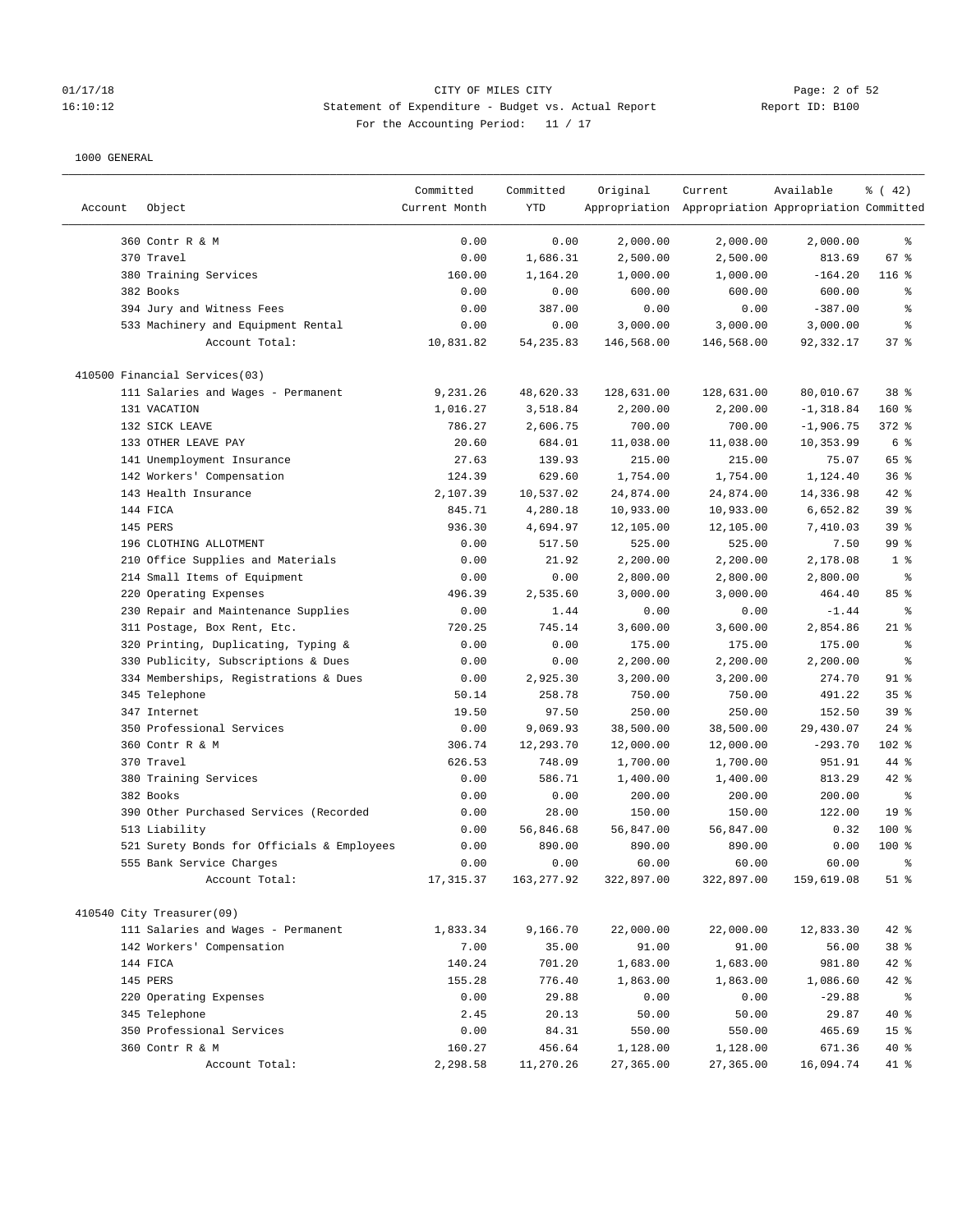# 01/17/18 Page: 3 of 52 16:10:12 Statement of Expenditure - Budget vs. Actual Report Report ID: B100 For the Accounting Period: 11 / 17

|                  |                                           | Committed     | Committed  | Original   | Current                                             | Available  | $\frac{3}{6}$ ( 42) |
|------------------|-------------------------------------------|---------------|------------|------------|-----------------------------------------------------|------------|---------------------|
| Account          | Object                                    | Current Month | <b>YTD</b> |            | Appropriation Appropriation Appropriation Committed |            |                     |
| 410600 Elections |                                           |               |            |            |                                                     |            |                     |
|                  | 300 PURCHASED SERVICES                    | 0.00          | 0.00       | 6,772.00   | 6,772.00                                            | 6,772.00   | နွ                  |
|                  | Account Total:                            | 0.00          | 0.00       | 6,772.00   | 6,772.00                                            | 6,772.00   | る                   |
|                  |                                           |               |            |            |                                                     |            |                     |
|                  | 411020 Community Services & Planning      |               |            |            |                                                     |            |                     |
|                  | 111 Salaries and Wages - Permanent        | 3,061.87      | 16,849.41  | 40,635.00  | 40,635.00                                           | 23,785.59  | 41 %                |
|                  | 121 OVERTIME-PERMANENT                    | 0.00          | 22.60      | 500.00     | 500.00                                              | 477.40     | 5 <sup>8</sup>      |
|                  | 131 VACATION                              | 16.96         | 601.48     | 2,200.00   | 2,200.00                                            | 1,598.52   | $27$ %              |
|                  | 132 SICK LEAVE                            | 643.98        | 1,033.59   | 2,000.00   | 2,000.00                                            | 966.41     | $52$ $%$            |
|                  | 133 OTHER LEAVE PAY                       | 19.51         | 136.60     | 3,937.00   | 3,937.00                                            | 3,800.40   | 3%                  |
|                  | 141 Unemployment Insurance                | 9.34          | 46.95      | 73.00      | 73.00                                               | 26.05      | 64 %                |
|                  | 142 Workers' Compensation                 | 16.83         | 83.99      | 240.00     | 240.00                                              | 156.01     | 35%                 |
|                  | 143 Health Insurance                      | 778.74        | 3,893.50   | 9,349.00   | 9,349.00                                            | 5,455.50   | $42$ %              |
|                  | 144 FICA                                  | 286.28        | 1,438.75   | 3,739.00   | 3,739.00                                            | 2,300.25   | 38 <sup>8</sup>     |
|                  | 145 PERS                                  | 317.00        | 1,580.76   | 4,139.00   | 4,139.00                                            | 2,558.24   | 38 <sup>8</sup>     |
|                  | 196 CLOTHING ALLOTMENT                    | 0.00          | 163.50     | 314.00     | 314.00                                              | 150.50     | $52$ $%$            |
|                  | 210 Office Supplies and Materials         | 12.98         | 421.23     | 800.00     | 800.00                                              | 378.77     | 53%                 |
|                  | 214 Small Items of Equipment              | 102.84        | 102.84     | 800.00     | 800.00                                              | 697.16     | $13*$               |
|                  | 220 Operating Expenses                    | 0.00          | 0.00       | 200.00     | 200.00                                              | 200.00     | ್ಠಿ                 |
|                  | 311 Postage, Box Rent, Etc.               | 18.36         | 25.99      | 250.00     | 250.00                                              | 224.01     | $10*$               |
|                  | 320 Printing, Duplicating, Typing &       | 0.00          | 51.95      | 500.00     | 500.00                                              | 448.05     | $10*$               |
|                  | 327 Map Printing                          | 0.00          | 0.00       | 100.00     | 100.00                                              | 100.00     | ి                   |
|                  | 330 Publicity, Subscriptions & Dues       | 0.00          | 0.00       | 1,500.00   | 1,500.00                                            | 1,500.00   | る                   |
|                  | 331 Publication of Formal & Legal Notices | 0.00          | 0.00       | 300.00     | 300.00                                              | 300.00     | る                   |
|                  | 334 Memberships, Registrations & Dues     | 0.00          | 0.00       | 250.00     | 250.00                                              | 250.00     | る                   |
|                  | 345 Telephone                             | 75.30         | 384.38     | 900.00     | 900.00                                              | 515.62     | $43$ %              |
|                  | 347 Internet                              | 0.00          | 0.00       | 150.00     | 150.00                                              | 150.00     | ್ಠಿ                 |
|                  | 350 Professional Services                 | 540.50        | 4,591.18   | 37,300.00  | 37,300.00                                           | 32,708.82  | $12*$               |
|                  | 360 Contr R & M                           | 151.84        | 677.76     | 4,000.00   | 4,000.00                                            | 3,322.24   | $17*$               |
|                  | 370 Travel                                | 0.00          | 525.79     | 1,500.00   | 1,500.00                                            | 974.21     | 35%                 |
|                  | 380 Training Services                     | 0.00          | 394.00     | 1,200.00   | 1,200.00                                            | 806.00     | 33%                 |
|                  | 382 Books                                 | 0.00          | 31.90      | 150.00     | 150.00                                              | 118.10     | $21$ %              |
|                  | 532 Land Rental                           | 100.00        | 150.00     | 0.00       | 0.00                                                | $-150.00$  | る                   |
|                  | Account Total:                            | 6,152.33      | 33,208.15  | 117,026.00 | 117,026.00                                          | 83, 817.85 | $28$ %              |
|                  |                                           |               |            |            |                                                     |            |                     |
|                  | 411100 Legal Services(04)                 |               |            |            |                                                     |            |                     |
|                  | 111 Salaries and Wages - Permanent        | 7,754.76      | 40,704.44  | 101,909.00 | 101,909.00                                          | 61,204.56  | 40 %                |
|                  | 131 VACATION                              | 2,602.86      | 2,780.73   | 3,000.00   | 3,000.00                                            | 219.27     | 93 %                |
|                  | 132 SICK LEAVE                            | 0.00          | 242.55     | 1,500.00   | 1,500.00                                            | 1,257.45   | 16 <sup>8</sup>     |
|                  | 133 OTHER LEAVE PAY                       | 97.02         | 97.02      | 94.00      | 94.00                                               | $-3.02$    | 103 %               |
|                  | 141 Unemployment Insurance                | 26.14         | 109.98     | 160.00     | 160.00                                              | 50.02      | 69 %                |
|                  | 142 Workers' Compensation                 | 56.95         | 248.26     | 649.00     | 649.00                                              | 400.74     | 38 %                |
|                  | 143 Health Insurance                      | 714.70        | 3,573.50   | 8,577.00   | 8,577.00                                            | 5,003.50   | 42 %                |
|                  | 144 FICA                                  | 794.28        | 3,336.57   | 8,140.00   | 8,140.00                                            | 4,803.43   | 41 %                |
|                  | 145 PERS                                  | 885.51        | 3,711.96   | 9,013.00   | 9,013.00                                            | 5,301.04   | 41 %                |
|                  | 196 CLOTHING ALLOTMENT                    | 0.00          | 150.00     | 100.00     | 100.00                                              | $-50.00$   | 150 %               |
|                  | 210 Office Supplies and Materials         | 57.33         | 339.19     | 1,000.00   | 1,000.00                                            | 660.81     | $34$ $%$            |
|                  | 214 Small Items of Equipment              | 231.00        | 659.99     | 500.00     | 500.00                                              | $-159.99$  | 132 %               |
|                  | 220 Operating Expenses                    | 148.47        | 499.76     | 2,000.00   | 2,000.00                                            | 1,500.24   | $25$ $%$            |
|                  | 311 Postage, Box Rent, Etc.               | 39.32         | 151.92     | 500.00     | 500.00                                              | 348.08     | $30*$               |
|                  | 345 Telephone                             | 2.48          | 20.24      | 120.00     | 120.00                                              | 99.76      | 17 <sub>8</sub>     |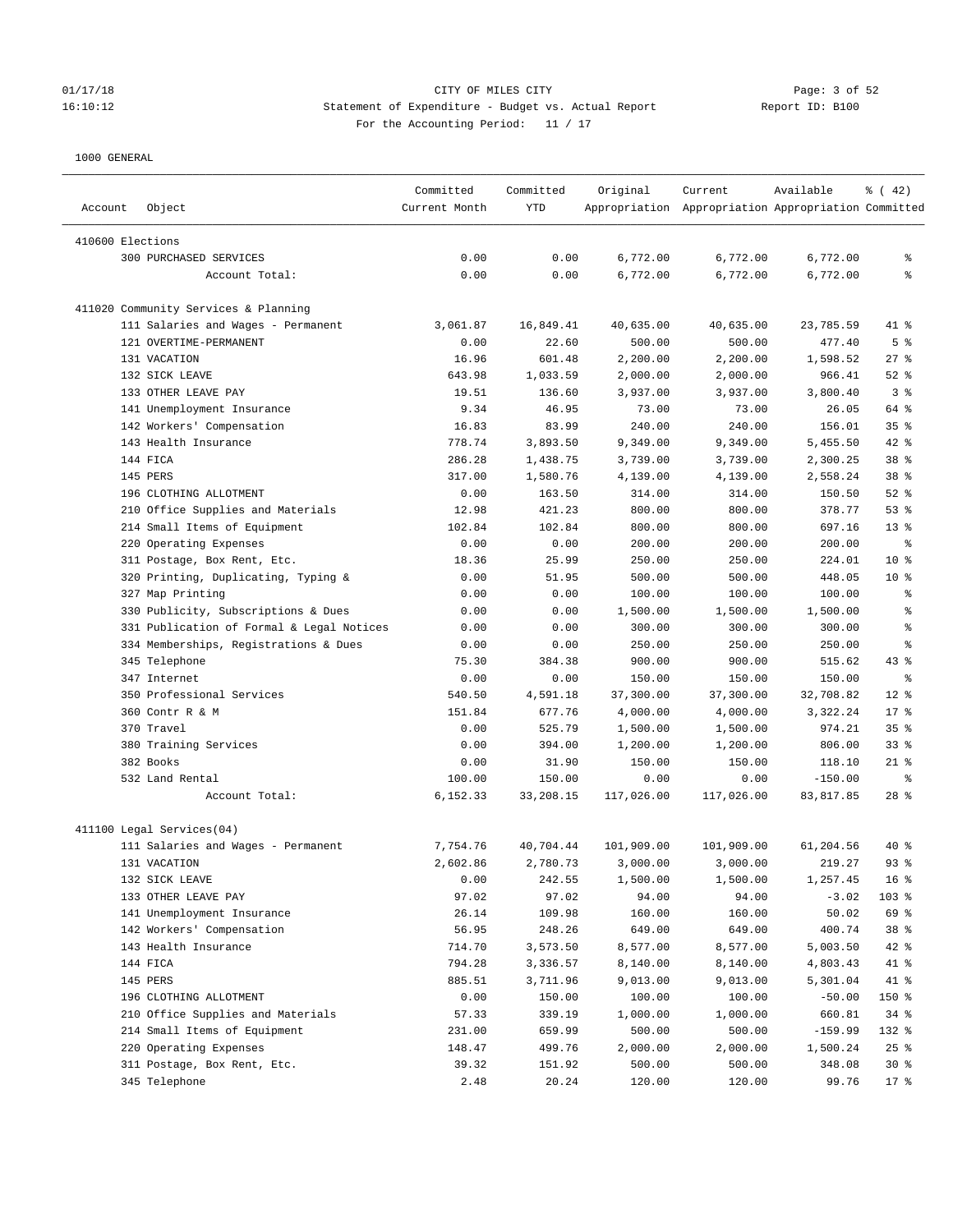## 01/17/18 CITY OF MILES CITY Page: 4 of 52 16:10:12 Statement of Expenditure - Budget vs. Actual Report Report ID: B100 For the Accounting Period: 11 / 17

————————————————————————————————————————————————————————————————————————————————————————————————————————————————————————————————————

|                  |                                            | Committed     | Committed   | Original   | Current                                             | Available    | $\frac{1}{6}$ ( 42) |
|------------------|--------------------------------------------|---------------|-------------|------------|-----------------------------------------------------|--------------|---------------------|
| Account          | Object                                     | Current Month | <b>YTD</b>  |            | Appropriation Appropriation Appropriation Committed |              |                     |
|                  | 350 Professional Services                  | 1,600.75      | 6,887.12    | 5,000.00   | 5,000.00                                            | $-1,887.12$  | $138*$              |
|                  | 360 Contr R & M                            | 0.00          | 0.00        | 207.00     | 207.00                                              | 207.00       | ႜ                   |
|                  | 370 Travel                                 | 0.00          | 0.00        | 700.00     | 700.00                                              | 700.00       | နွ                  |
|                  | Account Total:                             | 15,011.57     | 63, 513. 23 | 143,169.00 | 143,169.00                                          | 79,655.77    | 44 %                |
|                  | 411101 Labor Negotiations                  |               |             |            |                                                     |              |                     |
|                  | 350 Professional Services                  | 1,531.25      | 3,281.25    | 10,000.00  | 10,000.00                                           | 6,718.75     | 33%                 |
|                  | Account Total:                             | 1,531.25      | 3,281.25    | 10,000.00  | 10,000.00                                           | 6,718.75     | 33%                 |
| 411230 City Hall |                                            |               |             |            |                                                     |              |                     |
|                  | 214 Small Items of Equipment               | 0.00          | 0.00        | 400.00     | 400.00                                              | 400.00       | နွ                  |
|                  | 220 Operating Expenses                     | 198.19        | 1,358.56    | 3,000.00   | 3,000.00                                            | 1,641.44     | 45 %                |
|                  | 230 Repair and Maintenance Supplies        | 791.15        | 791.15      | 2,000.00   | 2,000.00                                            | 1,208.85     | $40*$               |
|                  | 341 Electric Utility Services              | 290.47        | 2,807.60    | 6,500.00   | 6,500.00                                            | 3,692.40     | 43%                 |
|                  | 342 Water Utility Services                 | 55.68         | 276.26      | 750.00     | 750.00                                              | 473.74       | 37%                 |
|                  | 343 Sewer Utility Services                 | 66.62         | 330.48      | 370.00     | 370.00                                              | 39.52        | 89 %                |
|                  | 344 Gas Utility Service                    | 229.35        | 398.00      | 3,750.00   | 3,750.00                                            | 3,352.00     | $11$ %              |
|                  | 346 Garbage Service                        | 0.00          | 94.82       | 200.00     | 200.00                                              | 105.18       | 47 %                |
|                  | 360 Contr R & M                            | 3,162.50      | 6,108.98    | 12,000.00  | 12,000.00                                           | 5,891.02     | $51$ %              |
|                  | 400 BUILDING MATERIALS                     | 0.00          | 0.00        | 1,000.00   | 1,000.00                                            | 1,000.00     | နွ                  |
|                  | 511 Insurance on Buildings                 | 0.00          | 2,216.27    | 2,217.00   | 2,217.00                                            | 0.73         | $100$ %             |
|                  | Account Total:                             | 4,793.96      | 14,382.12   | 32,187.00  | 32,187.00                                           | 17,804.88    | $45$ %              |
|                  | 411840 Program Assistant                   |               |             |            |                                                     |              |                     |
|                  | 111 Salaries and Wages - Permanent         | 0.00          | 5,016.38    | 3,631.00   | 3,631.00                                            | $-1, 385.38$ | 138 %               |
|                  | 131 VACATION                               | 0.00          | 312.79      | 325.00     | 325.00                                              | 12.21        | 96 <sup>°</sup>     |
|                  | 132 SICK LEAVE                             | 0.00          | 460.50      | 260.00     | 260.00                                              | $-200.50$    | $177$ %             |
|                  | 133 OTHER LEAVE PAY                        | 0.00          | 15.15       | 146.00     | 146.00                                              | 130.85       | $10*$               |
|                  | 141 Unemployment Insurance                 | 0.00          | 14.81       | 7.00       | 7.00                                                | $-7.81$      | $212$ %             |
|                  | 142 Workers' Compensation                  | 0.00          | 66.59       | 54.00      | 54.00                                               | $-12.59$     | $123$ %             |
|                  | 143 Health Insurance                       | 0.00          | 1,428.70    | 1,430.00   | 1,430.00                                            | 1.30         | 100 %               |
|                  | 144 FICA                                   | 0.00          | 452.65      | 334.00     | 334.00                                              | $-118.65$    | 136%                |
|                  | 145 PERS                                   | 0.00          | 502.86      | 369.00     | 369.00                                              | $-133.86$    | 136%                |
|                  | 196 CLOTHING ALLOTMENT                     | 0.00          | 140.25      | 0.00       | 0.00                                                | $-140.25$    | ႜ                   |
|                  | 220 Operating Expenses                     | 0.00          | 170.00      | 250.00     | 250.00                                              | 80.00        | 68 %                |
|                  | 360 Contr R & M                            | 0.00          | 456.78      | 0.00       | 0.00                                                | $-456.78$    | နွ                  |
|                  | Account Total:                             | 0.00          | 9,037.46    | 6,806.00   | 6,806.00                                            | $-2, 231.46$ | $133$ %             |
|                  | Account Group Total:                       | 62,929.92     | 376,392.97  | 876,058.00 | 876,058.00                                          | 499,665.03   | 43 %                |
|                  | 420000 PUBLIC SAFETY-GASB68                |               |             |            |                                                     |              |                     |
|                  | 420140 Crime Control and Investigation(05) |               |             |            |                                                     |              |                     |
|                  | 111 Salaries and Wages - Permanent         | 55,030.24     | 277,969.40  | 787,818.00 | 787,818.00                                          | 509,848.60   | 35%                 |
|                  | 121 OVERTIME-PERMANENT                     | 12,327.02     | 41,459.61   | 21,500.00  | 21,500.00                                           | $-19,959.61$ | 193 %               |
|                  | 131 VACATION                               | 5,872.46      | 32,608.78   | 30,000.00  | 30,000.00                                           | $-2,608.78$  | 109 %               |
|                  | 132 SICK LEAVE                             | 1,068.85      | 13,292.97   | 7,500.00   | 7,500.00                                            | $-5,792.97$  | $177$ %             |
|                  | 133 OTHER LEAVE PAY                        | 865.66        | 9,335.66    | 22,765.00  | 22,765.00                                           | 13,429.34    | 41 %                |
|                  | 134 HOLIDAY PAY                            | 0.00          | 619.30      | 21,500.00  | 21,500.00                                           | 20,880.70    | 3 <sup>8</sup>      |
|                  | 141 Unemployment Insurance                 | 187.92        | 953.30      | 1,368.00   | 1,368.00                                            | 414.70       | 70 %                |
|                  | 142 Workers' Compensation                  | 3,085.42      | 16, 175. 16 | 42,744.00  | 42,744.00                                           | 26,568.84    | 38 %                |
|                  | 143 Health Insurance                       | 10,388.80     | 54,180.91   | 137,238.00 | 137,238.00                                          | 83,057.09    | 39 %                |
|                  | 144 FICA                                   | 1,245.32      | 5,872.83    | 12,857.00  | 12,857.00                                           | 6,984.17     | 46%                 |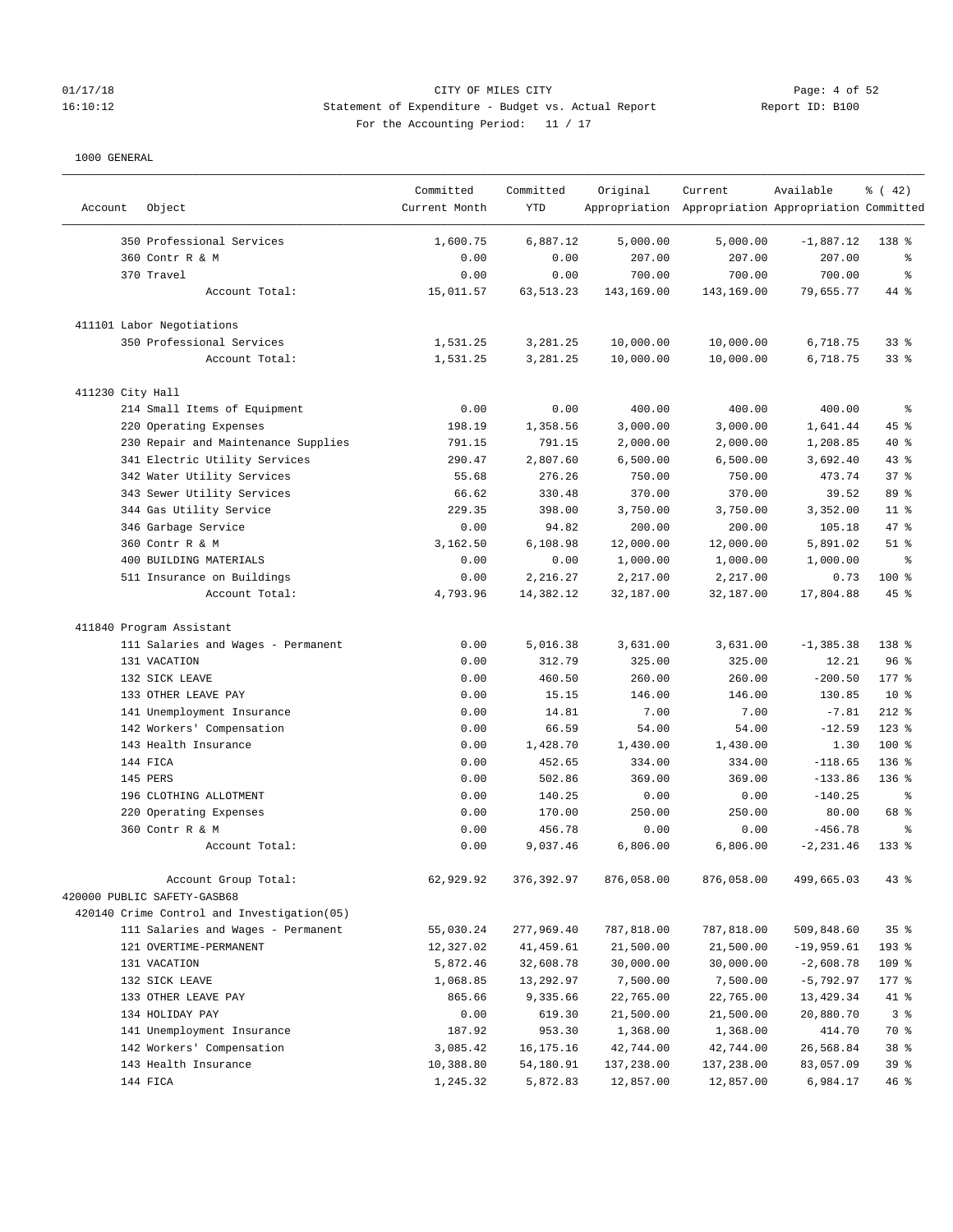# 01/17/18 CITY OF MILES CITY<br>16:10:12 16:10:12 Statement of Expenditure - Budget vs. Actual Report<br>16:10:12 Report ID: B100 16:10:12 Statement of Expenditure - Budget vs. Actual Report Report ID: B100 For the Accounting Period: 11 / 17

| Account | Object                                   | Committed<br>Current Month | Committed<br>YTD | Original                | Current<br>Appropriation Appropriation Appropriation Committed | Available    | % (42)          |
|---------|------------------------------------------|----------------------------|------------------|-------------------------|----------------------------------------------------------------|--------------|-----------------|
|         |                                          |                            |                  |                         |                                                                |              |                 |
|         | 145 PERS                                 | 89.03                      | 420.79           | 0.00                    | 0.00                                                           | $-420.79$    | ႜ               |
|         | 146 Police Pension                       | 8,750.85                   | 45,544.60        | 105,000.00              | 105,000.00                                                     | 59, 455.40   | $43$ %          |
|         | 196 CLOTHING ALLOTMENT                   | 0.00                       | 5,878.20         | 12,960.00               | 12,960.00                                                      | 7,081.80     | $45$ %          |
|         | 210 Office Supplies and Materials        | 295.86                     | 2,571.18         | 7,000.00                | 7,000.00                                                       | 4,428.82     | 37%             |
|         | 214 Small Items of Equipment             | 1,952.23                   | 2,828.29         | 10,500.00               | 10,500.00                                                      | 7,671.71     | $27$ %          |
|         | 220 Operating Expenses                   | 6,260.69                   | 16,547.55        | 15,000.00               | 15,000.00                                                      | $-1, 547.55$ | 110 %           |
|         | 226 Clothing and Uniforms                | 199.00                     | 296.14           | 500.00                  | 500.00                                                         | 203.86       | 59 %            |
|         | 227 Firearm Supplies                     | 0.00                       | 69.90            | 4,800.00                | 4,800.00                                                       | 4,730.10     | 1 <sup>8</sup>  |
|         | 230 Repair and Maintenance Supplies      | 1,104.53                   | 4,798.96         | 10,000.00               | 10,000.00                                                      | 5,201.04     | 48 %            |
|         | 231 Gas, Oil, Diesel Fuel, Grease, etc.  | 2,602.32                   | 10,685.46        | 25,000.00               | 25,000.00                                                      | 14,314.54    | 43 %            |
|         | 311 Postage, Box Rent, Etc.              | 22.01                      | 522.06           | 1,000.00                | 1,000.00                                                       | 477.94       | $52$ $%$        |
|         | 330 Publicity, Subscriptions & Dues      | 0.00                       | 0.00             | 300.00                  | 300.00                                                         | 300.00       | နွ              |
|         | 334 Memberships, Registrations & Dues    | 16.00                      | 512.00           | 2,708.00                | 2,708.00                                                       | 2,196.00     | 19 <sup>°</sup> |
|         | 345 Telephone                            | 310.84                     | 1,562.08         | 4,500.00                | 4,500.00                                                       | 2,937.92     | 35%             |
|         | 347 Internet                             | 65.66                      | 328.30           | 800.00                  | 800.00                                                         | 471.70       | 41 %            |
|         | 350 Professional Services                | 1,406.00                   | 11,420.74        | 18,500.00               | 18,500.00                                                      | 7,079.26     | 62 %            |
|         | 360 Contr R & M                          | 27.00                      | 148.50           | 400.00                  | 400.00                                                         | 251.50       | 37%             |
|         | 366 R&M Vehicles - Police/Animal Control | 275.00                     | 10,406.72        | 17,000.00               | 17,000.00                                                      | 6,593.28     | 61 %            |
|         | 370 Travel                               | 529.23                     | 1,938.58         | 4,500.00                | 4,500.00                                                       | 2,561.42     | 43%             |
|         | 380 Training Services                    | 690.00                     | 4,654.00         | 9,000.00                | 9,000.00                                                       | 4,346.00     | $52$ $%$        |
|         | 512 Insurance on Vehicles & Equipment    | 0.00                       | 1,251.30         | 1,252.00                | 1,252.00                                                       | 0.70         | $100$ %         |
|         | 700 Grants, Contributions & Indemnities  | 0.00                       | 4,000.00         | 3,351.00                | 3,351.00                                                       | $-649.00$    | $119$ %         |
|         | Account Total:                           | 114,667.94                 |                  | 578,853.27 1,339,361.00 | 1,339,361.00                                                   | 760,507.73   | $43$ %          |
|         | 420160 Communications-Dispatch           |                            |                  |                         |                                                                |              |                 |
|         | 111 Salaries and Wages - Permanent       | 19,353.99                  | 97,917.00        | 250,259.00              | 250,259.00                                                     | 152,342.00   | 39%             |
|         | 121 OVERTIME-PERMANENT                   | 3,897.54                   | 9,768.24         | 7,000.00                | 7,000.00                                                       | $-2,768.24$  | 140 %           |
|         | 131 VACATION                             | 957.44                     | 5,300.79         | 12,000.00               | 12,000.00                                                      | 6,699.21     | 44 %            |
|         | 132 SICK LEAVE                           | 1,160.48                   | 2,175.52         | 4,500.00                | 4,500.00                                                       | 2,324.48     | 48 %            |
|         | 133 OTHER LEAVE PAY                      | 34.24                      | 755.16           | 6, 208.00               | 6, 208.00                                                      | 5,452.84     | $12*$           |
|         | 134 HOLIDAY PAY                          | 0.00                       | 0.00             | 12,620.00               | 12,620.00                                                      | 12,620.00    | နွ              |
|         | 141 Unemployment Insurance               | 63.49                      | 291.98           | 439.00                  | 439.00                                                         | 147.02       | $67$ %          |
|         | 142 Workers' Compensation                | 1,040.30                   | 4,986.55         | 14,265.00               | 14,265.00                                                      | 9,278.45     | 35%             |
|         | 143 Health Insurance                     | 3,577.35                   | 17,886.75        | 51,464.00               | 51,464.00                                                      | 33,577.25    | 35%             |
|         | 144 FICA                                 | 1,939.56                   | 8,916.99         | 22,383.00               | 22,383.00                                                      | 13,466.01    | $40*$           |
|         | 145 PERS                                 | 2,151.69                   | 9,818.13         | 24,782.00               | 24,782.00                                                      | 14,963.87    | $40*$           |
|         | 196 CLOTHING ALLOTMENT                   | 0.00                       | 895.84           | 2,000.00                | 2,000.00                                                       | 1,104.16     | 45 %            |
|         | 210 Office Supplies and Materials        | 186.52                     | 780.74           | 3,500.00                | 3,500.00                                                       | 2,719.26     | $22$ %          |
|         | 214 Small Items of Equipment             | 0.00                       | 0.00             | 4,500.00                | 4,500.00                                                       | 4,500.00     | ိစ              |
|         | 220 Operating Expenses                   | 0.00                       | 30.34            | 2,000.00                | 2,000.00                                                       | 1,969.66     | $2$ %           |
|         | 231 Gas, Oil, Diesel Fuel, Grease, etc.  | 0.00                       | 0.00             | 600.00                  | 600.00                                                         | 600.00       | ፟፟፟             |
|         | 311 Postage, Box Rent, Etc.              | 51.45                      | 100.45           | 75.00                   | 75.00                                                          | $-25.45$     | 134 %           |
|         | 320 Printing, Duplicating, Typing &      | 0.00                       | 0.00             | 300.00                  | 300.00                                                         | 300.00       | ៖               |
|         | 330 Publicity, Subscriptions & Dues      | 0.00                       | 0.00             | 100.00                  | 100.00                                                         | 100.00       | ိစ              |
|         | 334 Memberships, Registrations & Dues    | 0.00                       | 396.00           | 400.00                  | 400.00                                                         | 4.00         | 99 %            |
|         | 345 Telephone                            | 308.97                     | 1,552.73         | 5,100.00                | 5,100.00                                                       | 3,547.27     | $30*$           |
|         | 350 Professional Services                | 0.00                       | 674.48           | 10,000.00               | 10,000.00                                                      | 9,325.52     | 7 %             |
|         | 360 Contr R & M                          | 0.00                       | 0.00             | 100.00                  | 100.00                                                         | 100.00       | ႜ               |
|         | 370 Travel                               | 732.48                     | 1,323.31         | 2,000.00                | 2,000.00                                                       | 676.69       | 66 %            |
|         | 380 Training Services                    | 350.00                     | 350.00           | 2,000.00                | 2,000.00                                                       | 1,650.00     | 18 %            |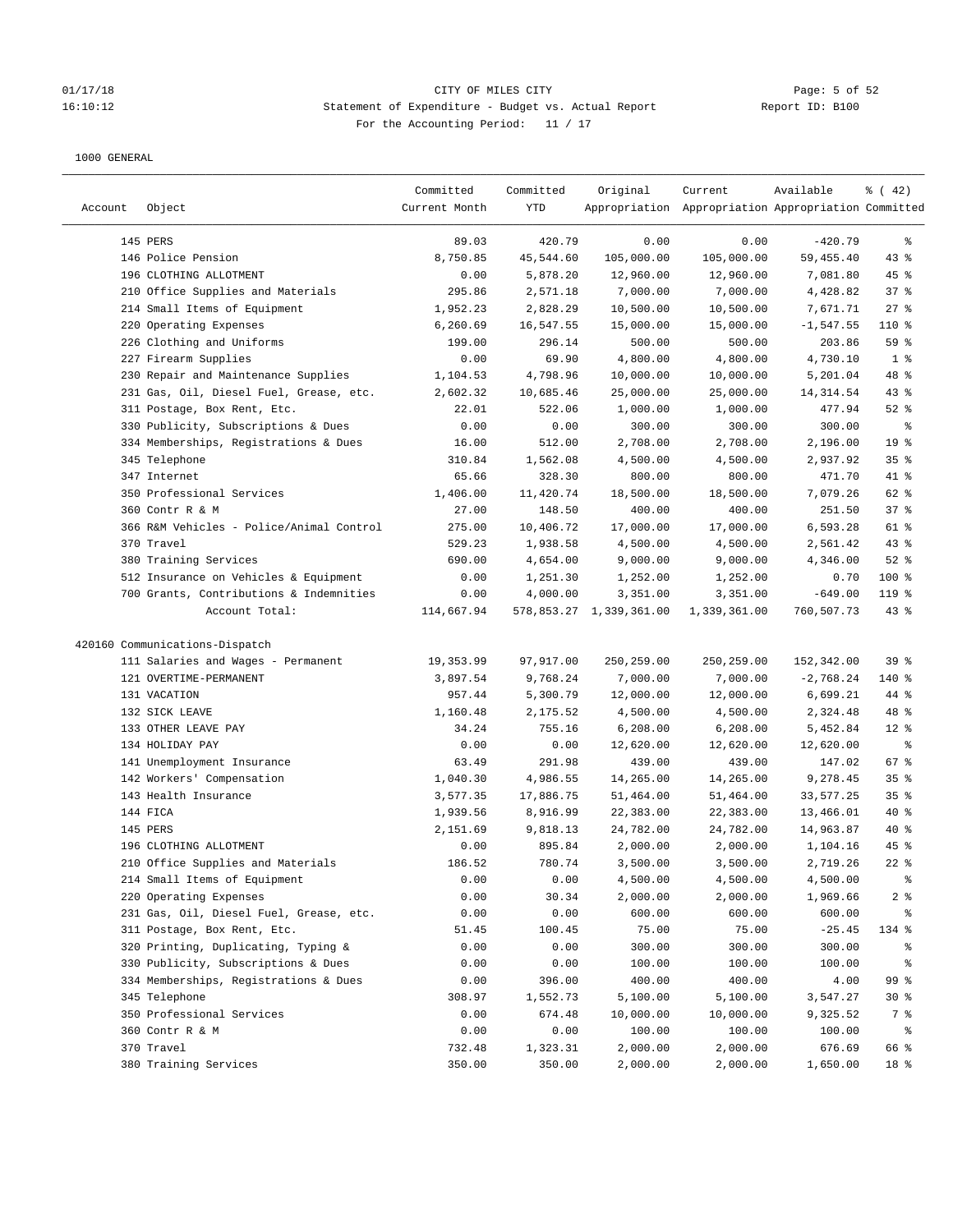## 01/17/18 CITY OF MILES CITY Page: 6 of 52 16:10:12 Statement of Expenditure - Budget vs. Actual Report Report ID: B100 For the Accounting Period: 11 / 17

| Account | Object                                  | Committed<br>Current Month | Committed<br>YTD | Original                                  | Current<br>Appropriation Appropriation Appropriation Committed | Available                 | % (42)          |
|---------|-----------------------------------------|----------------------------|------------------|-------------------------------------------|----------------------------------------------------------------|---------------------------|-----------------|
|         | Account Total:                          | 35,805.50                  | 163,921.00       | 438,595.00                                | 438,595.00                                                     | 274,674.00                | $37$ %          |
|         | 420460 Fire Suppression(07)             |                            |                  |                                           |                                                                |                           |                 |
|         | 111 Salaries and Wages - Permanent      | 52,676.86                  | 220,787.10       | 488,827.00                                | 488,827.00                                                     | 268,039.90                | $45$ %          |
|         | 112 SALARIES AND WAGES - PART PAID      | 0.00                       | 2,159.00         | 7,440.00                                  | 7,440.00                                                       | 5,281.00                  | 29%             |
|         | 121 OVERTIME-PERMANENT                  | 3,896.35                   | 20,300.37        | 35,000.00                                 | 35,000.00                                                      | 14,699.63                 | 58 %            |
|         | 131 VACATION                            | 10,254.86                  | 27,651.84        | 20,000.00                                 | 20,000.00                                                      | $-7,651.84$               | 138 %           |
|         | 132 SICK LEAVE                          | 2,010.98                   | 9,907.21         | 15,000.00                                 | 15,000.00                                                      | 5,092.79                  | 66 %            |
|         | 133 OTHER LEAVE PAY                     | 1,408.54                   | 2,663.76         | 4,000.00                                  | 4,000.00                                                       | 1,336.24                  | 67%             |
|         | 134 HOLIDAY PAY                         | 2,262.14                   | 5,743.30         | 11,000.00                                 | 11,000.00                                                      | 5,256.70                  | $52$ $%$        |
|         | 141 Unemployment Insurance              | 181.24                     | 722.98           | 786.00                                    | 786.00                                                         | 63.02                     | $92$ $%$        |
|         | 142 Workers' Compensation               | 2,525.50                   | 10,046.16        | 19,612.00                                 | 19,612.00                                                      | 9,565.84                  | $51$ %          |
|         | 143 Health Insurance                    | 8,431.80                   | 35, 282. 21      | 86,460.00                                 | 86,460.00                                                      | 51,177.79                 | 41 %            |
|         | 144 FICA                                | 1,048.87                   | 4,317.02         | 8,578.00                                  | 8,578.00                                                       | 4,260.98                  | 50%             |
|         | 147 Firemen's Pension                   | 6,660.91                   | 29,434.66        | 79,901.00                                 | 79,901.00                                                      | 50,466.34                 | 37%             |
|         | 210 Office Supplies and Materials       | 68.18                      | 2,202.73         | 11,000.00                                 | 11,000.00                                                      | 8,797.27                  | $20*$           |
|         | 211 Clothing Allotment                  | 1,530.00                   | 3,330.00         | 7,000.00                                  | 7,000.00                                                       | 3,670.00                  | 48 %            |
|         | 214 Small Items of Equipment            | 4.99                       | 1,952.38         | 20,000.00                                 | 20,000.00                                                      | 18,047.62                 | 10 <sup>°</sup> |
|         | 217 Small Item Equ/Inspector            | 0.00                       | 0.00             | 250.00                                    | 250.00                                                         | 250.00                    | ႜ               |
|         | 220 Operating Expenses                  | 75.17                      | 1,438.35         | 11,000.00                                 | 11,000.00                                                      | 9,561.65                  | $13*$           |
|         | 223 Operating Exp/Inspector             | 46.67                      | 551.62           | 2,500.00                                  | 2,500.00                                                       | 1,948.38                  | $22$ %          |
|         | 226 Clothing and Uniforms               | 63.00                      | 6,627.49         | 10,000.00                                 | 10,000.00                                                      | 3,372.51                  | 66 %            |
|         | 230 Repair and Maintenance Supplies     | 0.00                       | 305.68           | 5,500.00                                  | 5,500.00                                                       | 5,194.32                  | 6 %             |
|         | 231 Gas, Oil, Diesel Fuel, Grease, etc. | 857.10                     | 4,508.63         | 8,500.00                                  | 8,500.00                                                       | 3,991.37                  | 53%             |
|         | 241 Consumable Tools                    | 0.00                       | 1,493.59         | 2,000.00                                  | 2,000.00                                                       | 506.41                    | 75 %            |
|         | 311 Postage, Box Rent, Etc.             | 0.00                       | 0.46             | 75.00                                     | 75.00                                                          | 74.54                     | 1 <sup>8</sup>  |
|         | 320 Printing, Duplicating, Typing &     | 0.00                       | 0.00             | 100.00                                    | 100.00                                                         | 100.00                    | ್ಠಿ             |
|         | 330 Publicity, Subscriptions & Dues     | 0.00                       | 106.19           | 300.00                                    | 300.00                                                         | 193.81                    | 35%             |
|         | 334 Memberships, Registrations & Dues   | 0.00                       | 125.00           | 3,000.00                                  | 3,000.00                                                       | 2,875.00                  | 4%              |
|         | 341 Electric Utility Services           | 246.16                     | 2,070.77         | 4,500.00                                  | 4,500.00                                                       | 2,429.23                  | 46%             |
|         | 342 Water Utility Services              | 31.73                      | 165.66           | 450.00                                    | 450.00                                                         | 284.34                    | 37%             |
|         | 343 Sewer Utility Services              | 37.97                      | 188.35           | 400.00                                    | 400.00                                                         | 211.65                    | 47.8            |
|         | 344 Gas Utility Service                 | 73.57                      | 145.60           | 2,400.00                                  | 2,400.00                                                       | 2,254.40                  | 6 %             |
|         | 345 Telephone                           | 222.52                     | 1,143.34         | 2,000.00                                  | 2,000.00                                                       | 856.66                    | 57%             |
|         | 346 Garbage Service                     | 0.00                       | 768.02           | 1,626.00                                  | 1,626.00                                                       | 857.98                    | $47$ %          |
|         | 347 Internet                            | 135.67                     | 678.14           | 1,500.00                                  | 1,500.00                                                       | 821.86                    | $45$ %          |
|         | 350 Professional Services               | 121.68                     | 989.85           | 15,000.00                                 | 15,000.00                                                      | 14,010.15                 | 7 %             |
|         | 360 Contr R & M                         | 2,884.92                   | 2,884.92         | 9,500.00                                  | 9,500.00                                                       | 6,615.08                  | $30*$           |
|         | 364 R&M Vehicles - Fire/Amb             | 2,311.94                   | 9,657.24         | 50,000.00                                 | 50,000.00                                                      | 40,342.76                 | 19 <sup>°</sup> |
|         | 370 Travel                              | 318.48                     | 3,512.62         | 5,000.00                                  | 5,000.00                                                       | 1,487.38                  | 70 %            |
|         | 375 Travel/Inspector                    | 0.00                       | 0.00             | 1,000.00                                  | 1,000.00                                                       | 1,000.00                  | ៖               |
|         | 380 Training Services                   | 412.50                     | 5,660.62         | 23, 254.00                                | 23, 254.00                                                     | 17,593.38                 | $24$ %          |
|         | 382 Books                               | 0.00                       | 1,170.10         | 1,500.00                                  | 1,500.00                                                       | 329.90                    | 78 %            |
|         | 400 BUILDING MATERIALS                  | 0.00                       | 147.63           | 11,200.00                                 | 11,200.00                                                      | 11,052.37                 | 1 <sup>8</sup>  |
|         | 511 Insurance on Buildings              | 0.00                       | 1,493.70         | 1,494.00                                  | 1,494.00                                                       | 0.30                      | 100 %           |
|         | 512 Insurance on Vehicles & Equipment   | 0.00                       | 5,042.00         | 5,042.00                                  | 5,042.00                                                       | 0.00                      | 100 %           |
|         | Account Total:                          | 100,800.30                 | 427, 376.29      | 993,695.00                                | 993,695.00                                                     | 566, 318.71               | $43$ %          |
|         | Account Group Total:                    |                            |                  | 251, 273.74 1, 170, 150.56 2, 771, 651.00 |                                                                | 2,771,651.00 1,601,500.44 | $42$ %          |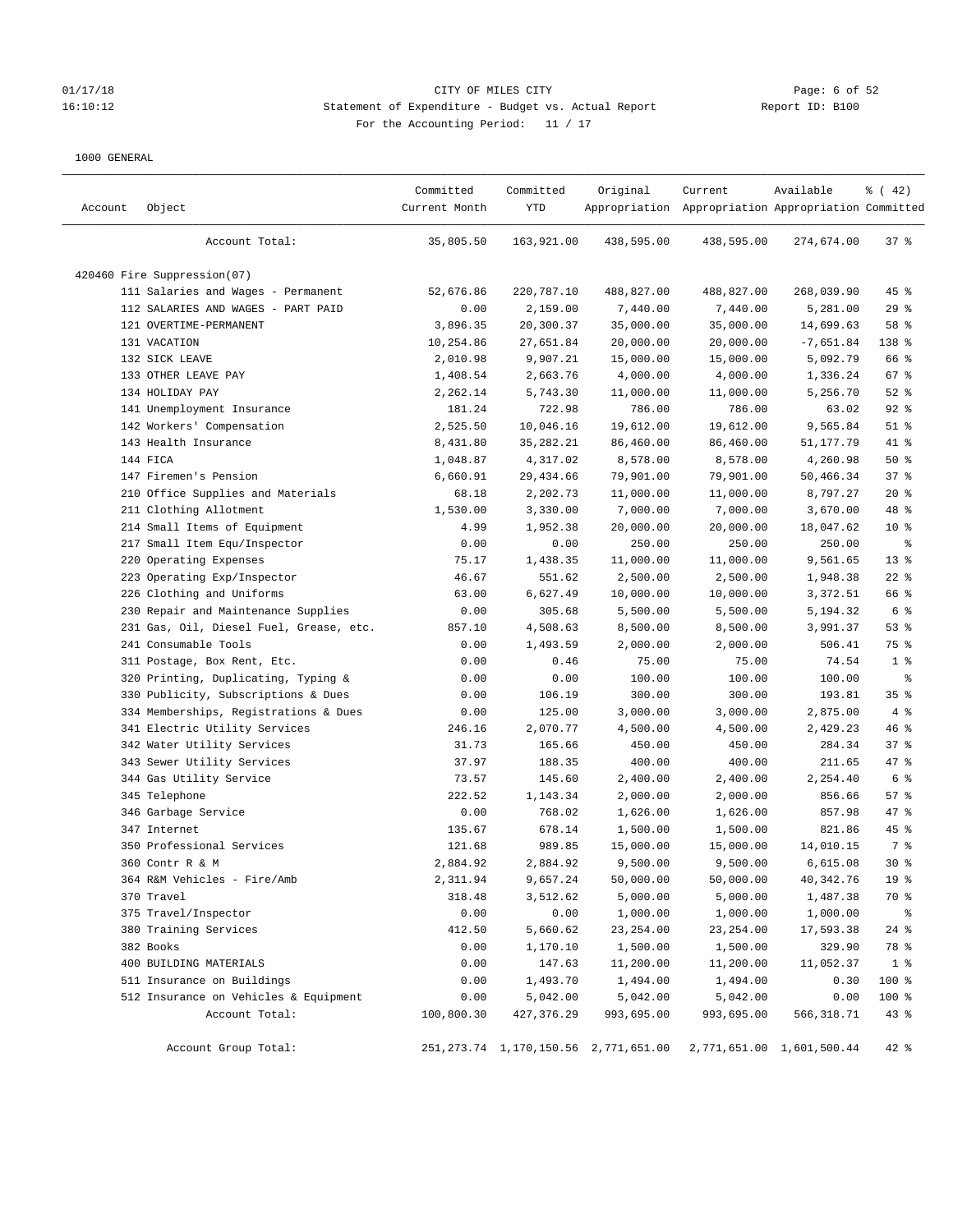### 01/17/18 Page: 7 of 52 Page: 7 of 52 16:10:12 Statement of Expenditure - Budget vs. Actual Report Report ID: B100 For the Accounting Period: 11 / 17

| Account | Object                                             | Committed<br>Current Month | Committed<br><b>YTD</b> | Original   | Current<br>Appropriation Appropriation Appropriation Committed | Available   | $\frac{1}{6}$ ( 42) |
|---------|----------------------------------------------------|----------------------------|-------------------------|------------|----------------------------------------------------------------|-------------|---------------------|
|         |                                                    |                            |                         |            |                                                                |             |                     |
|         | 430000 Public Works-GASB68<br>431200 Flood Control |                            |                         |            |                                                                |             |                     |
|         | 111 Salaries and Wages - Permanent                 | 1,104.58                   | 5,438.20                | 12,991.00  | 12,991.00                                                      | 7,552.80    | 42 %                |
|         | 131 VACATION                                       | 182.26                     | 433.92                  | 2,200.00   | 2,200.00                                                       | 1,766.08    | $20*$               |
|         | 132 SICK LEAVE                                     | 34.58                      | 735.02                  | 700.00     | 700.00                                                         | $-35.02$    | $105$ %             |
|         | 133 OTHER LEAVE PAY                                | 0.00                       | 0.00                    | 1,375.00   | 1,375.00                                                       | 1,375.00    | နွ                  |
|         | 141 Unemployment Insurance                         | 3.33                       | 16.65                   | 26.00      | 26.00                                                          | 9.35        | 64 %                |
|         | 142 Workers' Compensation                          | 67.71                      | 341.49                  | 962.00     | 962.00                                                         | 620.51      | 35%                 |
|         | 143 Health Insurance                               | 285.88                     | 1,429.43                | 3,431.00   | 3,431.00                                                       | 2,001.57    | 42 %                |
|         | 144 FICA                                           | 99.95                      | 504.09                  | 1,321.00   | 1,321.00                                                       | 816.91      | 38 %                |
|         | 145 PERS                                           | 111.92                     | 560.67                  | 1,462.00   | 1,462.00                                                       | 901.33      | 38 <sup>8</sup>     |
|         | 196 CLOTHING ALLOTMENT                             | 0.00                       | 60.00                   | 60.00      | 60.00                                                          | 0.00        | 100 %               |
|         | 210 Office Supplies and Materials                  | 174.44                     | 204.94                  | 300.00     | 300.00                                                         | 95.06       | 68 %                |
|         | 214 Small Items of Equipment                       | 0.00                       | 0.00                    | 2,500.00   | 2,500.00                                                       | 2,500.00    | နွ                  |
|         | 220 Operating Expenses                             | 0.00                       | 7.96                    | 1,000.00   | 1,000.00                                                       | 992.04      | 1 <sup>8</sup>      |
|         | 231 Gas, Oil, Diesel Fuel, Grease, etc.            | 0.00                       | 59.50                   | 350.00     | 350.00                                                         | 290.50      | $17*$               |
|         | 311 Postage, Box Rent, Etc.                        | 34.64                      | 1,057.85                | 4,000.00   | 4,000.00                                                       | 2,942.15    | 26%                 |
|         | 330 Publicity, Subscriptions & Dues                | 0.00                       | 0.00                    | 50.00      | 50.00                                                          | 50.00       | る                   |
|         | 331 Publication of Formal & Legal Notices          | 264.00                     | 948.00                  | 2,000.00   | 2,000.00                                                       | 1,052.00    | 47 %                |
|         |                                                    |                            |                         | 250.00     | 250.00                                                         | 180.00      | $28$ %              |
|         | 334 Memberships, Registrations & Dues              | 0.00                       | 70.00                   |            |                                                                | 50.00       |                     |
|         | 345 Telephone                                      | 0.00                       | 0.00                    | 50.00      | 50.00                                                          |             | နွ                  |
|         | 350 Professional Services                          | 12,707.43                  | 78,789.49               | 296,965.00 | 296,965.00                                                     | 218, 175.51 | $27$ %              |
|         | 370 Travel                                         | 0.00                       | 0.00                    | 1,200.00   | 1,200.00                                                       | 1,200.00    | နွ                  |
|         | 380 Training Services                              | 0.00                       | 0.00                    | 200.00     | 200.00                                                         | 200.00      | ి                   |
|         | 382 Books                                          | 0.00                       | 0.00                    | 50.00      | 50.00                                                          | 50.00       | န္                  |
|         | 532 Land Rental                                    | 100.00                     | 150.00                  | 0.00       | 0.00                                                           | $-150.00$   | ి                   |
|         | 533 Machinery and Equipment Rental                 | 0.00                       | 0.00                    | 100.00     | 100.00                                                         | 100.00      | る                   |
|         | 540 Special Assessments                            | 0.00                       | 0.00                    | 500.00     | 500.00                                                         | 500.00      | န္                  |
|         | Account Total:                                     | 15,170.72                  | 90,807.21               | 334,043.00 | 334,043.00                                                     | 243, 235.79 | $27$ %              |
|         | Account Group Total:                               | 15,170.72                  | 90,807.21               | 334,043.00 | 334,043.00                                                     | 243, 235.79 | $27$ %              |
|         | 440000 PUBLIC HEALTH-GASB68                        |                            |                         |            |                                                                |             |                     |
|         | 440600 Animal Control Services(21)                 |                            |                         |            |                                                                |             |                     |
|         | 111 Salaries and Wages - Permanent                 | 1,709.63                   | 12,089.01               | 35,832.00  | 35,832.00                                                      | 23,742.99   | $34$ $%$            |
|         | 121 OVERTIME-PERMANENT                             | 83.50                      | 125.25                  | 500.00     | 500.00                                                         | 374.75      | 25%                 |
|         | 131 VACATION                                       | 0.00                       | 83.50                   | 1,500.00   | 1,500.00                                                       | 1,416.50    | 6 %                 |
|         | 132 SICK LEAVE                                     | 0.00                       | 0.00                    | 700.00     | 700.00                                                         | 700.00      | る                   |
|         | 133 OTHER LEAVE PAY                                | 0.00                       | 0.00                    | 500.00     | 500.00                                                         | 500.00      | ి                   |
|         | 134 HOLIDAY PAY                                    | 0.00                       | 0.00                    | 300.00     | 300.00                                                         | 300.00      | နွ                  |
|         | 141 Unemployment Insurance                         | 4.47                       | 31.65                   | 59.00      | 59.00                                                          | 27.35       | 54 %                |
|         | 142 Workers' Compensation                          | 78.97                      | 565.24                  | 2,192.00   | 2,192.00                                                       | 1,626.76    | $26$ %              |
|         | 143 Health Insurance                               | 330.65                     | 2,988.79                | 8,577.00   | 8,577.00                                                       | 5,588.21    | 35%                 |
|         | 144 FICA                                           | $-48.93$                   | 782.22                  | 3,009.00   | 3,009.00                                                       | 2,226.78    | 26%                 |
|         | 145 PERS                                           | 124.66                     | 948.62                  | 2,918.00   | 2,918.00                                                       | 1,969.38    | 33%                 |
|         | 196 CLOTHING ALLOTMENT                             | 0.00                       | 360.00                  | 720.00     | 720.00                                                         | 360.00      | 50%                 |
|         | 210 Office Supplies and Materials                  | 0.00                       | 54.30                   | 150.00     | 150.00                                                         | 95.70       | 36%                 |
|         | 214 Small Items of Equipment                       | 0.00                       | 259.15                  | 400.00     | 400.00                                                         | 140.85      | 65 %                |
|         | 220 Operating Expenses                             | 281.83                     | 568.19                  | 1,200.00   | 1,200.00                                                       | 631.81      | 47%                 |
|         | 230 Repair and Maintenance Supplies                | 0.00                       | 0.00                    | 250.00     | 250.00                                                         | 250.00      | ႜ                   |
|         | 231 Gas, Oil, Diesel Fuel, Grease, etc.            | 38.08                      | 477.55                  | 1,400.00   | 1,400.00                                                       | 922.45      | $34$ %              |
|         | 311 Postage, Box Rent, Etc.                        | 0.00                       | 0.00                    | 20.00      | 20.00                                                          | 20.00       | $\approx$           |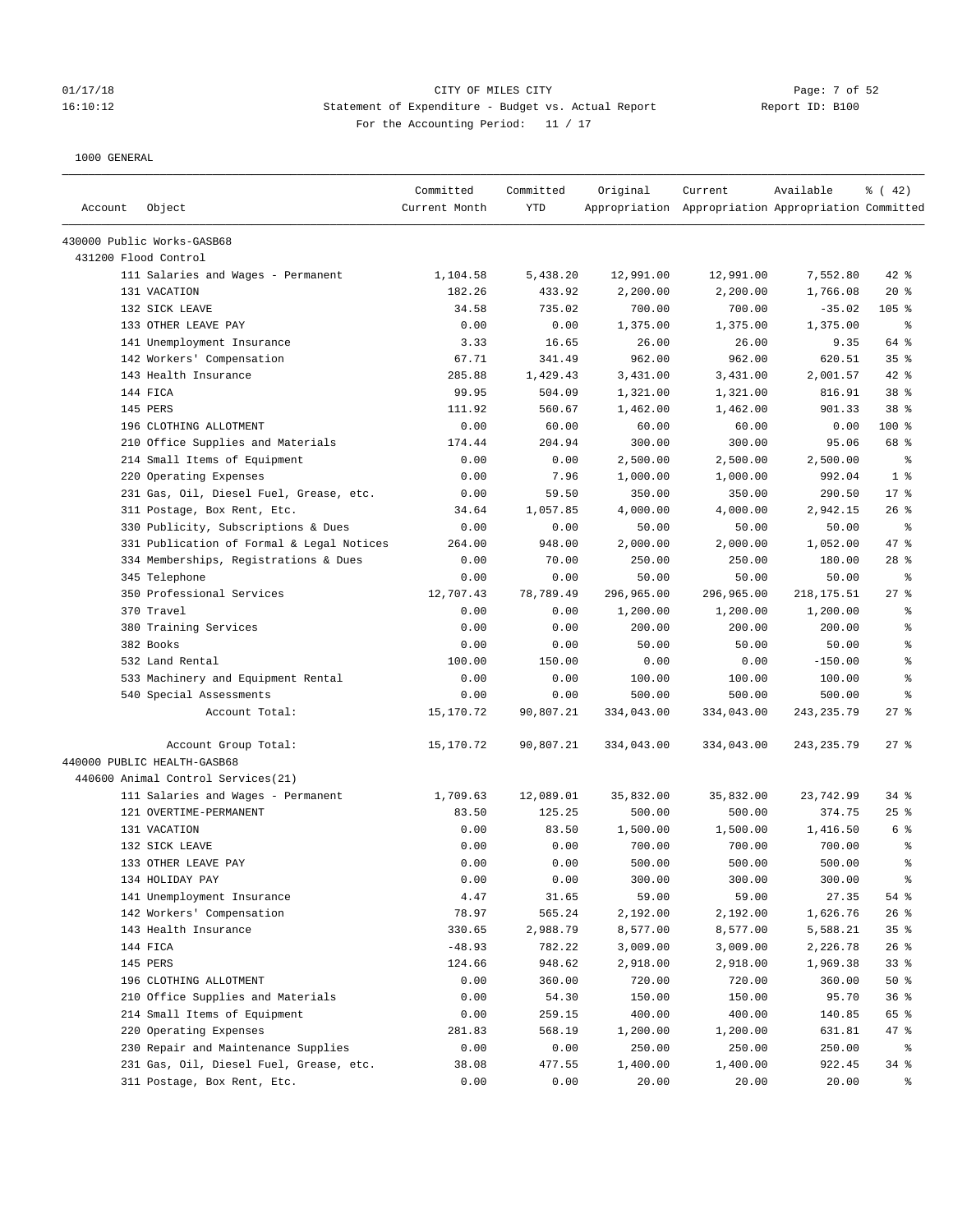## 01/17/18 CITY OF MILES CITY CONTRIES CONTRIES CONTRIES CONTRIBUTE 16:10:12<br>16:10:12 16:10:12 Statement of Expenditure - Budget vs. Actual Report 16:10:12 Statement of Expenditure - Budget vs. Actual Report Report ID: B100 For the Accounting Period: 11 / 17

| Account             | Object                                   | Committed<br>Current Month | Committed<br>YTD | Original   | Current<br>Appropriation Appropriation Appropriation Committed | Available | % (42)    |
|---------------------|------------------------------------------|----------------------------|------------------|------------|----------------------------------------------------------------|-----------|-----------|
|                     | 320 Printing, Duplicating, Typing &      | 0.00                       | 0.00             | 25.00      | 25.00                                                          | 25.00     | ႜ         |
|                     | 330 Publicity, Subscriptions & Dues      | 0.00                       | 0.00             | 25.00      | 25.00                                                          | 25.00     | နွ        |
|                     | 341 Electric Utility Services            | 28.54                      | 255.43           | 529.00     | 529.00                                                         | 273.57    | 48 %      |
|                     | 342 Water Utility Services               | 22.59                      | 112.09           | 350.00     | 350.00                                                         | 237.91    | $32$ $%$  |
|                     | 343 Sewer Utility Services               | 26.54                      |                  |            | 150.00                                                         | 18.34     | 88 %      |
|                     |                                          |                            | 131.66           | 150.00     |                                                                |           |           |
|                     | 344 Gas Utility Service                  | 30.51                      | 147.10           | 635.00     | 635.00                                                         | 487.90    | $23$ $%$  |
|                     | 345 Telephone                            | 40.03                      | 200.15           | 500.00     | 500.00                                                         | 299.85    | $40*$     |
|                     | 347 Internet                             | 0.00                       | 0.00             | 20.00      | 20.00                                                          | 20.00     | ႜ<br>67 % |
|                     | 350 Professional Services                | 957.06                     | 2,022.93         | 3,000.00   | 3,000.00                                                       | 977.07    |           |
|                     | 366 R&M Vehicles - Police/Animal Control | 0.00                       | 0.00             | 100.00     | 100.00                                                         | 100.00    | နွ        |
|                     | 370 Travel                               | 0.00                       | 0.00             | 200.00     | 200.00                                                         | 200.00    | နွ        |
|                     | 380 Training Services                    | 0.00                       | 0.00             | 100.00     | 100.00                                                         | 100.00    | ま         |
|                     | 511 Insurance on Buildings               | 0.00                       | 68.90            | 69.00      | 69.00                                                          | 0.10      | $100$ %   |
|                     | Account Total:                           | 3,708.13                   | 22, 271.73       | 65,930.00  | 65,930.00                                                      | 43,658.27 | $34$ $%$  |
|                     | Account Group Total:                     | 3,708.13                   | 22, 271.73       | 65,930.00  | 65,930.00                                                      | 43,658.27 | $34$ $%$  |
|                     | 460000 CULTURE AND RECREATION-GASB68     |                            |                  |            |                                                                |           |           |
| 460432 Lion Shelter |                                          |                            |                  |            |                                                                |           |           |
|                     | 230 Repair and Maintenance Supplies      | 0.00                       | 0.00             | 500.00     | 500.00                                                         | 500.00    | ႜ         |
|                     | Account Total:                           | 0.00                       | 0.00             | 500.00     | 500.00                                                         | 500.00    | နွ        |
|                     | 460433 Park Operations(13)               |                            |                  |            |                                                                |           |           |
|                     | 111 Salaries and Wages - Permanent       | 13,366.87                  | 66,712.68        | 163,565.00 | 163,565.00                                                     | 96,852.32 | 41 %      |
|                     | 121 OVERTIME-PERMANENT                   | 75.24                      | 6,008.45         | 8,000.00   | 8,000.00                                                       | 1,991.55  | 75 %      |
|                     | 131 VACATION                             | 590.29                     | 5,381.35         | 10,000.00  | 10,000.00                                                      | 4,618.65  | $54$ %    |
|                     | 132 SICK LEAVE                           | 81.34                      | 1,971.85         | 5,000.00   | 5,000.00                                                       | 3,028.15  | 39%       |
|                     | 133 OTHER LEAVE PAY                      | 0.00                       | 49.37            | 1,118.00   | 1,118.00                                                       | 1,068.63  | 4%        |
|                     | 134 HOLIDAY PAY                          | 0.00                       | 3,449.56         | 4,400.00   | 4,400.00                                                       | 950.44    | 78 %      |
|                     | 141 Unemployment Insurance               | 35.32                      | 210.98           | 252.00     | 252.00                                                         | 41.02     | 84 %      |
|                     | 142 Workers' Compensation                | 721.94                     | 4,131.43         | 10,212.00  | 10,212.00                                                      | 6,080.57  | $40*$     |
|                     | 143 Health Insurance                     | 2,279.89                   | 11,399.56        | 18,784.00  | 18,784.00                                                      | 7,384.44  | 61 %      |
|                     | 144 FICA                                 | 1,030.99                   | 6,209.33         | 13,991.00  | 13,991.00                                                      | 7,781.67  | 44 %      |
|                     | 145 PERS                                 | 1,152.76                   | 6,497.33         | 13,266.00  | 13,266.00                                                      | 6,768.67  | 49 %      |
|                     | 196 CLOTHING ALLOTMENT                   | 0.00                       | 778.50           | 500.00     | 500.00                                                         | $-278.50$ | 156 %     |
|                     | 210 Office Supplies and Materials        | 26.88                      | 42.00            | 150.00     | 150.00                                                         | 108.00    | $28$ %    |
|                     | 214 Small Items of Equipment             | 0.00                       | 697.39           | 5,000.00   | 5,000.00                                                       | 4,302.61  | $14$ %    |
|                     | 220 Operating Expenses                   | 311.97                     | 891.40           | 2,500.00   | 2,500.00                                                       | 1,608.60  | 36%       |
|                     | 222 Chemicals, Lab & Med Supplies        | 121.04                     | 1,068.04         | 6,000.00   | 6,000.00                                                       | 4,931.96  | 18 %      |
|                     | 226 Clothing and Uniforms                | 0.00                       | 0.00             | 500.00     | 500.00                                                         | 500.00    | ိစ        |
|                     | 230 Repair and Maintenance Supplies      | 1,109.73                   | 7,721.54         | 13,000.00  | 13,000.00                                                      | 5,278.46  | 59 %      |
|                     | 231 Gas, Oil, Diesel Fuel, Grease, etc.  | 653.82                     | 4,131.61         | 4,500.00   | 4,500.00                                                       | 368.39    | $92$ $%$  |
|                     | 334 Memberships, Registrations & Dues    | 140.00                     | 140.00           | 500.00     | 500.00                                                         | 360.00    | $28$ %    |
|                     | 341 Electric Utility Services            | 811.79                     | 4,938.16         | 10,000.00  | 10,000.00                                                      | 5,061.84  | 49 %      |
|                     | 342 Water Utility Services               | 418.28                     | 21, 156. 19      | 22,000.00  | 22,000.00                                                      | 843.81    | 96%       |
|                     | 343 Sewer Utility Services               | 43.72                      | 1,212.92         | 1,200.00   | 1,200.00                                                       | $-12.92$  | $101$ %   |
|                     | 344 Gas Utility Service                  | 240.17                     | 431.09           | 3,715.00   | 3,715.00                                                       | 3,283.91  | $12$ %    |
|                     | 345 Telephone                            | 38.53                      | 200.53           | 500.00     | 500.00                                                         | 299.47    | $40*$     |
|                     | 346 Garbage Service                      | 0.00                       | 474.12           | 750.00     | 750.00                                                         | 275.88    | 63 %      |
|                     | 347 Internet                             | 37.60                      | 188.00           | 450.00     | 450.00                                                         | 262.00    | $42$ %    |
|                     | 350 Professional Services                | 95.00                      | 1,515.84         | 13,000.00  | 13,000.00                                                      | 11,484.16 | $12$ %    |
|                     | 360 Contr R & M                          | 0.00                       | 4,779.40         | 8,000.00   | 8,000.00                                                       | 3,220.60  | 60 %      |
|                     |                                          |                            |                  |            |                                                                |           |           |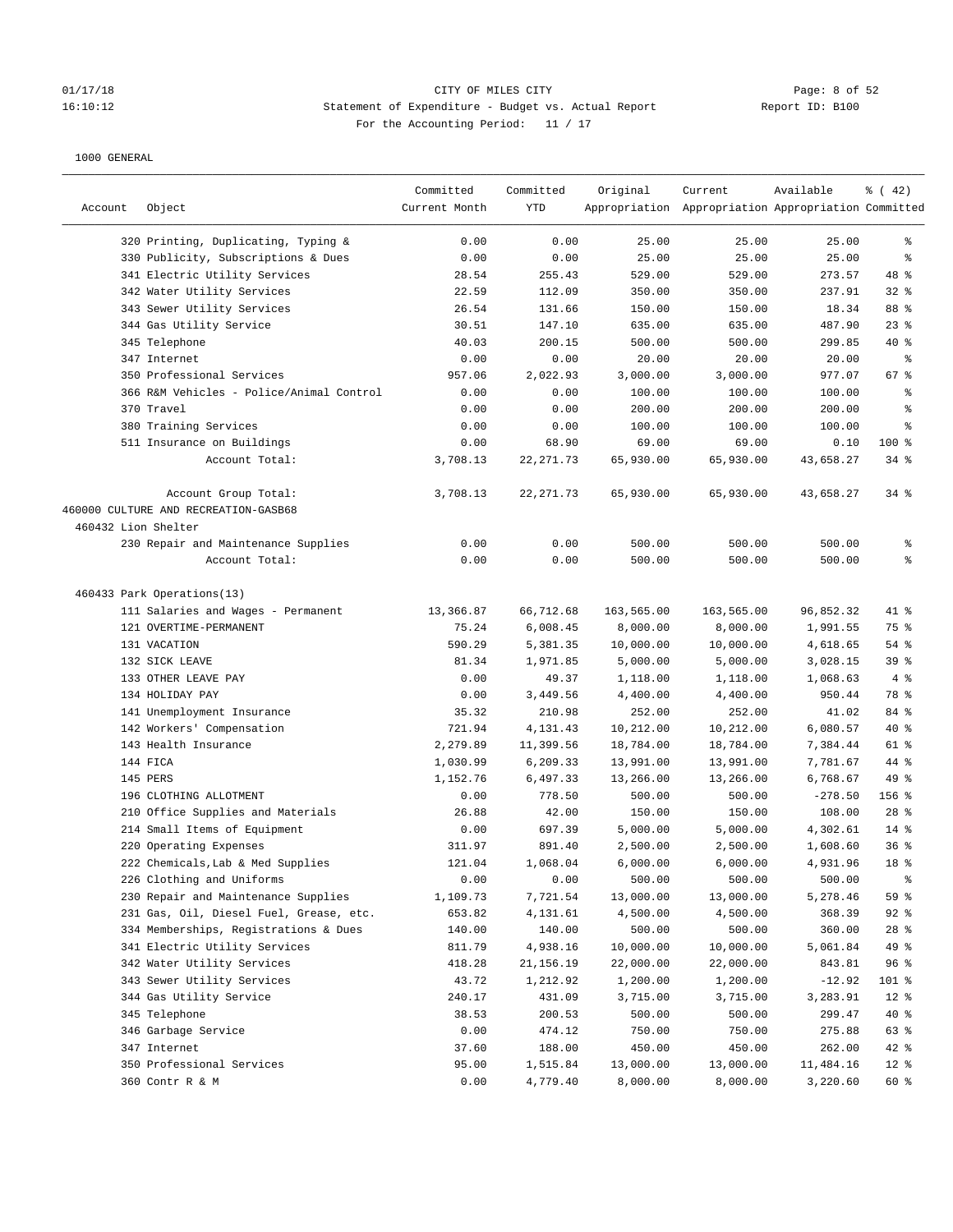# 01/17/18 Page: 9 of 52 16:10:12 Statement of Expenditure - Budget vs. Actual Report Report ID: B100 For the Accounting Period: 11 / 17

| Account             | Object                                     | Committed<br>Current Month | Committed<br><b>YTD</b> | Original   | Current<br>Appropriation Appropriation Appropriation Committed | Available  | $\frac{3}{6}$ ( 42) |
|---------------------|--------------------------------------------|----------------------------|-------------------------|------------|----------------------------------------------------------------|------------|---------------------|
|                     | 363 R&M Vehicles/Equip/Labor-PW            | 830.82                     | 2,242.94                | 10,000.00  | 10,000.00                                                      | 7,757.06   | $22$ %              |
|                     | 370 Travel                                 | 0.00                       | 0.00                    | 600.00     | 600.00                                                         | 600.00     | る                   |
|                     | 380 Training Services                      | 0.00                       | 0.00                    | 600.00     | 600.00                                                         | 600.00     | 昙                   |
|                     | 511 Insurance on Buildings                 | 0.00                       | 2,994.84                | 2,995.00   | 2,995.00                                                       | 0.16       | 100 %               |
|                     | 512 Insurance on Vehicles & Equipment      | 0.00                       | 1,022.76                | 438.00     | 438.00                                                         | $-584.76$  | $234$ %             |
|                     | 514 Other Insurance (Boilers)              | 0.00                       | 0.00                    | 800.00     | 800.00                                                         | 800.00     | ి                   |
|                     | Account Total:                             | 24, 213.99                 | 168,649.16              | 356,286.00 | 356,286.00                                                     | 187,636.84 | 47.8                |
|                     | 460434 Fish, Wildlife Trailways            |                            |                         |            |                                                                |            |                     |
|                     | 363 R&M Vehicles/Equip/Labor-PW            | 0.00                       | 328.71                  | 0.00       | 0.00                                                           | $-328.71$  | နွ                  |
|                     | Account Total:                             | 0.00                       | 328.71                  | 0.00       | 0.00                                                           | $-328.71$  | g.                  |
|                     | 460439 Riverside Park Tennis Court Project |                            |                         |            |                                                                |            |                     |
|                     | 230 Repair and Maintenance Supplies        | 0.00                       | 0.00                    | 200.00     | 200.00                                                         | 200.00     | ి                   |
|                     | Account Total:                             | 0.00                       | 0.00                    | 200.00     | 200.00                                                         | 200.00     | る                   |
|                     | 460445 Swimming Pool                       |                            |                         |            |                                                                |            |                     |
|                     | 111 Salaries and Wages - Permanent         | 0.00                       | 39, 415.79              | 49,928.00  | 49,928.00                                                      | 10,512.21  | 79 %                |
|                     | 141 Unemployment Insurance                 | 0.00                       | 98.52                   | 75.00      | 75.00                                                          | $-23.52$   | $131$ %             |
|                     | 142 Workers' Compensation                  | 0.00                       | 2,019.81                | 2,783.00   | 2,783.00                                                       | 763.19     | 73 %                |
|                     | 144 FICA                                   | 0.00                       | 3,015.39                | 3,820.00   | 3,820.00                                                       | 804.61     | 79 %                |
|                     | 145 PERS                                   | 0.00                       | 929.85                  | 639.00     | 639.00                                                         | $-290.85$  | $146$ %             |
|                     | 214 Small Items of Equipment               | 0.00                       | 0.00                    | 300.00     | 300.00                                                         | 300.00     | る                   |
|                     | 220 Operating Expenses                     | 0.00                       | 530.17                  | 1,000.00   | 1,000.00                                                       | 469.83     | 53%                 |
|                     | 222 Chemicals, Lab & Med Supplies          | 0.00                       | 1,797.51                | 3,500.00   | 3,500.00                                                       | 1,702.49   | $51$ %              |
|                     | 226 Clothing and Uniforms                  | 0.00                       | 0.00                    | 600.00     | 600.00                                                         | 600.00     | ి                   |
|                     | 230 Repair and Maintenance Supplies        | 0.00                       | 63.72                   | 1,000.00   | 1,000.00                                                       | 936.28     | 6 %                 |
|                     | 341 Electric Utility Services              | 83.11                      | 951.83                  | 1,375.00   | 1,375.00                                                       | 423.17     | 69 %                |
|                     | 342 Water Utility Services                 | 0.00                       | 172.22                  | 300.00     | 300.00                                                         | 127.78     | 57%                 |
|                     | 343 Sewer Utility Services                 | 0.00                       | 129.44                  | 100.00     | 100.00                                                         | $-29.44$   | $129$ %             |
|                     | 345 Telephone                              | 0.00                       | 172.85                  | 200.00     | 200.00                                                         | 27.15      | 86 %                |
|                     | 350 Professional Services                  | 0.00                       | 191.98                  | 250.00     | 250.00                                                         | 58.02      | 77.8                |
|                     | 360 Contr R & M                            | 0.00                       | 0.00                    | 1,000.00   | 1,000.00                                                       | 1,000.00   | る                   |
|                     | 363 R&M Vehicles/Equip/Labor-PW            | 0.00                       | 0.00                    | 1,000.00   | 1,000.00                                                       | 1,000.00   | る                   |
|                     | 380 Training Services                      | 0.00                       | 0.00                    | 1,200.00   | 1,200.00                                                       | 1,200.00   | る                   |
|                     | 540 Special Assessments                    | 0.00                       | 0.00                    | 700.00     | 700.00                                                         | 700.00     | る                   |
|                     | Account Total:                             | 83.11                      | 49,489.08               | 69,770.00  | 69,770.00                                                      | 20,280.92  | 71 %                |
|                     | Account Group Total:                       | 24, 297.10                 | 218,466.95              | 426,756.00 | 426,756.00                                                     | 208,289.05 | $51$ %              |
|                     | 470000 Housing and Community Development   |                            |                         |            |                                                                |            |                     |
|                     | 470300 Ecomonic Development                |                            |                         |            |                                                                |            |                     |
|                     | 350 Professional Services                  | 0.00                       | 15,808.75               | 15,995.00  | 15,995.00                                                      | 186.25     | 99 %                |
|                     | Account Total:                             | 0.00                       | 15,808.75               | 15,995.00  | 15,995.00                                                      | 186.25     | 99 %                |
|                     | Account Group Total:                       | 0.00                       | 15,808.75               | 15,995.00  | 15,995.00                                                      | 186.25     | 99 <sub>8</sub>     |
| 490000 DEBT SERVICE |                                            |                            |                         |            |                                                                |            |                     |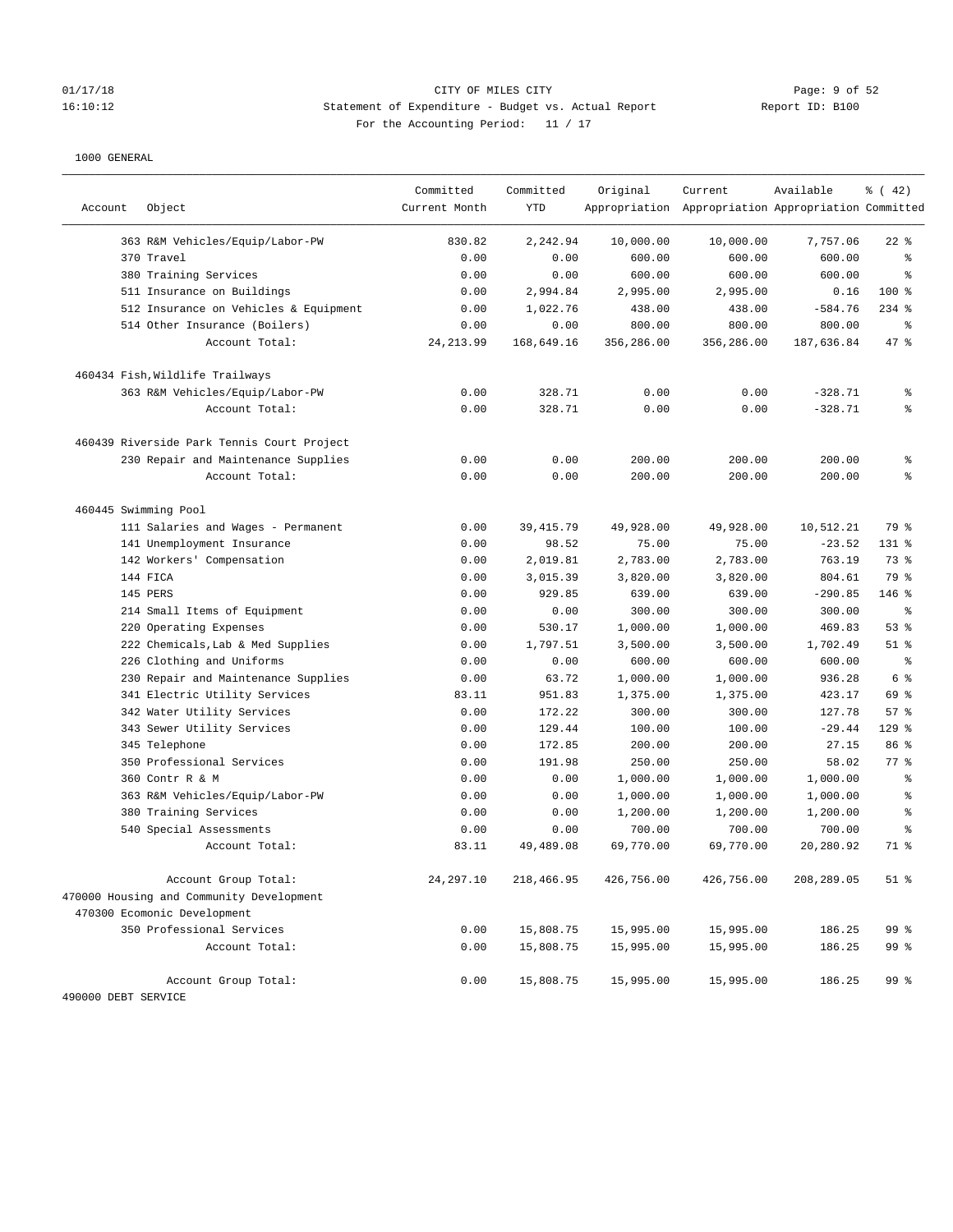### 01/17/18 Page: 10 of 52 16:10:12 Statement of Expenditure - Budget vs. Actual Report Report ID: B100 For the Accounting Period: 11 / 17

| Object<br>Account                        | Committed<br>Current Month | Committed<br>YTD | Original<br>Appropriation | Current      | Available<br>Appropriation Appropriation Committed | $\frac{1}{6}$ (42) |
|------------------------------------------|----------------------------|------------------|---------------------------|--------------|----------------------------------------------------|--------------------|
| 490500 Other Debt Service Payments       |                            |                  |                           |              |                                                    |                    |
| 652 Principle- Flood Study Loan          | 0.00                       | 14,236.99        | 28,007.00                 | 28,007.00    | 13,770.01                                          | $51$ %             |
| 653 Interest- Flood Study Loan           | 0.00                       | 1,558.22         | 3,585.00                  | 3,585.00     | 2,026.78                                           | $43$ %             |
| Account Total:                           | 0.00                       | 15,795.21        | 31,592.00                 | 31,592.00    | 15,796.79                                          | $50*$              |
| Account Group Total:                     | 0.00                       | 15,795.21        | 31,592.00                 | 31,592.00    | 15,796.79                                          | $50*$              |
| 520000 OTHER FINANCING USES              |                            |                  |                           |              |                                                    |                    |
| 521000 Interfund Operating Transfers Out |                            |                  |                           |              |                                                    |                    |
| 820 Transfers to Other Funds             | 24,826.60                  | 124,133.00       | 537,619.00                | 537,619.00   | 413,486.00                                         | $23$ %             |
| Account Total:                           | 24,826.60                  | 124,133.00       | 537,619.00                | 537,619.00   | 413,486.00                                         | $23$ %             |
| Account Group Total:                     | 24,826.60                  | 124,133.00       | 537,619.00                | 537,619.00   | 413,486.00                                         | $23$ %             |
| Fund Total:                              | 382,206.21                 | 2,033,826.38     | 5,059,644.00              | 5,059,644.00 | 3,025,817.62                                       | $40*$              |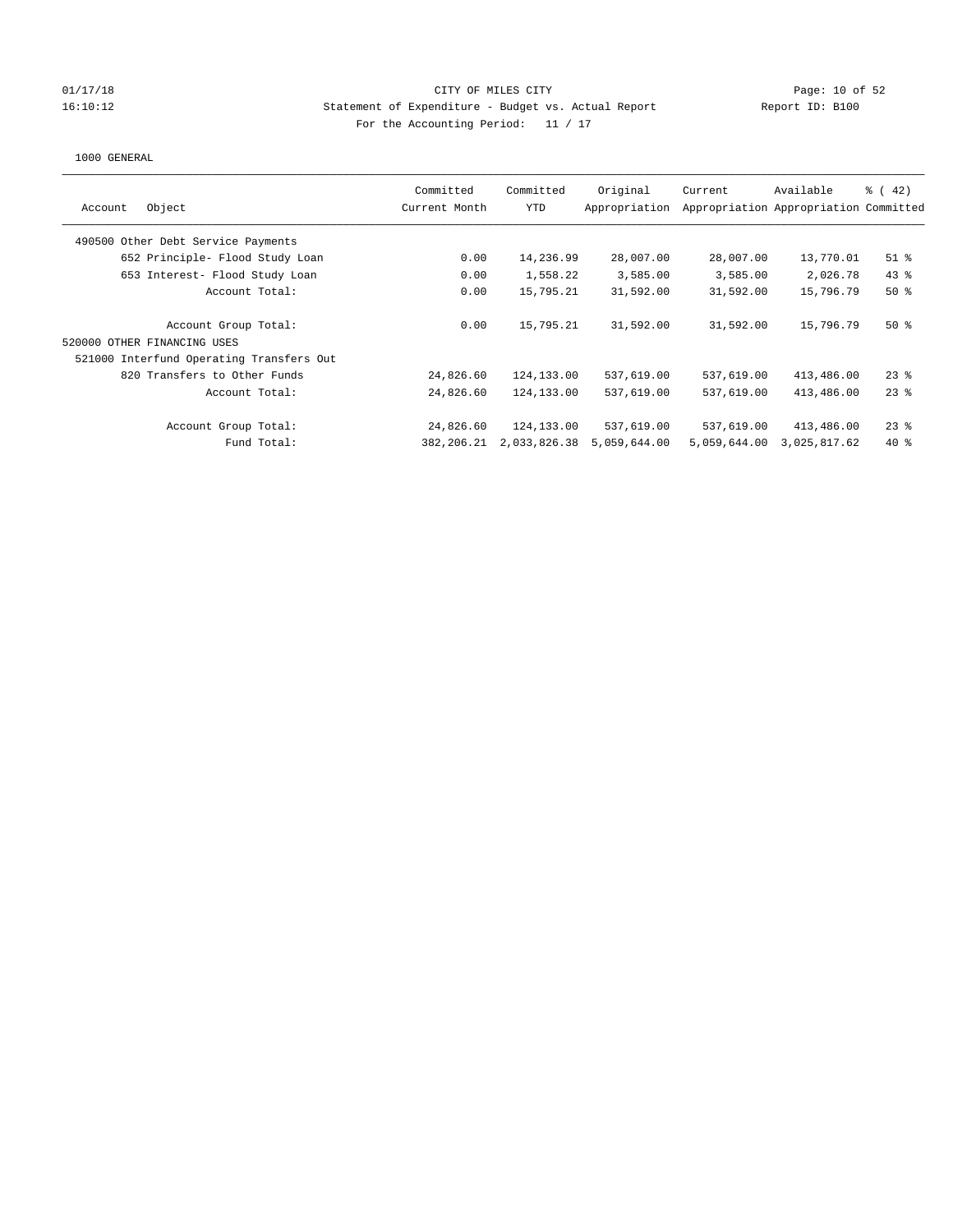## 01/17/18 Page: 11 of 52 16:10:12 Statement of Expenditure - Budget vs. Actual Report Report ID: B100 For the Accounting Period: 11 / 17

#### 2220 LIBRARY

|         |                                          | Committed     | Committed  | Original   | Current                                             | Available  | $\frac{1}{6}$ ( 42) |
|---------|------------------------------------------|---------------|------------|------------|-----------------------------------------------------|------------|---------------------|
| Account | Object                                   | Current Month | <b>YTD</b> |            | Appropriation Appropriation Appropriation Committed |            |                     |
|         | 460000 CULTURE AND RECREATION-GASB68     |               |            |            |                                                     |            |                     |
|         | 460100 Library Services(16)              |               |            |            |                                                     |            |                     |
|         | 111 Salaries and Wages - Permanent       | 15,263.49     | 72,689.11  | 178,115.00 | 178,115.00                                          | 105,425.89 | 41 %                |
|         | 121 OVERTIME-PERMANENT                   | 0.00          | 0.00       | 600.00     | 600.00                                              | 600.00     | $\epsilon$          |
|         | 131 VACATION                             | 916.52        | 6,279.12   | 12,000.00  | 12,000.00                                           | 5,720.88   | $52$ %              |
|         | 132 SICK LEAVE                           | 395.59        | 1,256.96   | 4,000.00   | 4,000.00                                            | 2,743.04   | $31$ %              |
|         | 133 OTHER LEAVE PAY                      | 256.58        | 469.96     | 3,868.00   | 3,868.00                                            | 3,398.04   | $12*$               |
|         | 141 Unemployment Insurance               | 42.07         | 203.61     | 298.00     | 298.00                                              | 94.39      | 68 %                |
|         | 142 Workers' Compensation                | 64.18         | 310.53     | 826.00     | 826.00                                              | 515.47     | 38 <sup>8</sup>     |
|         | 143 Health Insurance                     | 3,572.80      | 17,864.00  | 42,887.00  | 42,887.00                                           | 25,023.00  | 42 %                |
|         | 144 FICA                                 | 1,275.81      | 6,171.27   | 15,192.00  | 15,192.00                                           | 9,020.73   | 41 %                |
|         | 145 PERS                                 | 1,425.69      | 6,834.83   | 16,820.00  | 16,820.00                                           | 9,985.17   | 41 %                |
|         | 196 CLOTHING ALLOTMENT                   | 0.00          | 750.00     | 750.00     | 750.00                                              | 0.00       | 100 %               |
|         | 210 Office Supplies and Materials        | 0.00          | 176.07     | 1,000.00   | 1,000.00                                            | 823.93     | 18 <sup>8</sup>     |
|         | 214 Small Items of Equipment             | 397.17        | 397.17     | 5,000.00   | 5,000.00                                            | 4,602.83   | 8 %                 |
|         | 220 Operating Expenses                   | 0.00          | 0.00       | 1,000.00   | 1,000.00                                            | 1,000.00   | နွ                  |
|         | 224 Janitorial Supplies                  | 0.00          | 201.65     | 1,200.00   | 1,200.00                                            | 998.35     | $17*$               |
|         | 311 Postage, Box Rent, Etc.              | 110.81        | 362.56     | 1,500.00   | 1,500.00                                            | 1,137.44   | $24$ %              |
|         | 320 Printing, Duplicating, Typing &      | 0.00          | 159.36     | 2,000.00   | 2,000.00                                            | 1,840.64   | 8 %                 |
|         | 334 Memberships, Registrations & Dues    | 0.00          | 0.00       | 250.00     | 250.00                                              | 250.00     | $\epsilon$          |
|         | 341 Electric Utility Services            | 392.85        | 3,927.47   | 8,000.00   | 8,000.00                                            | 4,072.53   | 49 %                |
|         | 342 Water Utility Services               | 46.70         | 220.63     | 600.00     | 600.00                                              | 379.37     | 37%                 |
|         | 343 Sewer Utility Services               | 56.71         | 282.51     | 600.00     | 600.00                                              | 317.49     | 47.8                |
|         | 344 Gas Utility Service                  | 148.45        | 278.11     | 5,000.00   | 5,000.00                                            | 4,721.89   | 6 %                 |
|         | 345 Telephone                            | 134.95        | 658.93     | 1,500.00   | 1,500.00                                            | 841.07     | 44 %                |
|         | 346 Garbage Service                      | 0.00          | 220.00     | 500.00     | 500.00                                              | 280.00     | 44 %                |
|         | 347 Internet                             | 198.63        | 978.19     | 2,000.00   | 2,000.00                                            | 1,021.81   | 49 %                |
|         | 350 Professional Services                | 0.00          | 0.00       | 9,000.00   | 9,000.00                                            | 9,000.00   | ್ಠಿ                 |
|         | 360 Contr R & M                          | 325.00        | 2,645.35   | 10,000.00  | 10,000.00                                           | 7,354.65   | 26%                 |
|         | 370 Travel                               | 0.00          | 155.15     | 2,000.00   | 2,000.00                                            | 1,844.85   | 8 %                 |
|         | 380 Training Services                    | 846.32        | 846.32     | 1,000.00   | 1,000.00                                            | 153.68     | 85%                 |
|         | 382 Books                                | 603.93        | 3,221.53   | 15,000.00  | 15,000.00                                           | 11,778.47  | $21$ %              |
|         | 511 Insurance on Buildings               | 0.00          | 2,820.63   | 2,821.00   | 2,821.00                                            | 0.37       | 100 %               |
|         | 513 Liability                            | 0.00          | 1,923.59   | 1,924.00   | 1,924.00                                            | 0.41       | $100*$              |
|         | 920 Buildings                            | 0.00          | 0.00       | 30,000.00  | 30,000.00                                           | 30,000.00  | နွ                  |
|         | Account Total:                           | 26, 474.25    | 132,304.61 | 377,251.00 | 377,251.00                                          | 244,946.39 | 35%                 |
|         | Account Group Total:                     | 26, 474.25    | 132,304.61 | 377,251.00 | 377,251.00                                          | 244,946.39 | 35%                 |
|         | 520000 OTHER FINANCING USES              |               |            |            |                                                     |            |                     |
|         | 521000 Interfund Operating Transfers Out |               |            |            |                                                     |            |                     |
|         | 820 Transfers to Other Funds             | 1,778.92      | 8,894.60   | 21,347.00  | 21,347.00                                           | 12,452.40  | $42$ %              |
|         | Account Total:                           | 1,778.92      | 8,894.60   | 21,347.00  | 21,347.00                                           | 12,452.40  | $42$ %              |
|         | Account Group Total:                     | 1,778.92      | 8,894.60   | 21,347.00  | 21,347.00                                           | 12,452.40  | 42 %                |
|         | Fund Total:                              | 28, 253. 17   | 141,199.21 | 398,598.00 | 398,598.00                                          | 257,398.79 | 35%                 |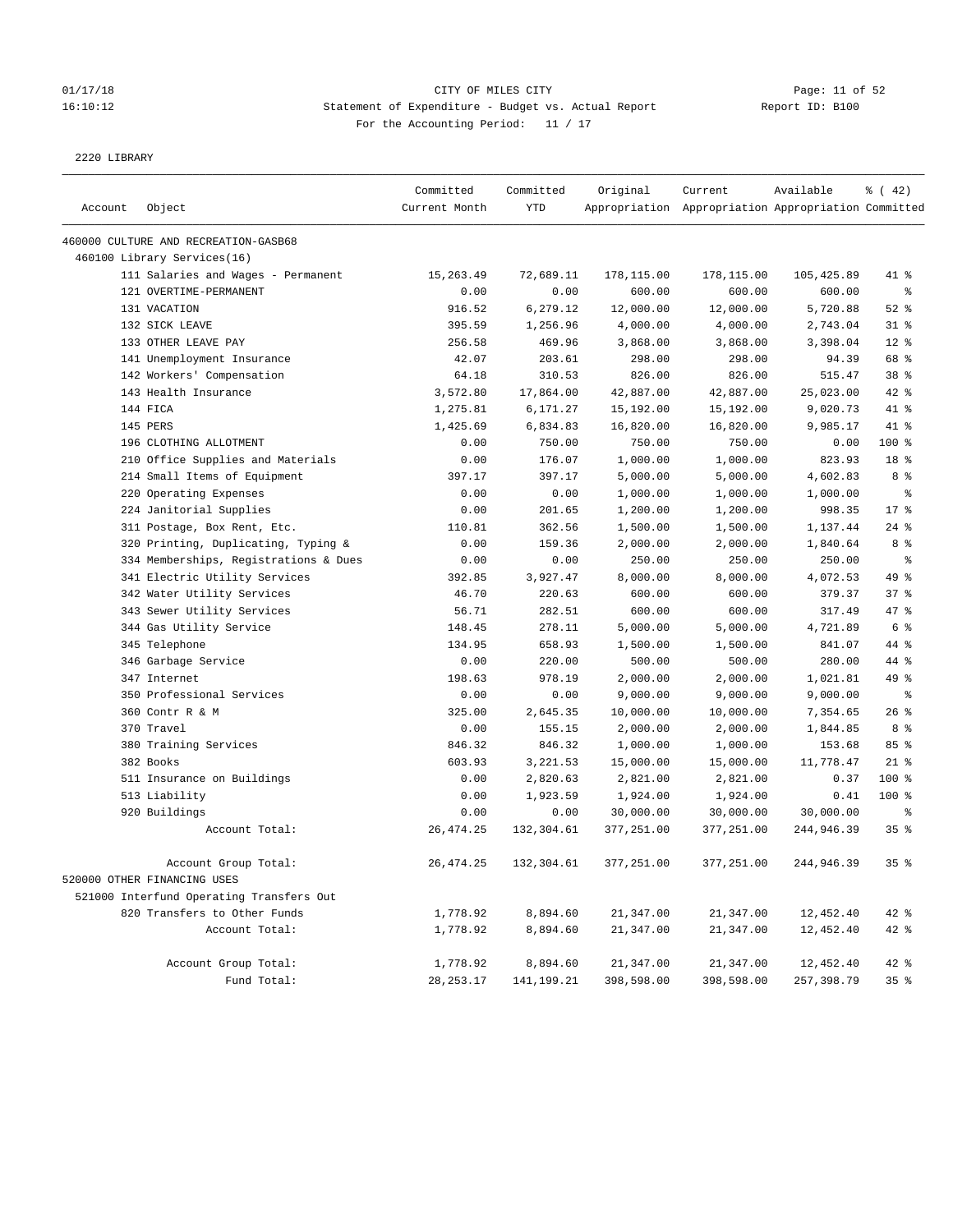## 01/17/18 Page: 12 of 52 Page: 12 of 52 16:10:12 Statement of Expenditure - Budget vs. Actual Report Report ID: B100 For the Accounting Period: 11 / 17

### 2270 Health

| Object<br>Account                  | Committed<br>Current Month | Committed<br>YTD | Original<br>Appropriation | Current<br>Appropriation Appropriation Committed | Available | $\frac{1}{6}$ (42) |
|------------------------------------|----------------------------|------------------|---------------------------|--------------------------------------------------|-----------|--------------------|
| 440000 PUBLIC HEALTH-GASB68        |                            |                  |                           |                                                  |           |                    |
| 440140 Registration and Inspection |                            |                  |                           |                                                  |           |                    |
| 350 Professional Services          | 0.00                       | 0.00             | 15,740.00                 | 15,740.00                                        | 15,740.00 | ま                  |
| Account Total:                     | 0.00                       | 0.00             | 15,740.00                 | 15,740.00                                        | 15,740.00 | ま                  |
| Account Group Total:               | 0.00                       | 0.00             | 15,740.00                 | 15,740.00                                        | 15,740.00 | ႜ                  |
| Fund Total:                        | 0.00                       | 0.00             | 15,740.00                 | 15,740.00                                        | 15,740.00 | ま                  |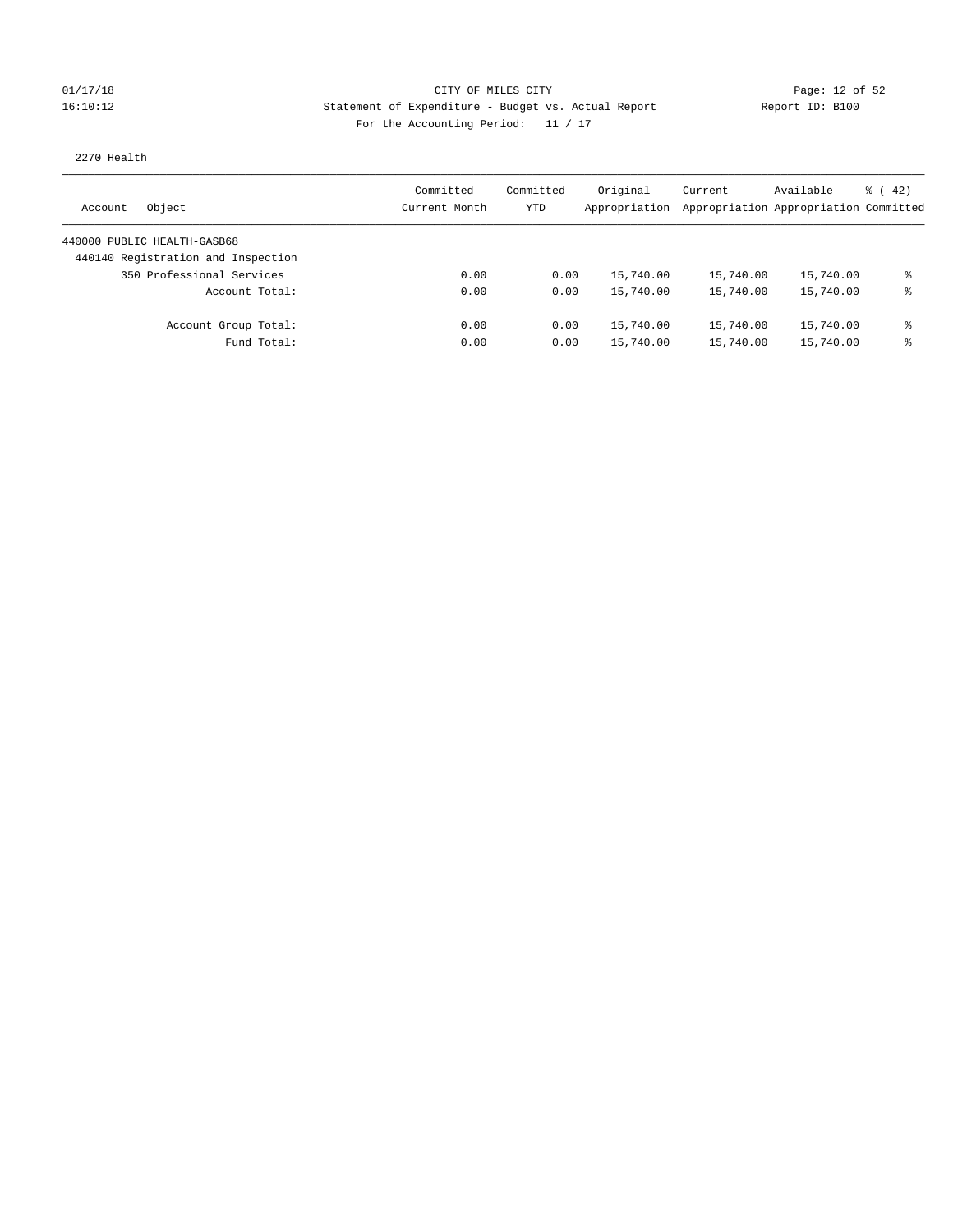### 01/17/18 Page: 13 of 52 16:10:12 Statement of Expenditure - Budget vs. Actual Report Report ID: B100 For the Accounting Period: 11 / 17

2310 TIFD-Downtown

| Account | Object                                    | Committed<br>Current Month | Committed<br><b>YTD</b> | Original  | Current<br>Appropriation Appropriation Appropriation Committed | Available | % (42)         |
|---------|-------------------------------------------|----------------------------|-------------------------|-----------|----------------------------------------------------------------|-----------|----------------|
|         | 460000 CULTURE AND RECREATION-GASB68      |                            |                         |           |                                                                |           |                |
|         | 460462 Urban Renewal District             |                            |                         |           |                                                                |           |                |
|         | 111 Salaries and Wages - Permanent        | 849.60                     | 3,634.91                | 15,935.00 | 15,935.00                                                      | 12,300.09 | $23$ $%$       |
|         | 131 VACATION                              | 22.78                      | 669.26                  | 488.00    | 488.00                                                         | $-181.26$ | 137 %          |
|         | 132 SICK LEAVE                            | 152.48                     | 297.57                  | 488.00    | 488.00                                                         | 190.43    | 61 %           |
|         | 133 OTHER LEAVE PAY                       | 174.62                     | 251.93                  | 0.00      | 0.00                                                           | $-251.93$ | နွ             |
|         | 141 Unemployment Insurance                | 3.01                       | 12.23                   | 25.00     | 25.00                                                          | 12.77     | $49*$          |
|         | 142 Workers' Compensation                 | 13.50                      | 54.94                   | 207.00    | 207.00                                                         | 152.06    | $27$ $%$       |
|         | 144 FICA                                  | 91.74                      | 373.49                  | 1,294.00  | 1,294.00                                                       | 920.51    | 29%            |
|         | 145 PERS                                  | 101.60                     | 400.01                  | 1,432.00  | 1,432.00                                                       | 1,031.99  | $28$ %         |
|         | 210 Office Supplies and Materials         | 42.28                      | 42.28                   | 0.00      | 0.00                                                           | $-42.28$  | ႜ              |
|         | 220 Operating Expenses                    | 40.00                      | 40.00                   | 1,331.00  | 1,331.00                                                       | 1,291.00  | 3 <sup>8</sup> |
|         | 331 Publication of Formal & Legal Notices | 0.00                       | 172.64                  | 300.00    | 300.00                                                         | 127.36    | 58 %           |
|         | 350 Professional Services                 | 0.00                       | 0.00                    | 500.00    | 500.00                                                         | 500.00    | ႜ              |
|         | 370 Travel                                | 159.24                     | 550.43                  | 1,000.00  | 1,000.00                                                       | 449.57    | 55%            |
|         | 721 Redevelopment                         | 0.00                       | 0.00                    | 7,200.00  | 7,200.00                                                       | 7,200.00  | ႜ              |
|         | Account Total:                            | 1,650.85                   | 6,499.69                | 30,200.00 | 30,200.00                                                      | 23,700.31 | $22$ %         |
|         | Account Group Total:                      | 1,650.85                   | 6,499.69                | 30,200.00 | 30,200.00                                                      | 23,700.31 | $22$ %         |
|         | 520000 OTHER FINANCING USES               |                            |                         |           |                                                                |           |                |
|         | 521000 Interfund Operating Transfers Out  |                            |                         |           |                                                                |           |                |
|         | 820 Transfers to Other Funds              | 0.00                       | 10,000.00               | 15,800.00 | 15,800.00                                                      | 5,800.00  | 63 %           |
|         | Account Total:                            | 0.00                       | 10,000.00               | 15,800.00 | 15,800.00                                                      | 5,800.00  | 63 %           |
|         | Account Group Total:                      | 0.00                       | 10,000.00               | 15,800.00 | 15,800.00                                                      | 5,800.00  | 63 %           |
|         | Fund Total:                               | 1,650.85                   | 16,499.69               | 46,000.00 | 46,000.00                                                      | 29,500.31 | 36%            |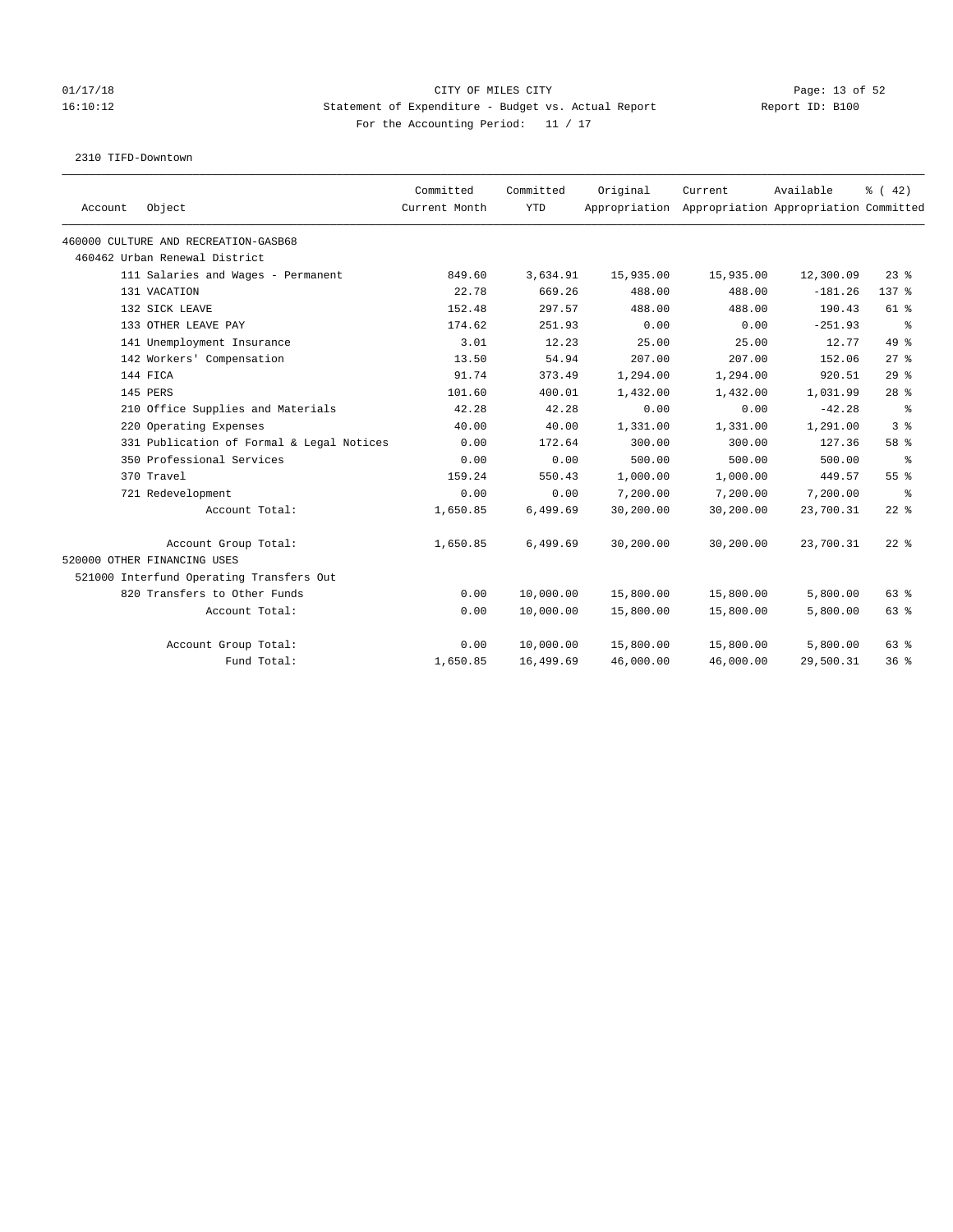# 01/17/18 Page: 14 of 52 16:10:12 Statement of Expenditure - Budget vs. Actual Report Report ID: B100 For the Accounting Period: 11 / 17

2372 Permissive Medical Levy

| Object<br>Account                        | Committed<br>Current Month | Committed<br>YTD | Original<br>Appropriation | Current    | Available<br>Appropriation Appropriation Committed | $\frac{1}{6}$ ( 42) |
|------------------------------------------|----------------------------|------------------|---------------------------|------------|----------------------------------------------------|---------------------|
| 520000 OTHER FINANCING USES              |                            |                  |                           |            |                                                    |                     |
| 521000 Interfund Operating Transfers Out |                            |                  |                           |            |                                                    |                     |
| 820 Transfers to Other Funds             | 0.00                       | 0.00             | 202,783.00                | 202,783.00 | 202,783.00                                         | ⊱                   |
| Account Total:                           | 0.00                       | 0.00             | 202,783.00                | 202,783.00 | 202,783.00                                         | ⊱                   |
| Account Group Total:                     | 0.00                       | 0.00             | 202,783.00                | 202,783.00 | 202,783.00                                         | နွ                  |
| Fund Total:                              | 0.00                       | 0.00             | 202,783.00                | 202,783.00 | 202,783.00                                         | ⊱                   |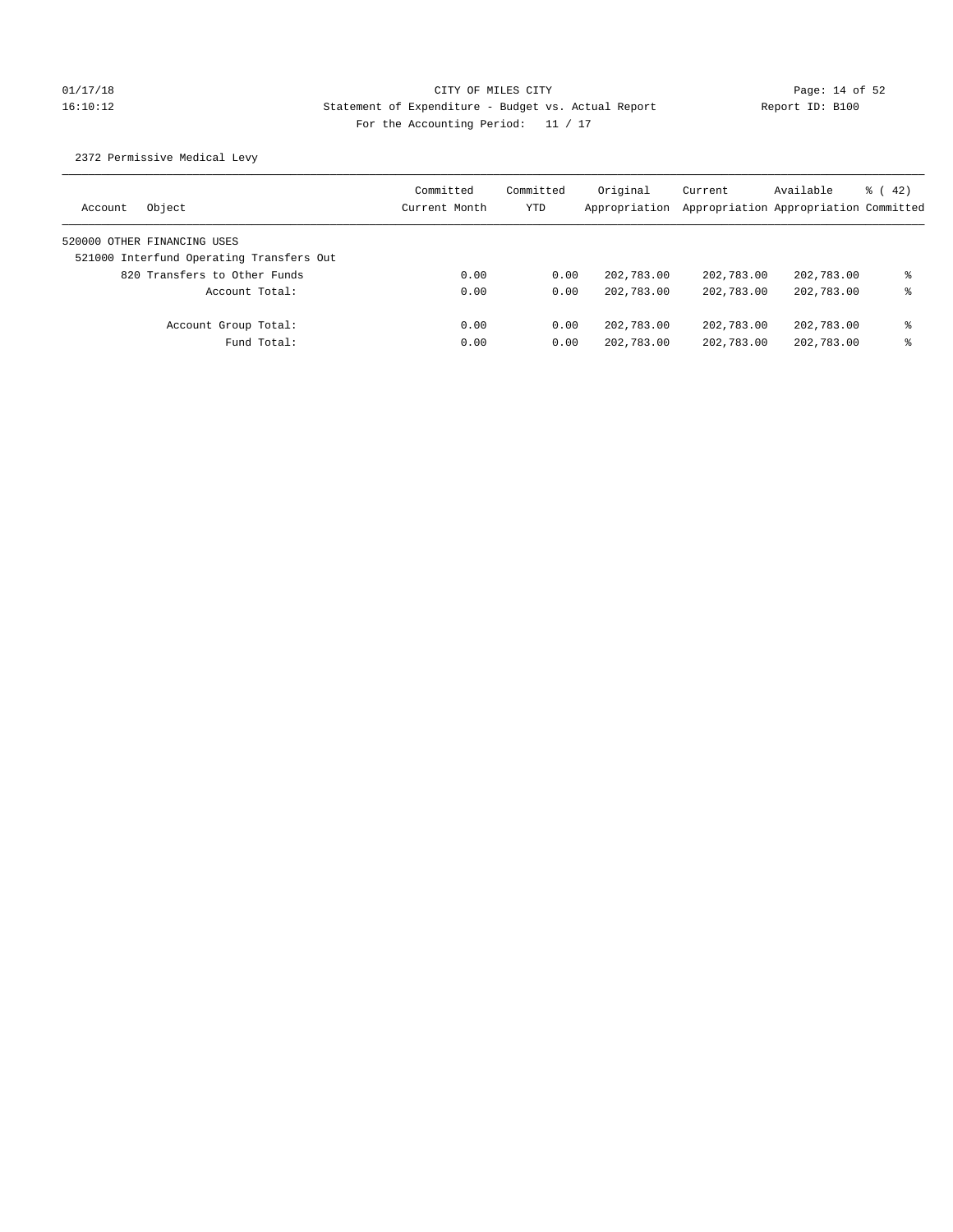# 01/17/18 CITY OF MILES CITY<br>16:10:12 Statement of Expenditure - Budget vs. Actual Report Report ID: B100 16:10:12 Statement of Expenditure - Budget vs. Actual Report Report ID: B100 For the Accounting Period: 11 / 17

2394 BUILDING CODE ENFORCEMENT

|                      |                                           | Committed     | Committed  | Original   | Current                                             | Available    | % (42)          |
|----------------------|-------------------------------------------|---------------|------------|------------|-----------------------------------------------------|--------------|-----------------|
| Account              | Object                                    | Current Month | <b>YTD</b> |            | Appropriation Appropriation Appropriation Committed |              |                 |
|                      | 420000 PUBLIC SAFETY-GASB68               |               |            |            |                                                     |              |                 |
|                      | 420531 Building Inspection                |               |            |            |                                                     |              |                 |
|                      | 111 Salaries and Wages - Permanent        | 1,009.05      | 4,630.39   | 13,500.00  | 13,500.00                                           | 8,869.61     | 34%             |
|                      | 121 OVERTIME-PERMANENT                    | 0.00          | 50.24      | 150.00     | 150.00                                              | 99.76        | 33%             |
|                      | 131 VACATION                              | 83.26         | 447.70     | 500.00     | 500.00                                              | 52.30        | $90*$           |
|                      | 132 SICK LEAVE                            | 8.64          | 225.63     | 300.00     | 300.00                                              | 74.37        | 75 %            |
|                      | 133 OTHER LEAVE PAY                       | 0.00          | 0.00       | 515.00     | 515.00                                              | 515.00       | ి               |
|                      | 141 Unemployment Insurance                | 2.75          | 13.50      | 22.00      | 22.00                                               | 8.50         | 61 %            |
|                      | 142 Workers' Compensation                 | 25.61         | 127.25     | 450.00     | 450.00                                              | 322.75       | 28 <sup>8</sup> |
|                      | 143 Health Insurance                      | 214.39        | 1,072.07   | 2,700.00   | 2,700.00                                            | 1,627.93     | 40 %            |
|                      | 144 FICA                                  | 83.84         | 411.20     | 1,175.00   | 1,175.00                                            | 763.80       | 35%             |
|                      | 145 PERS                                  | 93.25         | 452.96     | 1,286.00   | 1,286.00                                            | 833.04       | 35 <sup>8</sup> |
|                      | 196 CLOTHING ALLOTMENT                    | 0.00          | 45.00      | 30.00      | 30.00                                               | $-15.00$     | 150%            |
|                      | 210 Office Supplies and Materials         | 80.42         | 149.84     | 2,000.00   | 2,000.00                                            | 1,850.16     | 7 %             |
|                      | 214 Small Items of Equipment              | 0.00          | 9,000.00   | 15,000.00  | 15,000.00                                           | 6,000.00     | 60 %            |
|                      | 220 Operating Expenses                    | 0.00          | 0.00       | 1,000.00   | 1,000.00                                            | 1,000.00     | $\epsilon$      |
|                      | 311 Postage, Box Rent, Etc.               | 6.59          | 283.12     | 400.00     | 400.00                                              | 116.88       | 71 %            |
|                      | 320 Printing, Duplicating, Typing &       | 0.00          | 0.00       | 400.00     | 400.00                                              | 400.00       | $\epsilon$      |
|                      | 330 Publicity, Subscriptions & Dues       | 0.00          | 0.00       | 500.00     | 500.00                                              | 500.00       | နွ              |
|                      | 331 Publication of Formal & Legal Notices | 0.00          | 36.00      | 1,000.00   | 1,000.00                                            | 964.00       | 4%              |
|                      | 334 Memberships, Registrations & Dues     | 0.00          | 0.00       | 300.00     | 300.00                                              | 300.00       | $\epsilon$      |
|                      | 345 Telephone                             | 26.36         | 131.80     | 400.00     | 400.00                                              | 268.20       | 33%             |
|                      | 347 Internet                              | 0.00          | 0.00       | 200.00     | 200.00                                              | 200.00       | $\approx$       |
|                      | 350 Professional Services                 | 3,696.20      | 27,926.10  | 115,000.00 | 115,000.00                                          | 87,073.90    | $24$ %          |
|                      | 360 Contr R & M                           | 143.97        | 1,717.56   | 1,900.00   | 1,900.00                                            | 182.44       | 90%             |
|                      | 380 Training Services                     | 0.00          | 1,714.34   | 5,000.00   | 5,000.00                                            | 3,285.66     | $34$ $%$        |
|                      | 382 Books                                 | 0.00          | 0.00       | 8,000.00   | 8,000.00                                            | 8,000.00     | $\epsilon$      |
|                      | 540 Special Assessments                   | 0.00          | 636.57     | 800.00     | 800.00                                              | 163.43       | 80 %            |
|                      | Account Total:                            | 5, 474.33     | 49,071.27  | 172,528.00 | 172,528.00                                          | 123, 456. 73 | $28$ %          |
|                      | Account Group Total:                      | 5,474.33      | 49,071.27  | 172,528.00 | 172,528.00                                          | 123, 456.73  | 28 <sup>8</sup> |
| 510000 MISCELLANEOUS |                                           |               |            |            |                                                     |              |                 |
|                      | 510330 Comprehensive Liability Insurance  |               |            |            |                                                     |              |                 |
|                      | 513 Liability                             | 0.00          | 213.21     | 214.00     | 214.00                                              | 0.79         | 100 %           |
|                      | Account Total:                            | 0.00          | 213.21     | 214.00     | 214.00                                              | 0.79         | 100%            |
|                      | Account Group Total:                      | 0.00          | 213.21     | 214.00     | 214.00                                              | 0.79         | $100*$          |
|                      | 520000 OTHER FINANCING USES               |               |            |            |                                                     |              |                 |
|                      | 521000 Interfund Operating Transfers Out  |               |            |            |                                                     |              |                 |
|                      | 820 Transfers to Other Funds              | 564.17        | 2,820.85   | 6,770.00   | 6,770.00                                            | 3,949.15     | 42 %            |
|                      | Account Total:                            | 564.17        | 2,820.85   | 6,770.00   | 6,770.00                                            | 3,949.15     | $42$ %          |
|                      | Account Group Total:                      | 564.17        | 2,820.85   | 6,770.00   | 6,770.00                                            | 3,949.15     | 42 %            |
|                      | Fund Total:                               | 6,038.50      | 52,105.33  | 179,512.00 | 179,512.00                                          | 127,406.67   | 29%             |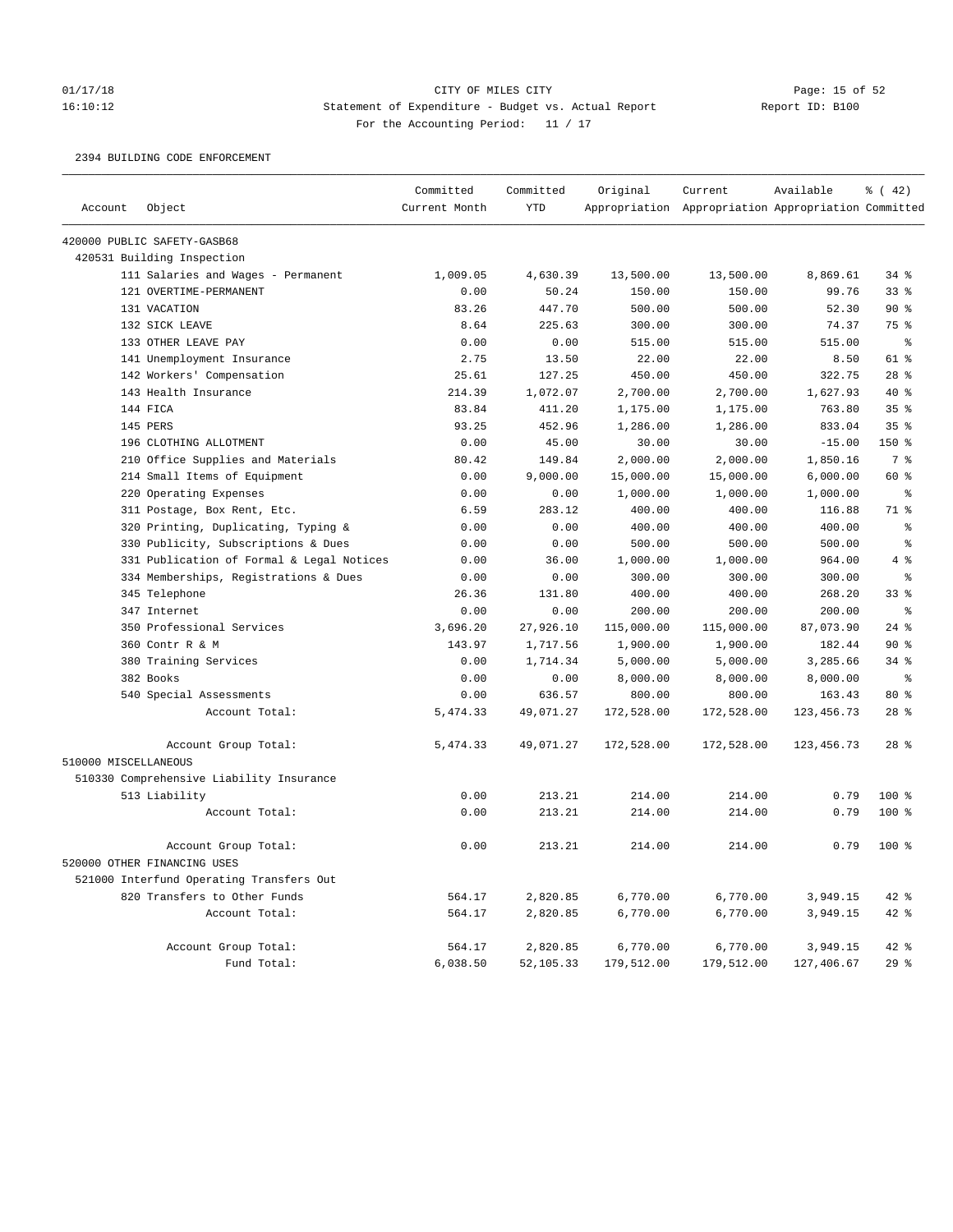## 01/17/18 Page: 16 of 52 16:10:12 Statement of Expenditure - Budget vs. Actual Report Report ID: B100 For the Accounting Period: 11 / 17

2400 LTG M D#165-(Gen City)

| Object<br>Account                        | Committed<br>Current Month | Committed<br><b>YTD</b> | Original<br>Appropriation | Current    | Available<br>Appropriation Appropriation Committed | $\frac{3}{6}$ ( 42) |
|------------------------------------------|----------------------------|-------------------------|---------------------------|------------|----------------------------------------------------|---------------------|
| 430000 Public Works-GASB68               |                            |                         |                           |            |                                                    |                     |
| 430263 STREET LIGHTING                   |                            |                         |                           |            |                                                    |                     |
| 341 Electric Utility Services            | 10,321.16                  | 53,366.80               | 120,000.00                | 120,000.00 | 66,633.20                                          | 44 %                |
| 533 Machinery and Equipment Rental       | 5,563.00                   | 27,586.50               | 61,000.00                 | 61,000.00  | 33,413.50                                          | $45$ %              |
| Account Total:                           | 15,884.16                  | 80,953.30               | 181,000.00                | 181,000.00 | 100,046.70                                         | $45$ %              |
| Account Group Total:                     | 15,884.16                  | 80,953.30               | 181,000.00                | 181,000.00 | 100,046.70                                         | $45$ %              |
| 520000 OTHER FINANCING USES              |                            |                         |                           |            |                                                    |                     |
| 521000 Interfund Operating Transfers Out |                            |                         |                           |            |                                                    |                     |
| 820 Transfers to Other Funds             | 0.00                       | 1,000.00                | 1,000.00                  | 1,000.00   | 0.00                                               | $100*$              |
| Account Total:                           | 0.00                       | 1,000.00                | 1,000.00                  | 1,000.00   | 0.00                                               | $100$ %             |
| Account Group Total:                     | 0.00                       | 1,000.00                | 1,000.00                  | 1,000.00   | 0.00                                               | $100*$              |
| Fund Total:                              | 15,884.16                  | 81,953.30               | 182,000.00                | 182,000.00 | 100,046.70                                         | $45$ %              |
|                                          |                            |                         |                           |            |                                                    |                     |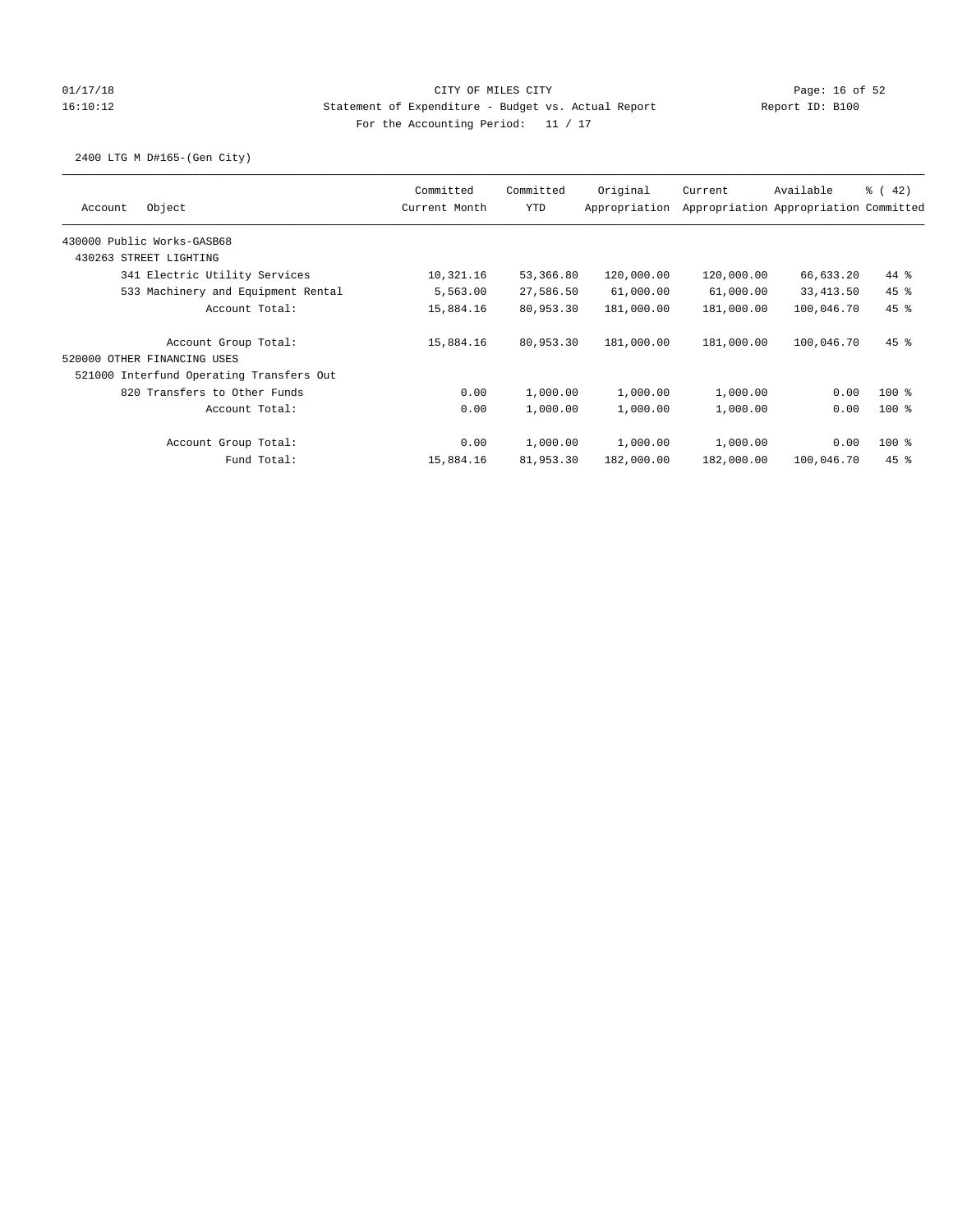## 01/17/18 Page: 17 of 52 16:10:12 Statement of Expenditure - Budget vs. Actual Report Report ID: B100 For the Accounting Period: 11 / 17

### 2420 LTG M D#167-(MilesAddn Etc)

| Object<br>Account                        | Committed<br>Current Month | Committed<br>YTD | Original<br>Appropriation | Current   | Available<br>Appropriation Appropriation Committed | $\frac{1}{6}$ ( 42) |
|------------------------------------------|----------------------------|------------------|---------------------------|-----------|----------------------------------------------------|---------------------|
| 430000 Public Works-GASB68               |                            |                  |                           |           |                                                    |                     |
| 430263 STREET LIGHTING                   |                            |                  |                           |           |                                                    |                     |
| 341 Electric Utility Services            | 1,920.16                   | 9,905.00         | 22,000.00                 | 22,000.00 | 12,095.00                                          | $45$ %              |
| 533 Machinery and Equipment Rental       | 741.10                     | 3,705.50         | 9,000.00                  | 9,000.00  | 5,294.50                                           | 41 %                |
| Account Total:                           | 2,661.26                   | 13,610.50        | 31,000.00                 | 31,000.00 | 17,389.50                                          | $44*$               |
| Account Group Total:                     | 2,661.26                   | 13,610.50        | 31,000.00                 | 31,000.00 | 17,389.50                                          | 44 %                |
| 520000 OTHER FINANCING USES              |                            |                  |                           |           |                                                    |                     |
| 521000 Interfund Operating Transfers Out |                            |                  |                           |           |                                                    |                     |
| 820 Transfers to Other Funds             | 0.00                       | 1,000.00         | 1,000.00                  | 1,000.00  | 0.00                                               | $100$ %             |
| Account Total:                           | 0.00                       | 1,000.00         | 1,000.00                  | 1,000.00  | 0.00                                               | $100*$              |
| Account Group Total:                     | 0.00                       | 1,000.00         | 1,000.00                  | 1,000.00  | 0.00                                               | $100*$              |
| Fund Total:                              | 2,661.26                   | 14,610.50        | 32,000.00                 | 32,000.00 | 17,389.50                                          | 46%                 |
|                                          |                            |                  |                           |           |                                                    |                     |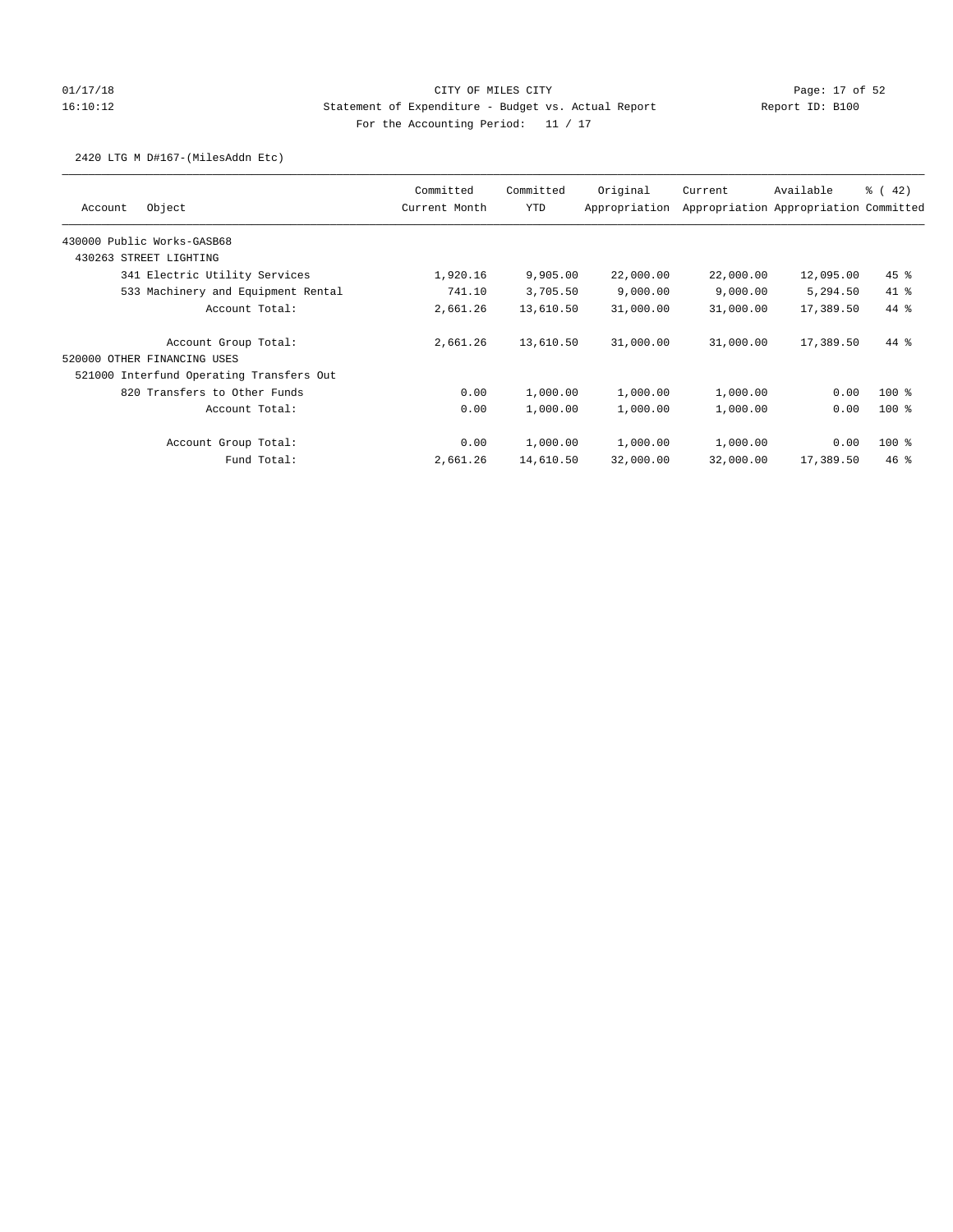## 01/17/18 Page: 18 of 52 16:10:12 Statement of Expenditure - Budget vs. Actual Report Report ID: B100 For the Accounting Period: 11 / 17

## 2430 LTG M D#171-(Balsam Est)

| Object<br>Account                        | Committed<br>Current Month | Committed<br><b>YTD</b> | Original<br>Appropriation | Current  | Available<br>Appropriation Appropriation Committed | $\frac{3}{6}$ ( 42) |
|------------------------------------------|----------------------------|-------------------------|---------------------------|----------|----------------------------------------------------|---------------------|
| 430000 Public Works-GASB68               |                            |                         |                           |          |                                                    |                     |
| 430263 STREET LIGHTING                   |                            |                         |                           |          |                                                    |                     |
| 230 Repair and Maintenance Supplies      | 21.99                      | 22.57                   | 950.00                    | 950.00   | 927.43                                             | 2 <sup>8</sup>      |
| 341 Electric Utility Services            | 136.78                     | 704.23                  | 1,850.00                  | 1,850.00 | 1,145.77                                           | 38 <sup>8</sup>     |
| 360 Contr R & M                          | 237.50                     | 415.00                  | 1,700.00                  | 1,700.00 | 1,285.00                                           | $24$ %              |
| Account Total:                           | 396.27                     | 1,141.80                | 4,500.00                  | 4,500.00 | 3,358.20                                           | 25%                 |
| Account Group Total:                     | 396.27                     | 1,141.80                | 4,500.00                  | 4,500.00 | 3,358.20                                           | $25$ $%$            |
| 520000 OTHER FINANCING USES              |                            |                         |                           |          |                                                    |                     |
| 521000 Interfund Operating Transfers Out |                            |                         |                           |          |                                                    |                     |
| 820 Transfers to Other Funds             | 0.00                       | 1,000.00                | 1,000.00                  | 1,000.00 | 0.00                                               | $100$ %             |
| Account Total:                           | 0.00                       | 1,000.00                | 1,000.00                  | 1,000.00 | 0.00                                               | $100*$              |
| Account Group Total:                     | 0.00                       | 1,000.00                | 1,000.00                  | 1,000.00 | 0.00                                               | $100*$              |
| Fund Total:                              | 396.27                     | 2,141.80                | 5,500.00                  | 5,500.00 | 3,358.20                                           | 398                 |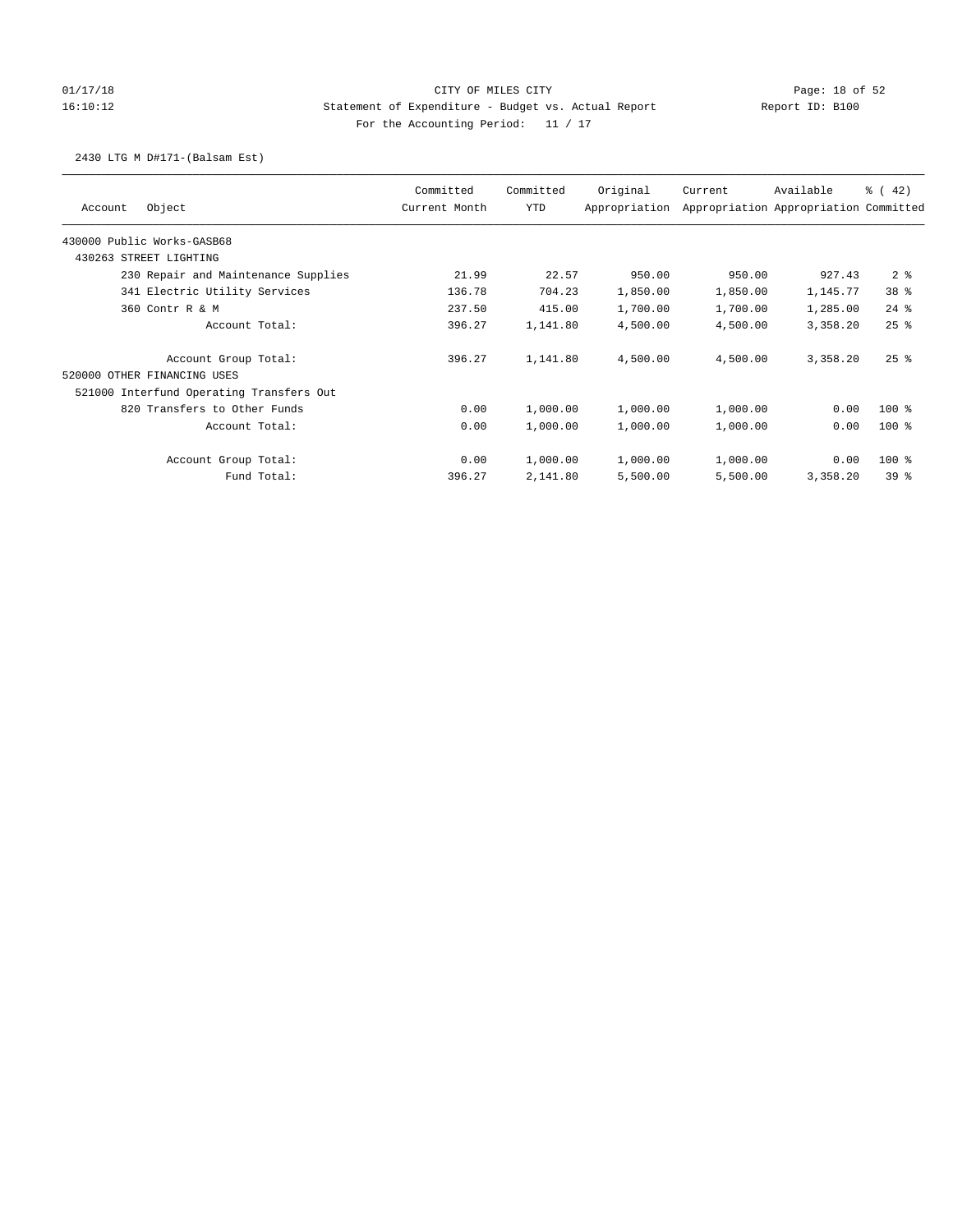## 01/17/18 Page: 19 of 52 16:10:12 Statement of Expenditure - Budget vs. Actual Report Report ID: B100 For the Accounting Period: 11 / 17

## 2440 LTG M D#172-(Main Str)

| Object<br>Account                        | Committed<br>Current Month | Committed<br>YTD | Original<br>Appropriation | Current   | Available<br>Appropriation Appropriation Committed | $\frac{1}{6}$ (42) |
|------------------------------------------|----------------------------|------------------|---------------------------|-----------|----------------------------------------------------|--------------------|
| 430000 Public Works-GASB68               |                            |                  |                           |           |                                                    |                    |
| 430263 STREET LIGHTING                   |                            |                  |                           |           |                                                    |                    |
| 230 Repair and Maintenance Supplies      | 163.63                     | 321.71           | 3,000.00                  | 3,000.00  | 2,678.29                                           | $11$ %             |
| 341 Electric Utility Services            | 1,295.04                   | 6,495.91         | 14,890.00                 | 14,890.00 | 8,394.09                                           | $44*$              |
| 360 Contr R & M                          | 1,127.50                   | 1,552.50         | 1,700.00                  | 1,700.00  | 147.50                                             | $91$ %             |
| Account Total:                           | 2,586.17                   | 8,370.12         | 19,590.00                 | 19,590.00 | 11,219.88                                          | 43.8               |
| Account Group Total:                     | 2,586.17                   | 8,370.12         | 19,590.00                 | 19,590.00 | 11,219.88                                          | $43*$              |
| 520000 OTHER FINANCING USES              |                            |                  |                           |           |                                                    |                    |
| 521000 Interfund Operating Transfers Out |                            |                  |                           |           |                                                    |                    |
| 820 Transfers to Other Funds             | 0.00                       | 1,000.00         | 1,000.00                  | 1,000.00  | 0.00                                               | $100$ %            |
| Account Total:                           | 0.00                       | 1,000.00         | 1,000.00                  | 1,000.00  | 0.00                                               | $100$ %            |
| Account Group Total:                     | 0.00                       | 1,000.00         | 1,000.00                  | 1,000.00  | 0.00                                               | $100$ %            |
| Fund Total:                              | 2,586.17                   | 9,370.12         | 20,590.00                 | 20,590.00 | 11,219.88                                          | 46%                |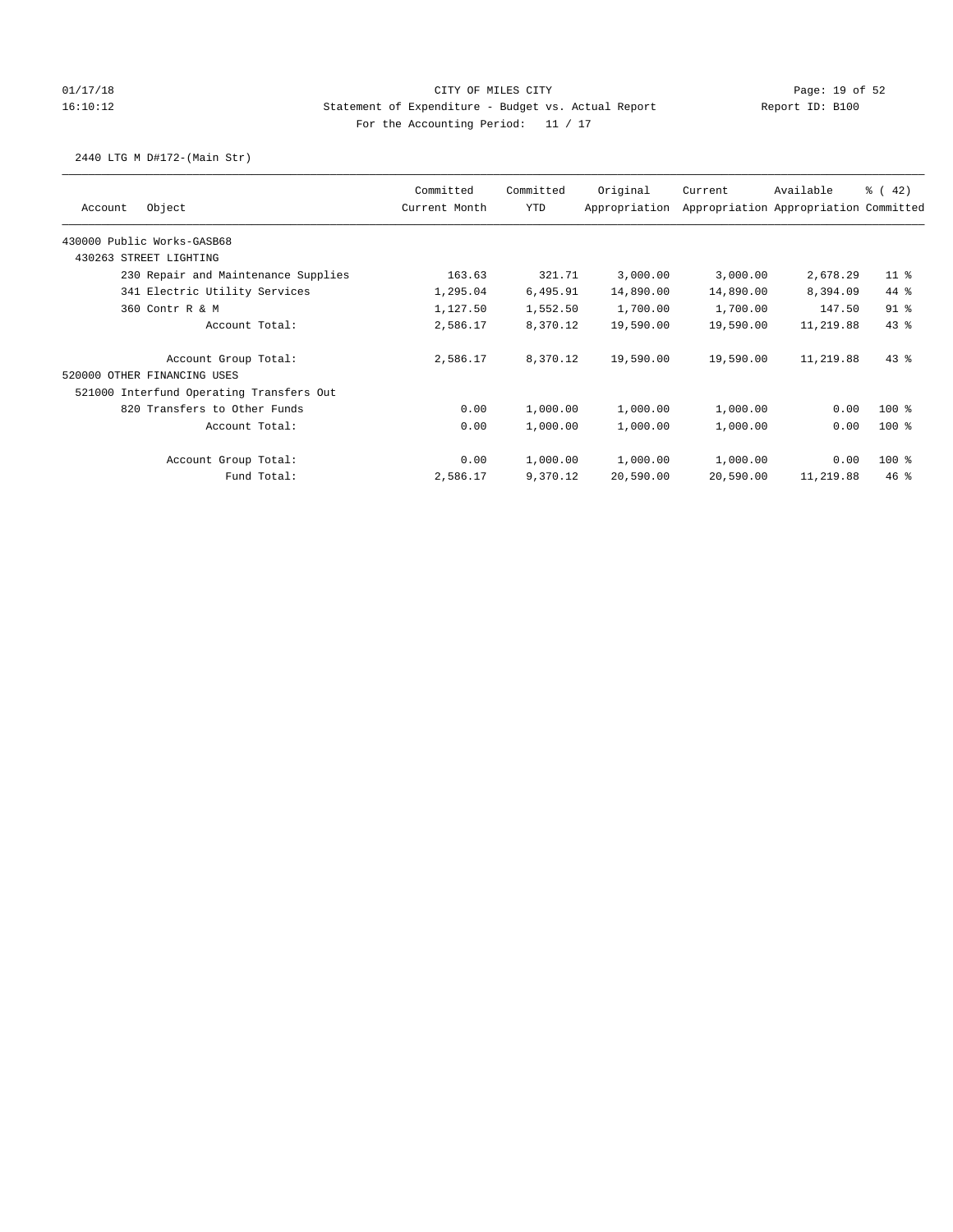## 01/17/18 Page: 20 of 52 16:10:12 Statement of Expenditure - Budget vs. Actual Report Report ID: B100 For the Accounting Period: 11 / 17

## 2450 LTG M D#195-(SG-Trico)

| Object<br>Account                                      | Committed<br>Current Month | Committed<br><b>YTD</b> | Original<br>Appropriation | Current  | Available<br>Appropriation Appropriation Committed | $\frac{1}{6}$ ( 42) |
|--------------------------------------------------------|----------------------------|-------------------------|---------------------------|----------|----------------------------------------------------|---------------------|
| 430000 Public Works-GASB68                             |                            |                         |                           |          |                                                    |                     |
| 430263 STREET LIGHTING                                 |                            |                         |                           |          |                                                    |                     |
| 341 Electric Utility Services                          | 401.84                     | 2,009.20                | 5,505.00                  | 5,505.00 | 3,495.80                                           | 36%                 |
| Account Total:                                         | 401.84                     | 2,009.20                | 5,505.00                  | 5,505.00 | 3,495.80                                           | 36%                 |
| Account Group Total:<br>OTHER FINANCING USES<br>520000 | 401.84                     | 2,009.20                | 5,505.00                  | 5,505.00 | 3,495.80                                           | 36%                 |
| 521000 Interfund Operating Transfers Out               |                            |                         |                           |          |                                                    |                     |
| 820 Transfers to Other Funds                           | 0.00                       | 1,000.00                | 1,000.00                  | 1,000.00 | 0.00                                               | $100$ %             |
| Account Total:                                         | 0.00                       | 1,000.00                | 1,000.00                  | 1,000.00 | 0.00                                               | $100*$              |
| Account Group Total:                                   | 0.00                       | 1,000.00                | 1,000.00                  | 1,000.00 | 0.00                                               | $100*$              |
| Fund Total:                                            | 401.84                     | 3,009.20                | 6,505.00                  | 6,505.00 | 3,495.80                                           | $46*$               |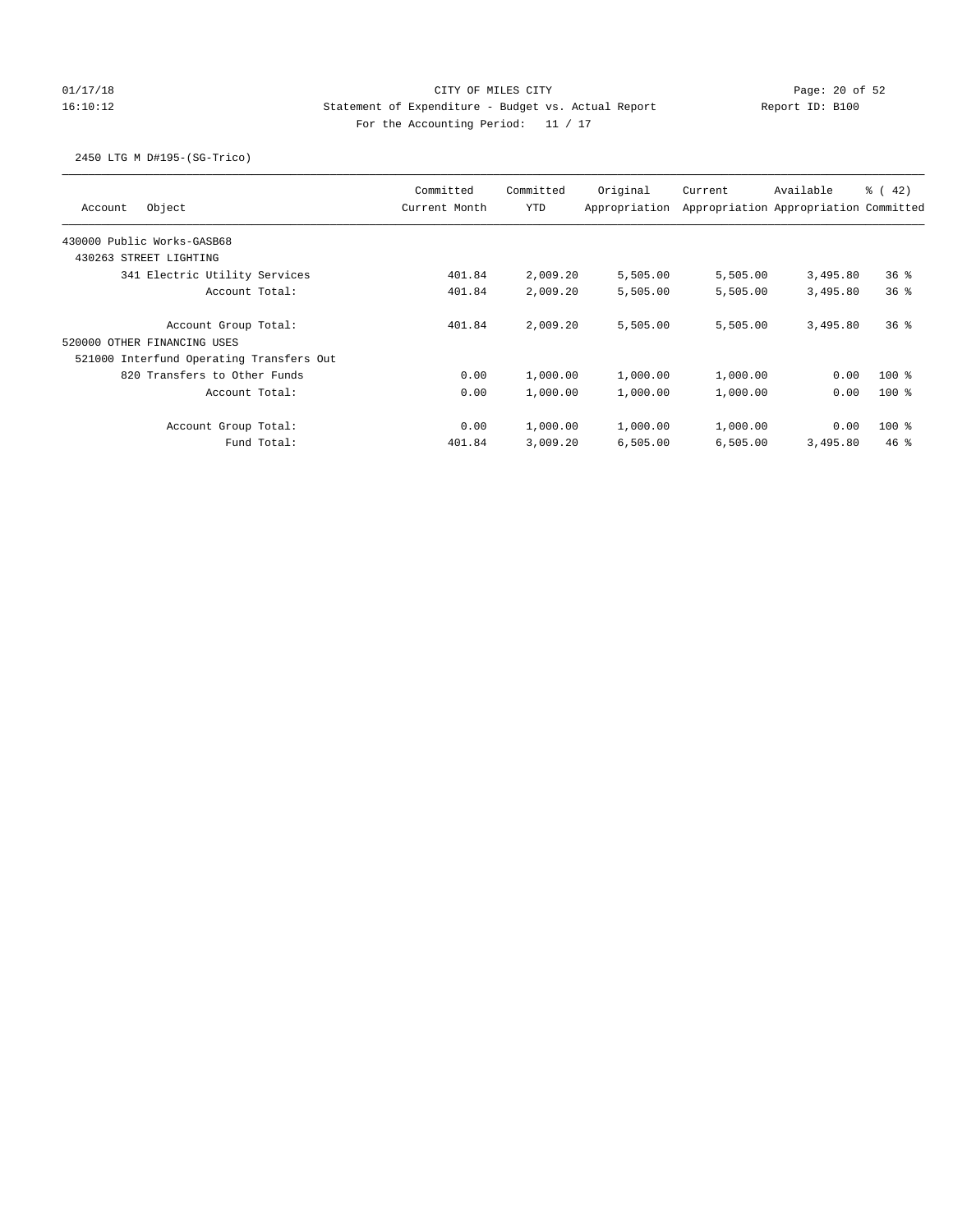## 01/17/18 Page: 21 of 52 Page: 21 of 52 16:10:12 Statement of Expenditure - Budget vs. Actual Report Report ID: B100 For the Accounting Period: 11 / 17

## 2470 LTG M D#202-(SG-MDU&NV)

|                                          | Committed     | Committed  | Original      | Current  | Available                             | % (42)          |
|------------------------------------------|---------------|------------|---------------|----------|---------------------------------------|-----------------|
| Object<br>Account                        | Current Month | <b>YTD</b> | Appropriation |          | Appropriation Appropriation Committed |                 |
| 430000 Public Works-GASB68               |               |            |               |          |                                       |                 |
| 430263 STREET LIGHTING                   |               |            |               |          |                                       |                 |
| 341 Electric Utility Services            | 294.66        | 2,432.31   | 3,809.00      | 3,809.00 | 1,376.69                              | 64 %            |
| 533 Machinery and Equipment Rental       | 304.12        | 611.24     | 3,200.00      | 3,200.00 | 2,588.76                              | 19 <sup>°</sup> |
| Account Total:                           | 598.78        | 3,043.55   | 7,009.00      | 7,009.00 | 3,965.45                              | 43%             |
| Account Group Total:                     | 598.78        | 3,043.55   | 7,009.00      | 7,009.00 | 3,965.45                              | $43*$           |
| 520000 OTHER FINANCING USES              |               |            |               |          |                                       |                 |
| 521000 Interfund Operating Transfers Out |               |            |               |          |                                       |                 |
| 820 Transfers to Other Funds             | 0.00          | 1,000.00   | 1,000.00      | 1,000.00 | 0.00                                  | $100*$          |
| Account Total:                           | 0.00          | 1,000.00   | 1,000.00      | 1,000.00 | 0.00                                  | $100*$          |
| Account Group Total:                     | 0.00          | 1,000.00   | 1,000.00      | 1,000.00 | 0.00                                  | $100*$          |
| Fund Total:                              | 598.78        | 4,043.55   | 8,009.00      | 8,009.00 | 3,965.45                              | $50*$           |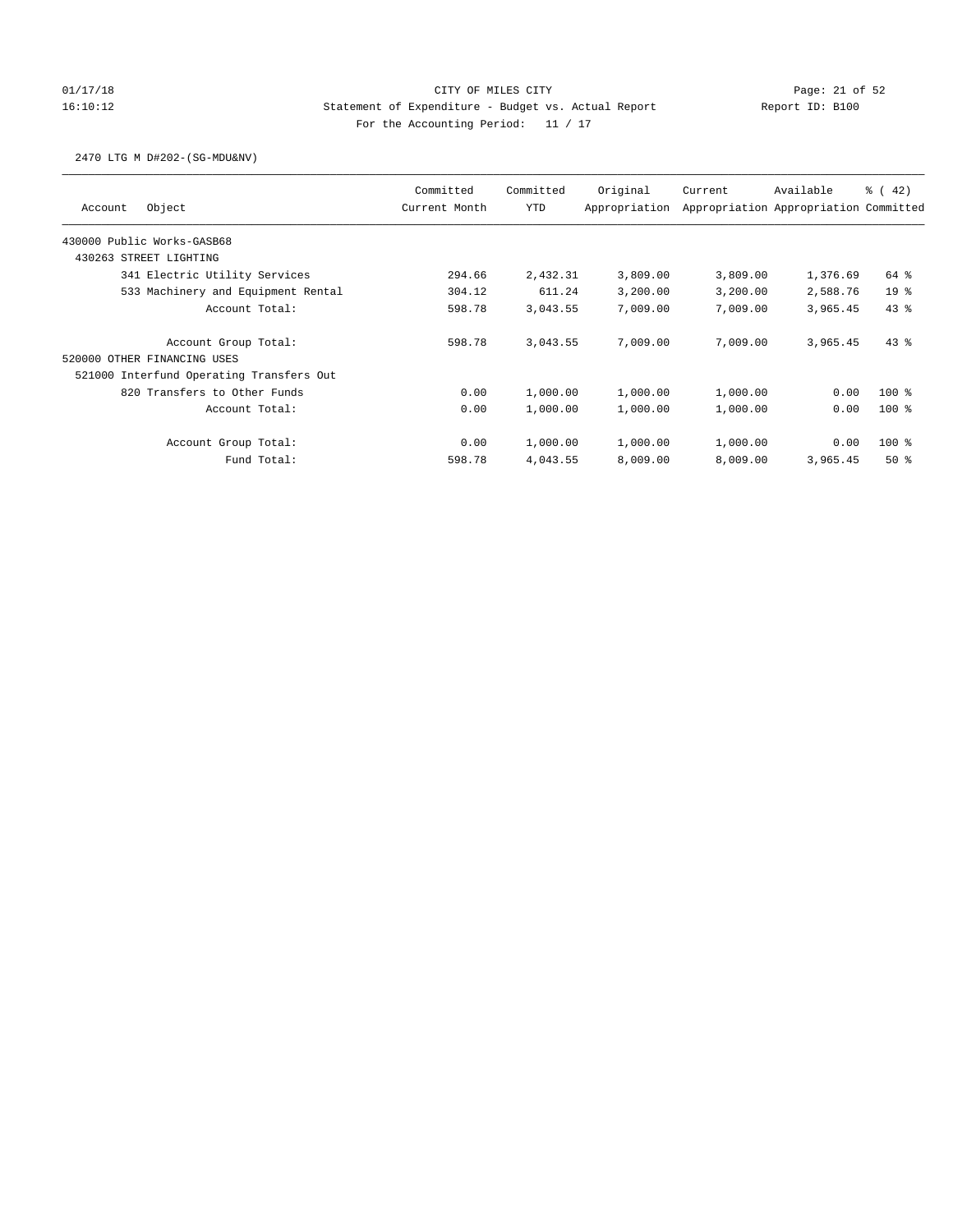## 01/17/18 Page: 22 of 52 16:10:12 Statement of Expenditure - Budget vs. Actual Report Report ID: B100 For the Accounting Period: 11 / 17

### 2480 LTG M M#173-(Milestown Estates)

| Object<br>Account                        | Committed<br>Current Month | Committed<br><b>YTD</b> | Original<br>Appropriation | Current  | Available<br>Appropriation Appropriation Committed | $\frac{3}{6}$ ( 42) |
|------------------------------------------|----------------------------|-------------------------|---------------------------|----------|----------------------------------------------------|---------------------|
| 430000 Public Works-GASB68               |                            |                         |                           |          |                                                    |                     |
| 430263 STREET LIGHTING                   |                            |                         |                           |          |                                                    |                     |
| 230 Repair and Maintenance Supplies      | 0.00                       | 103.86                  | 460.00                    | 460.00   | 356.14                                             | $23$ %              |
| 341 Electric Utility Services            | 109.34                     | 570.98                  | 1,400.00                  | 1,400.00 | 829.02                                             | 41 %                |
| 360 Contr R & M                          | 0.00                       | 0.00                    | 100.00                    | 100.00   | 100.00                                             | နွ                  |
| Account Total:                           | 109.34                     | 674.84                  | 1,960.00                  | 1,960.00 | 1,285.16                                           | $34$ $%$            |
| Account Group Total:                     | 109.34                     | 674.84                  | 1,960.00                  | 1,960.00 | 1,285.16                                           | $34$ $%$            |
| 520000 OTHER FINANCING USES              |                            |                         |                           |          |                                                    |                     |
| 521000 Interfund Operating Transfers Out |                            |                         |                           |          |                                                    |                     |
| 820 Transfers to Other Funds             | 0.00                       | 250.00                  | 250.00                    | 250.00   | 0.00                                               | $100*$              |
| Account Total:                           | 0.00                       | 250.00                  | 250.00                    | 250.00   | 0.00                                               | $100*$              |
| Account Group Total:                     | 0.00                       | 250.00                  | 250.00                    | 250.00   | 0.00                                               | 100 %               |
| Fund Total:                              | 109.34                     | 924.84                  | 2,210.00                  | 2,210.00 | 1,285.16                                           | $42$ $%$            |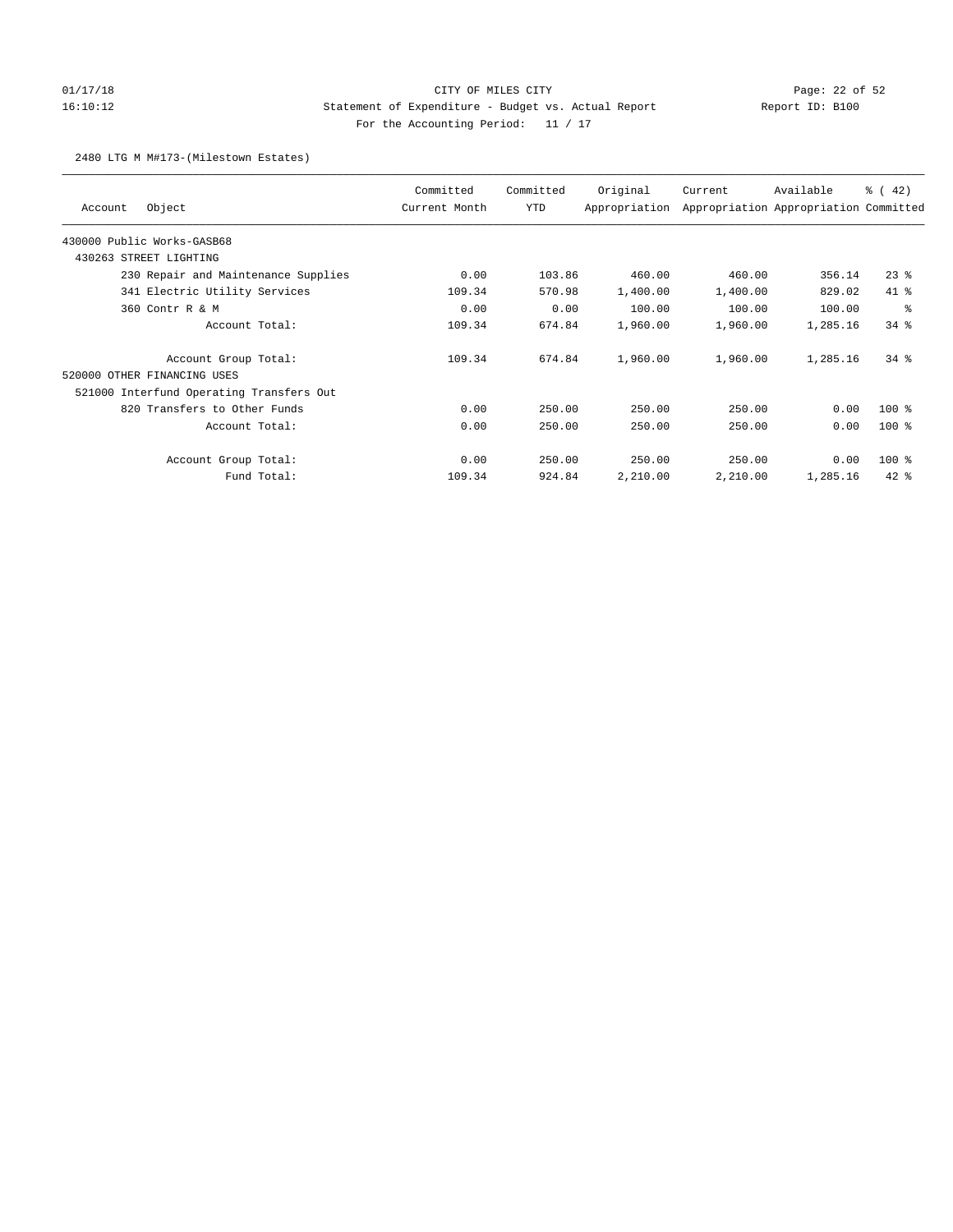### 01/17/18 Page: 23 of 52 16:10:12 Statement of Expenditure - Budget vs. Actual Report Report ID: B100 For the Accounting Period: 11 / 17

| Account           | Object                                    | Committed<br>Current Month | Committed<br>YTD | Original   | Current<br>Appropriation Appropriation Appropriation Committed | Available   | $\frac{1}{6}$ ( 42) |
|-------------------|-------------------------------------------|----------------------------|------------------|------------|----------------------------------------------------------------|-------------|---------------------|
|                   |                                           |                            |                  |            |                                                                |             |                     |
|                   | 430000 Public Works-GASB68                |                            |                  |            |                                                                |             |                     |
| 430220 Operations |                                           |                            |                  |            |                                                                |             |                     |
|                   | 111 Salaries and Wages - Permanent        | 18,618.68                  | 96,538.82        | 274,950.00 | 274,950.00                                                     | 178, 411.18 | 35%                 |
|                   | 121 OVERTIME-PERMANENT                    | 267.85                     | 2,986.03         | 9,000.00   | 9,000.00                                                       | 6,013.97    | 33%                 |
|                   | 131 VACATION                              | 1,473.45                   | 7,906.41         | 10,000.00  | 10,000.00                                                      | 2,093.59    | 79 %                |
|                   | 132 SICK LEAVE                            | 3,349.87                   | 6,837.81         | 5,000.00   | 5,000.00                                                       | $-1,837.81$ | 137 %               |
|                   | 133 OTHER LEAVE PAY                       | 0.00                       | 150.74           | 4,142.00   | 4,142.00                                                       | 3,991.26    | 4%                  |
|                   | 134 HOLIDAY PAY                           | 0.00                       | 401.17           | 1,400.00   | 1,400.00                                                       | 998.83      | 29%                 |
|                   | 141 Unemployment Insurance                | 59.30                      | 289.32           | 443.00     | 443.00                                                         | 153.68      | 65 %                |
|                   | 142 Workers' Compensation                 | 1,244.43                   | 6,024.28         | 16,200.00  | 16,200.00                                                      | 10,175.72   | 37%                 |
|                   | 143 Health Insurance                      | 4,112.96                   | 19,978.39        | 54,381.00  | 54,381.00                                                      | 34,402.61   | 37%                 |
|                   | 144 FICA                                  | 1,767.30                   | 8,613.75         | 22,590.00  | 22,590.00                                                      | 13,976.25   | 38 %                |
|                   | 145 PERS                                  | 2,008.24                   | 9,725.67         | 25,011.00  | 25,011.00                                                      | 15,285.33   | 39%                 |
|                   | 196 CLOTHING ALLOTMENT                    | 0.00                       | 832.50           | 800.00     | 800.00                                                         | $-32.50$    | $104$ %             |
|                   | 210 Office Supplies and Materials         | 168.98                     | 507.83           | 500.00     | 500.00                                                         | $-7.83$     | 102 %               |
|                   | 214 Small Items of Equipment              | 0.00                       | 747.24           | 7,000.00   | 7,000.00                                                       | 6,252.76    | $11$ %              |
|                   | 220 Operating Expenses                    | 114.77                     | 9,326.19         | 15,000.00  | 15,000.00                                                      | 5,673.81    | 62 %                |
|                   | 222 Chemicals, Lab & Med Supplies         | 0.00                       | 0.00             | 600.00     | 600.00                                                         | 600.00      | ႜ                   |
|                   | 226 Clothing and Uniforms                 | 0.00                       | 44.48            | 700.00     | 700.00                                                         | 655.52      | 6 %                 |
|                   | 230 Repair and Maintenance Supplies       | 1,416.76                   | 6,077.87         | 18,000.00  | 18,000.00                                                      | 11,922.13   | $34$ $%$            |
|                   | 231 Gas, Oil, Diesel Fuel, Grease, etc.   | 2,709.13                   | 12,219.43        | 35,000.00  | 35,000.00                                                      | 22,780.57   | 35 <sub>8</sub>     |
|                   | 241 Consumable Tools                      | 0.00                       | 0.00             | 50.00      | 50.00                                                          | 50.00       | ႜ                   |
|                   | 242 Sign Parts and Supplies               | 27.61                      | 3,118.92         | 8,000.00   | 8,000.00                                                       | 4,881.08    | 39 %                |
|                   | 311 Postage, Box Rent, Etc.               | 4.49                       | 6.11             | 75.00      | 75.00                                                          | 68.89       | 8 %                 |
|                   | 320 Printing, Duplicating, Typing &       | 0.00                       | 0.00             | 100.00     | 100.00                                                         | 100.00      | နွ                  |
|                   | 330 Publicity, Subscriptions & Dues       | 0.00                       | 0.00             | 500.00     | 500.00                                                         | 500.00      | ್ಠಿ                 |
|                   | 331 Publication of Formal & Legal Notices | 0.00                       | 0.00             | 500.00     | 500.00                                                         | 500.00      | နွ                  |
|                   | 334 Memberships, Registrations & Dues     | 160.00                     | 160.00           | 350.00     | 350.00                                                         | 190.00      | 46%                 |
|                   | 341 Electric Utility Services             | 112.18                     | 499.73           | 1,060.00   | 1,060.00                                                       | 560.27      | 47 %                |
|                   | 344 Gas Utility Service                   | 44.95                      | 62.43            | 1,050.00   | 1,050.00                                                       | 987.57      | $6\degree$          |
|                   | 345 Telephone                             | 113.61                     | 575.93           | 2,000.00   | 2,000.00                                                       | 1,424.07    | 29%                 |
|                   | 346 Garbage Service                       | 0.00                       | 0.00             | 175.00     | 175.00                                                         | 175.00      | ႜ                   |
|                   | 347 Internet                              | 0.00                       | 0.00             | 200.00     | 200.00                                                         | 200.00      | နွ                  |
|                   | 350 Professional Services                 | 1,324.51                   | 1,892.29         | 20,000.00  | 20,000.00                                                      | 18,107.71   | 9%                  |
|                   | 360 Contr R & M                           | 58.28                      | 4,333.28         | 10,000.00  | 10,000.00                                                      | 5,666.72    | $43$ %              |
|                   | 363 R&M Vehicles/Equip/Labor-PW           | 5,719.69                   | 32,294.67        | 80,000.00  | 80,000.00                                                      | 47,705.33   | $40*$               |
|                   | 370 Travel                                | 0.00                       | 0.00             | 1,000.00   | 1,000.00                                                       | 1,000.00    | ್ಠಿ                 |
|                   | 380 Training Services                     | 0.00                       | 0.00             | 1,000.00   | 1,000.00                                                       | 1,000.00    | ి                   |
|                   | 382 Books                                 | 0.00                       | 0.00             | 200.00     | 200.00                                                         | 200.00      | $\epsilon$          |
|                   | 511 Insurance on Buildings                | 0.00                       | 666.97           | 667.00     | 667.00                                                         | 0.03        | 100 %               |
|                   | 512 Insurance on Vehicles & Equipment     | 0.00                       | 3,253.27         | 3,254.00   | 3,254.00                                                       | 0.73        | 100 %               |
|                   | 513 Liability                             | 0.00                       | 6,362.79         | 6,363.00   | 6,363.00                                                       | 0.21        | 100 %               |
|                   | 531 Building & Office Rental              | 350.00                     | 1,750.00         | 4,200.00   | 4,200.00                                                       | 2,450.00    | 42 %                |
|                   | 532 Land Rental                           | 160.00                     | 5,372.74         | 8,100.00   | 8,100.00                                                       | 2,727.26    | 66 %                |
|                   | Account Total:                            | 45,387.04                  | 249,557.06       | 649,561.00 | 649,561.00                                                     | 400,003.94  | 38 <sup>8</sup>     |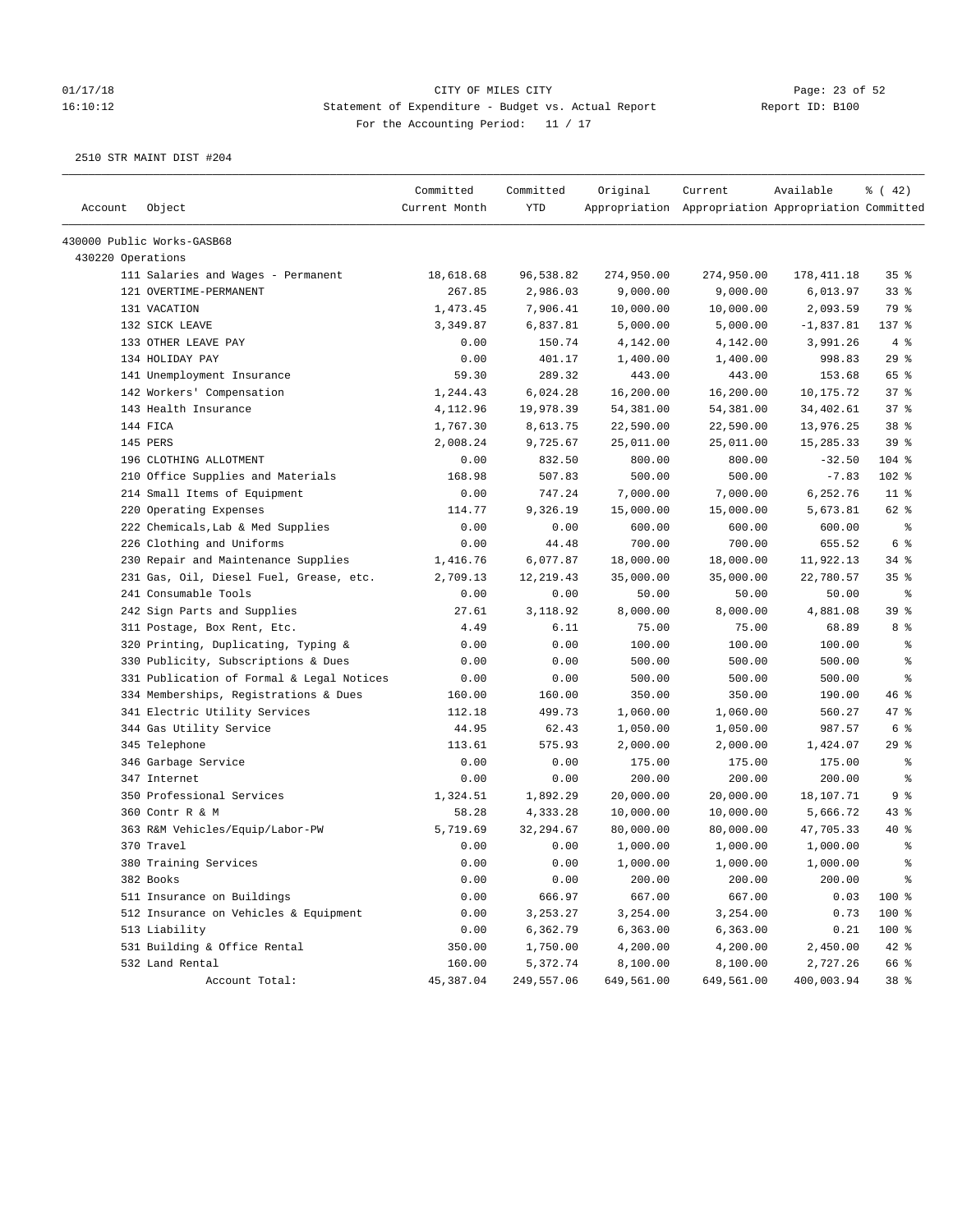## 01/17/18 Page: 24 of 52 16:10:12 Statement of Expenditure - Budget vs. Actual Report Report ID: B100 For the Accounting Period: 11 / 17

|         |                                          | Committed     | Committed   | Original                | Current    | Available                             | % (42)         |
|---------|------------------------------------------|---------------|-------------|-------------------------|------------|---------------------------------------|----------------|
| Account | Object                                   | Current Month | <b>YTD</b>  | Appropriation           |            | Appropriation Appropriation Committed |                |
|         | 430233 Roadway/Re-surfacing              |               |             |                         |            |                                       |                |
|         | 350 Professional Services                | 7,002.15      | 167,684.78  | 350,000.00              | 350,000.00 | 182, 315.22                           | 48 %           |
|         | Account Total:                           | 7,002.15      | 167,684.78  | 350,000.00              | 350,000.00 | 182, 315.22                           | 48 %           |
|         | 430234 CURB AND GUTTER                   |               |             |                         |            |                                       |                |
|         | 350 Professional Services                | 1,401.18      | 58, 437. 73 | 200,000.00              | 200,000.00 | 141,562.27                            | 29%            |
|         | Account Total:                           | 1,401.18      | 58, 437. 73 | 200,000.00              | 200,000.00 | 141,562.27                            | $29$ $%$       |
|         | 430235 Storm Drain & Culvert Maintenance |               |             |                         |            |                                       |                |
|         | 230 Repair and Maintenance Supplies      | 5,535.57      | 36,025.96   | 350,000.00              | 350,000.00 | 313,974.04                            | $10*$          |
|         | 350 Professional Services                | 0.00          | 3,984.01    | 169,000.00              | 169,000.00 | 165,015.99                            | 2 <sup>8</sup> |
|         | Account Total:                           | 5,535.57      | 40,009.97   | 519,000.00              | 519,000.00 | 478,990.03                            | 8 %            |
|         | Account Group Total:                     | 59,325.94     |             | 515,689.54 1,718,561.00 |            | 1,718,561.00 1,202,871.46             | $30*$          |
|         | 520000 OTHER FINANCING USES              |               |             |                         |            |                                       |                |
|         | 521000 Interfund Operating Transfers Out |               |             |                         |            |                                       |                |
|         | 820 Transfers to Other Funds             | 4,195.58      | 20,977.90   | 162,048.00              | 162,048.00 | 141,070.10                            | $13*$          |
|         | Account Total:                           | 4,195.58      | 20,977.90   | 162,048.00              | 162,048.00 | 141,070.10                            | $13*$          |
|         | Account Group Total:                     | 4,195.58      | 20,977.90   | 162,048.00              | 162,048.00 | 141,070.10                            | $13*$          |
|         | Fund Total:                              | 63,521.52     |             | 536,667.44 1,880,609.00 |            | 1,880,609.00 1,343,941.56             | 29%            |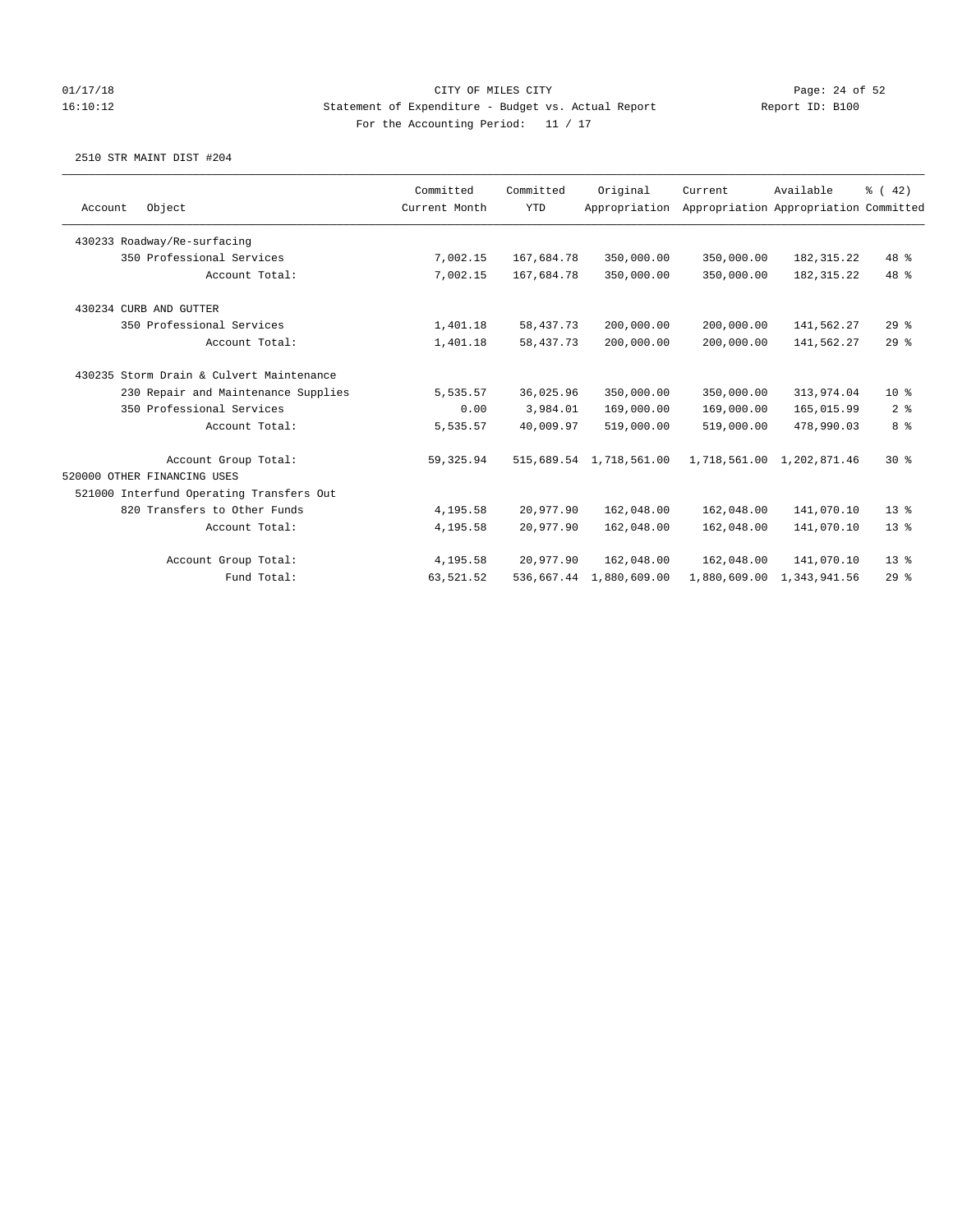# 01/17/18 Page: 25 of 52 16:10:12 Statement of Expenditure - Budget vs. Actual Report Report ID: B100 For the Accounting Period: 11 / 17

| Account           | Object                                  | Committed<br>Current Month | Committed<br><b>YTD</b> | Original   | Current<br>Appropriation Appropriation Appropriation Committed | Available  | $\frac{1}{6}$ ( 42) |
|-------------------|-----------------------------------------|----------------------------|-------------------------|------------|----------------------------------------------------------------|------------|---------------------|
|                   | 430000 Public Works-GASB68              |                            |                         |            |                                                                |            |                     |
| 430220 Operations |                                         |                            |                         |            |                                                                |            |                     |
|                   | 111 Salaries and Wages - Permanent      | 5,534.66                   | 28, 144. 32             | 70,961.00  | 70,961.00                                                      | 42,816.68  | 40 %                |
|                   | 121 OVERTIME-PERMANENT                  | 68.14                      | 778.97                  | 3,500.00   | 3,500.00                                                       | 2,721.03   | $22$ %              |
|                   | 131 VACATION                            | 391.11                     | 2,285.23                | 10,000.00  | 10,000.00                                                      | 7,714.77   | 23%                 |
|                   | 132 SICK LEAVE                          | 844.42                     | 1,791.68                | 5,000.00   | 5,000.00                                                       | 3,208.32   | 36%                 |
|                   | 133 OTHER LEAVE PAY                     | 0.00                       | 57.18                   | 1,464.00   | 1,464.00                                                       | 1,406.82   | 4%                  |
|                   | 134 HOLIDAY PAY                         | 0.00                       | 98.43                   | 600.00     | 600.00                                                         | 501.57     | 16 <sup>°</sup>     |
|                   | 141 Unemployment Insurance              | 17.08                      | 83.57                   | 133.00     | 133.00                                                         | 49.43      | 63 %                |
|                   | 142 Workers' Compensation               | 338.77                     | 1,643.53                | 4,677.00   | 4,677.00                                                       | 3,033.47   | 35%                 |
|                   | 143 Health Insurance                    | 1,082.72                   | 5,627.93                | 13,638.00  | 13,638.00                                                      | 8,010.07   | 41 %                |
|                   | 144 FICA                                | 510.96                     | 2,500.87                | 6,906.00   | 6,906.00                                                       | 4,405.13   | 36%                 |
|                   | 145 PERS                                | 579.20                     | 2,798.01                | 7,507.00   | 7,507.00                                                       | 4,708.99   | 37%                 |
|                   | 196 CLOTHING ALLOTMENT                  | 0.00                       | 238.50                  | 250.00     | 250.00                                                         | 11.50      | 95%                 |
|                   | 210 Office Supplies and Materials       | 42.25                      | 128.64                  | 200.00     | 200.00                                                         | 71.36      | 64 %                |
|                   | 214 Small Items of Equipment            | 0.00                       | 186.81                  | 3,000.00   | 3,000.00                                                       | 2,813.19   | 6 %                 |
|                   | 220 Operating Expenses                  | 28.69                      | 2,331.55                | 4,000.00   | 4,000.00                                                       | 1,668.45   | 58 %                |
|                   | 222 Chemicals, Lab & Med Supplies       | 0.00                       | 0.00                    | 500.00     | 500.00                                                         | 500.00     | $\epsilon$          |
|                   | 226 Clothing and Uniforms               | 0.00                       | 10.12                   | 200.00     | 200.00                                                         | 189.88     | 5 <sup>°</sup>      |
|                   | 230 Repair and Maintenance Supplies     | 354.19                     | 1,120.02                | 5,000.00   | 5,000.00                                                       | 3,879.98   | $22$ %              |
|                   | 231 Gas, Oil, Diesel Fuel, Grease, etc. | 677.28                     | 3,278.58                | 10,000.00  | 10,000.00                                                      | 6,721.42   | 33%                 |
|                   | 242 Sign Parts and Supplies             | 74.40                      | 361.82                  | 2,500.00   | 2,500.00                                                       | 2,138.18   | $14$ %              |
|                   | 311 Postage, Box Rent, Etc.             | 4.50                       | 322.92                  | 40.00      | 40.00                                                          | $-282.92$  | 807 %               |
|                   | 320 Printing, Duplicating, Typing &     | 0.00                       | 51.95                   | 0.00       | 0.00                                                           | $-51.95$   | နွ                  |
|                   | 330 Publicity, Subscriptions & Dues     | 0.00                       | 0.00                    | 150.00     | 150.00                                                         | 150.00     | $\epsilon$          |
|                   | 334 Memberships, Registrations & Dues   | 40.00                      | 40.00                   | 50.00      | 50.00                                                          | 10.00      | 80 %                |
|                   | 341 Electric Utility Services           | 6.88                       | 54.60                   | 150.00     | 150.00                                                         | 95.40      | 36%                 |
|                   | 344 Gas Utility Service                 | 11.24                      | 22.87                   | 200.00     | 200.00                                                         | 177.13     | $11$ %              |
|                   | 345 Telephone                           | 42.63                      | 221.03                  | 750.00     | 750.00                                                         | 528.97     | 29%                 |
|                   | 350 Professional Services               | 0.00                       | 138.31                  | 1,000.00   | 1,000.00                                                       | 861.69     | $14$ %              |
|                   | 360 Contr R & M                         | 77.83                      | 357.93                  | 1,242.00   | 1,242.00                                                       | 884.07     | 29%                 |
|                   | 363 R&M Vehicles/Equip/Labor-PW         | 1,429.90                   | 8,879.58                | 35,000.00  | 35,000.00                                                      | 26,120.42  | 25%                 |
|                   | 370 Travel                              | 0.00                       | 0.00                    | 250.00     | 250.00                                                         | 250.00     | နွ                  |
|                   | 380 Training Services                   | 0.00                       | 0.00                    | 200.00     | 200.00                                                         | 200.00     | る                   |
|                   | 382 Books                               | 0.00                       | 0.00                    | 100.00     | 100.00                                                         | 100.00     | နွ                  |
|                   | 511 Insurance on Buildings              | 0.00                       | 166.74                  | 167.00     | 167.00                                                         | 0.26       | $100$ %             |
|                   | 512 Insurance on Vehicles & Equipment   | 0.00                       | 813.32                  | 814.00     | 814.00                                                         | 0.68       | $100*$              |
|                   | 513 Liability                           | 0.00                       | 837.18                  | 838.00     | 838.00                                                         | 0.82       | $100*$              |
|                   | 531 Building & Office Rental            | 166.66                     | 833.30                  | 2,000.00   | 2,000.00                                                       | 1,166.70   | 42 %                |
|                   | 532 Land Rental                         | 40.00                      | 60.00                   | 1,500.00   | 1,500.00                                                       | 1,440.00   | 4%                  |
|                   | Account Total:                          | 12,363.51                  | 66,265.49               | 194,487.00 | 194,487.00                                                     | 128,221.51 | 34%                 |
|                   | 430233 Roadway/Re-surfacing             |                            |                         |            |                                                                |            |                     |
|                   | 350 Professional Services               | 4,988.77                   | 117,825.97              | 225,000.00 | 225,000.00                                                     | 107,174.03 | $52$ $%$            |
|                   | Account Total:                          | 4,988.77                   | 117,825.97              | 225,000.00 | 225,000.00                                                     | 107,174.03 | $52$ $%$            |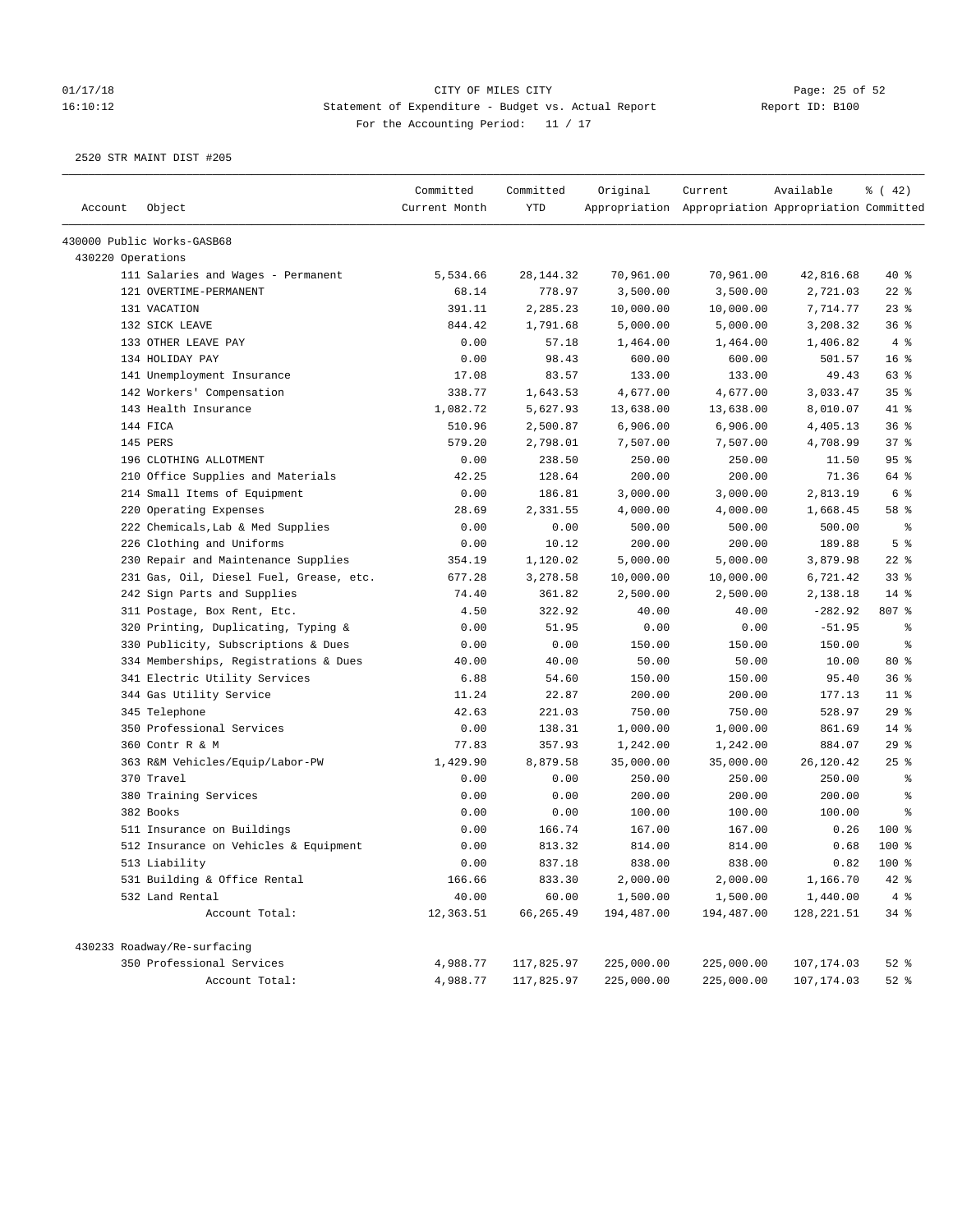## 01/17/18 Page: 26 of 52 16:10:12 Statement of Expenditure - Budget vs. Actual Report Report ID: B100 For the Accounting Period: 11 / 17

| Object<br>Account                                   | Committed<br>Current Month | Committed<br>YTD | Original<br>Appropriation | Current    | Available<br>Appropriation Appropriation Committed | $\frac{1}{6}$ (42) |
|-----------------------------------------------------|----------------------------|------------------|---------------------------|------------|----------------------------------------------------|--------------------|
| 430235 Storm Drain & Culvert Maintenance            |                            |                  |                           |            |                                                    |                    |
| 230 Repair and Maintenance Supplies                 | 0.00                       | 0.00             | 2,000.00                  | 2,000.00   | 2,000.00                                           | ి                  |
| Account Total:                                      | 0.00                       | 0.00             | 2,000.00                  | 2,000.00   | 2,000.00                                           | ి                  |
| Account Group Total:<br>520000 OTHER FINANCING USES | 17,352.28                  | 184,091.46       | 421,487.00                | 421,487.00 | 237,395.54                                         | 44 %               |
| 521000 Interfund Operating Transfers Out            |                            |                  |                           |            |                                                    |                    |
| 820 Transfers to Other Funds                        | 1,645.67                   | 8,228.35         | 48,943.00                 | 48,943.00  | 40,714.65                                          | $17*$              |
| Account Total:                                      | 1,645.67                   | 8,228.35         | 48,943.00                 | 48,943.00  | 40.714.65                                          | $17*$              |
| Account Group Total:                                | 1,645.67                   | 8,228.35         | 48,943.00                 | 48,943.00  | 40,714.65                                          | $17*$              |
| Fund Total:                                         | 18,997.95                  | 192, 319.81      | 470,430.00                | 470,430.00 | 278,110.19                                         | 41 %               |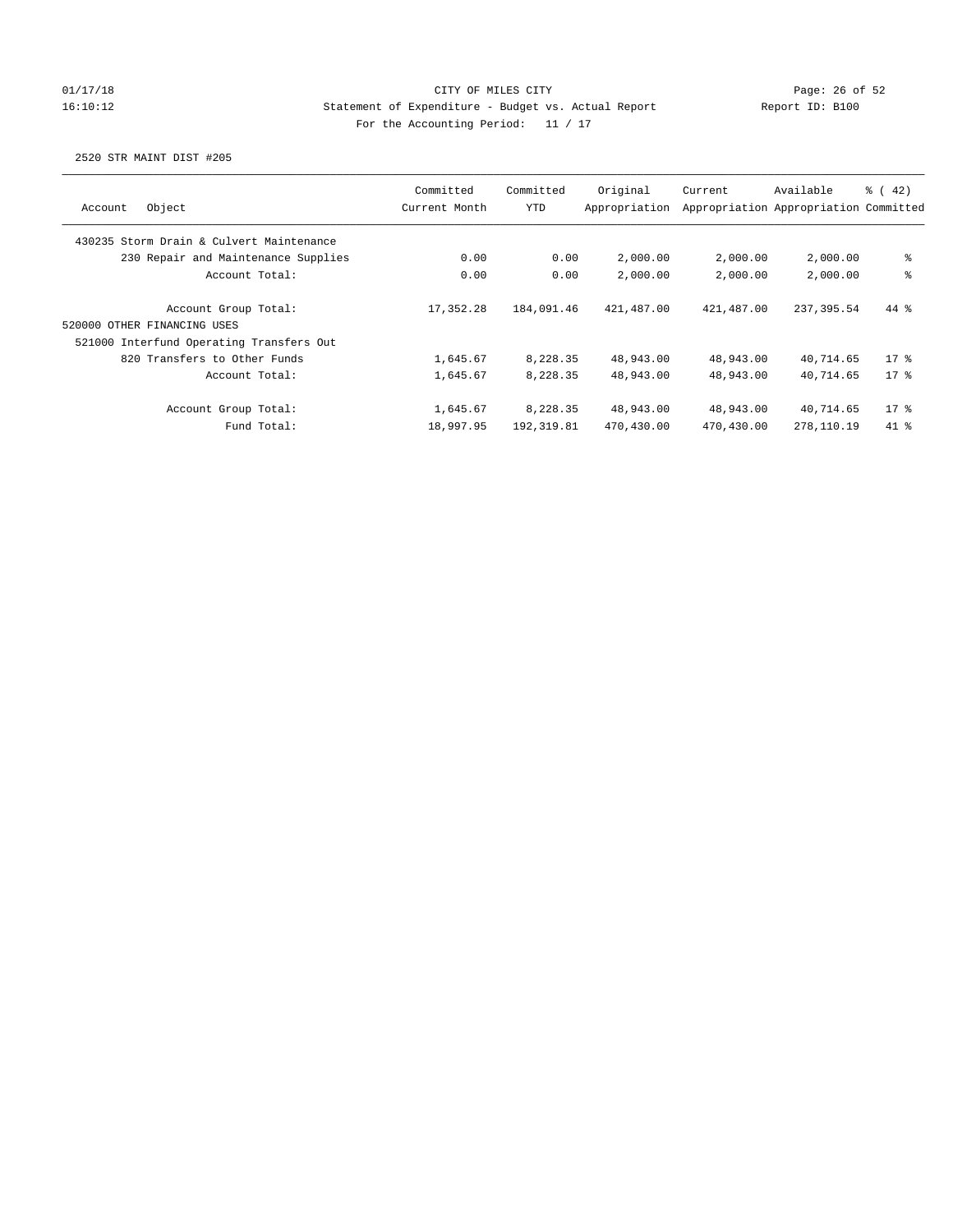## 01/17/18 Page: 27 of 52 16:10:12 Statement of Expenditure - Budget vs. Actual Report Report ID: B100 For the Accounting Period: 11 / 17

### 2540 STR MAINT DIST#207-(MILESTOWN ESTATES)

| Account              | Object                                   | Committed<br>Current Month | Committed<br><b>YTD</b> | Original  | Current<br>Appropriation Appropriation Appropriation Committed | Available | % (42)          |
|----------------------|------------------------------------------|----------------------------|-------------------------|-----------|----------------------------------------------------------------|-----------|-----------------|
|                      | 430000 Public Works-GASB68               |                            |                         |           |                                                                |           |                 |
| 430220 Operations    |                                          |                            |                         |           |                                                                |           |                 |
|                      | 111 Salaries and Wages - Permanent       | 279.12                     | 1,415.95                | 3,790.00  | 3,790.00                                                       | 2,374.05  | 37 <sup>8</sup> |
|                      | 121 OVERTIME-PERMANENT                   | 4.04                       | 42.39                   | 100.00    | 100.00                                                         | 57.61     | $42$ %          |
|                      | 131 VACATION                             | 18.95                      | 115.00                  | 300.00    | 300.00                                                         | 185.00    | 38 <sup>8</sup> |
|                      | 132 SICK LEAVE                           | 43.20                      | 87.46                   | 100.00    | 100.00                                                         | 12.54     | 87%             |
|                      | 133 OTHER LEAVE PAY                      | 0.00                       | 2.60                    | 59.00     | 59.00                                                          | 56.40     | 4%              |
|                      | 134 HOLIDAY PAY                          | 0.00                       | 5.04                    | 20.00     | 20.00                                                          | 14.96     | 25%             |
|                      | 141 Unemployment Insurance               | 0.84                       | 3.95                    | 6.00      | 6.00                                                           | 2.05      | 66 %            |
|                      | 142 Workers' Compensation                | 16.89                      | 81.68                   | 226.00    | 226.00                                                         | 144.32    | 36%             |
|                      | 143 Health Insurance                     | 53.51                      | 281.92                  | 772.00    | 772.00                                                         | 490.08    | 37 <sup>8</sup> |
|                      | 144 FICA                                 | 25.83                      | 125.50                  | 334.00    | 334.00                                                         | 208.50    | 38 <sup>8</sup> |
|                      | 145 PERS                                 | 29.23                      | 141.12                  | 4,077.00  | 4,077.00                                                       | 3,935.88  | 3 <sup>8</sup>  |
|                      | 196 CLOTHING ALLOTMENT                   | 0.00                       | 12.00                   | 20.00     | 20.00                                                          | 8.00      | 60 %            |
|                      | 350 Professional Services                | 0.00                       | 0.00                    | 1,000.00  | 1,000.00                                                       | 1,000.00  | နွ              |
|                      | Account Total:                           | 471.61                     | 2,314.61                | 10,804.00 | 10,804.00                                                      | 8,489.39  | $21$ %          |
|                      | Account Group Total:                     | 471.61                     | 2,314.61                | 10,804.00 | 10,804.00                                                      | 8,489.39  | $21$ %          |
| 510000 MISCELLANEOUS |                                          |                            |                         |           |                                                                |           |                 |
|                      | 510330 Comprehensive Liability Insurance |                            |                         |           |                                                                |           |                 |
|                      | 513 Liability                            | 0.00                       | 130.03                  | 131.00    | 131.00                                                         | 0.97      | 99 <sup>8</sup> |
|                      | Account Total:                           | 0.00                       | 130.03                  | 131.00    | 131.00                                                         | 0.97      | 99 %            |
|                      | Account Group Total:                     | 0.00                       | 130.03                  | 131.00    | 131.00                                                         | 0.97      | 99 <sup>8</sup> |
|                      | Fund Total:                              | 471.61                     | 2,444.64                | 10,935.00 | 10,935.00                                                      | 8,490.36  | $22$ $%$        |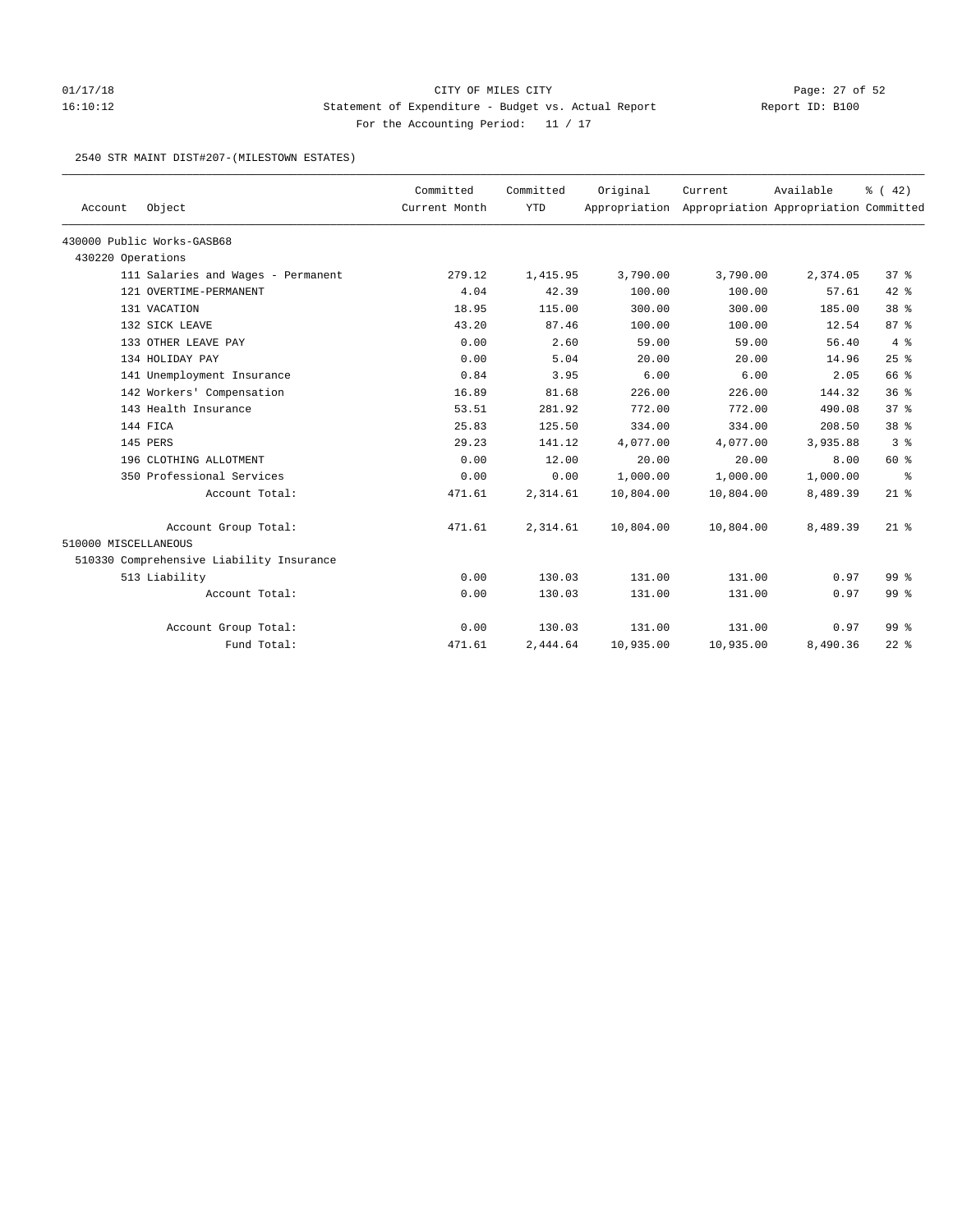## 01/17/18 Page: 28 of 52 16:10:12 Statement of Expenditure - Budget vs. Actual Report Report ID: B100 For the Accounting Period: 11 / 17

2701 Fire Grants

| Object<br>Account                             | Committed<br>Current Month | Committed<br>YTD | Original<br>Appropriation | Current<br>Appropriation Appropriation Committed | Available | $\frac{1}{6}$ ( 42) |
|-----------------------------------------------|----------------------------|------------------|---------------------------|--------------------------------------------------|-----------|---------------------|
| 420000 PUBLIC SAFETY-GASB68                   |                            |                  |                           |                                                  |           |                     |
| 420464 Fire-Turnouts/Accountability Sys Grant |                            |                  |                           |                                                  |           |                     |
| 226 Clothing and Uniforms                     | 0.00                       | 0.00             | 1,300.00                  | 1,300.00                                         | 1,300.00  | ⊱                   |
| Account Total:                                | 0.00                       | 0.00             | 1,300.00                  | 1,300.00                                         | 1,300.00  | ⊱                   |
| Account Group Total:                          | 0.00                       | 0.00             | 1,300.00                  | 1,300.00                                         | 1,300.00  | နွ                  |
| Fund Total:                                   | 0.00                       | 0.00             | 1,300.00                  | 1,300.00                                         | 1,300.00  | ⊱                   |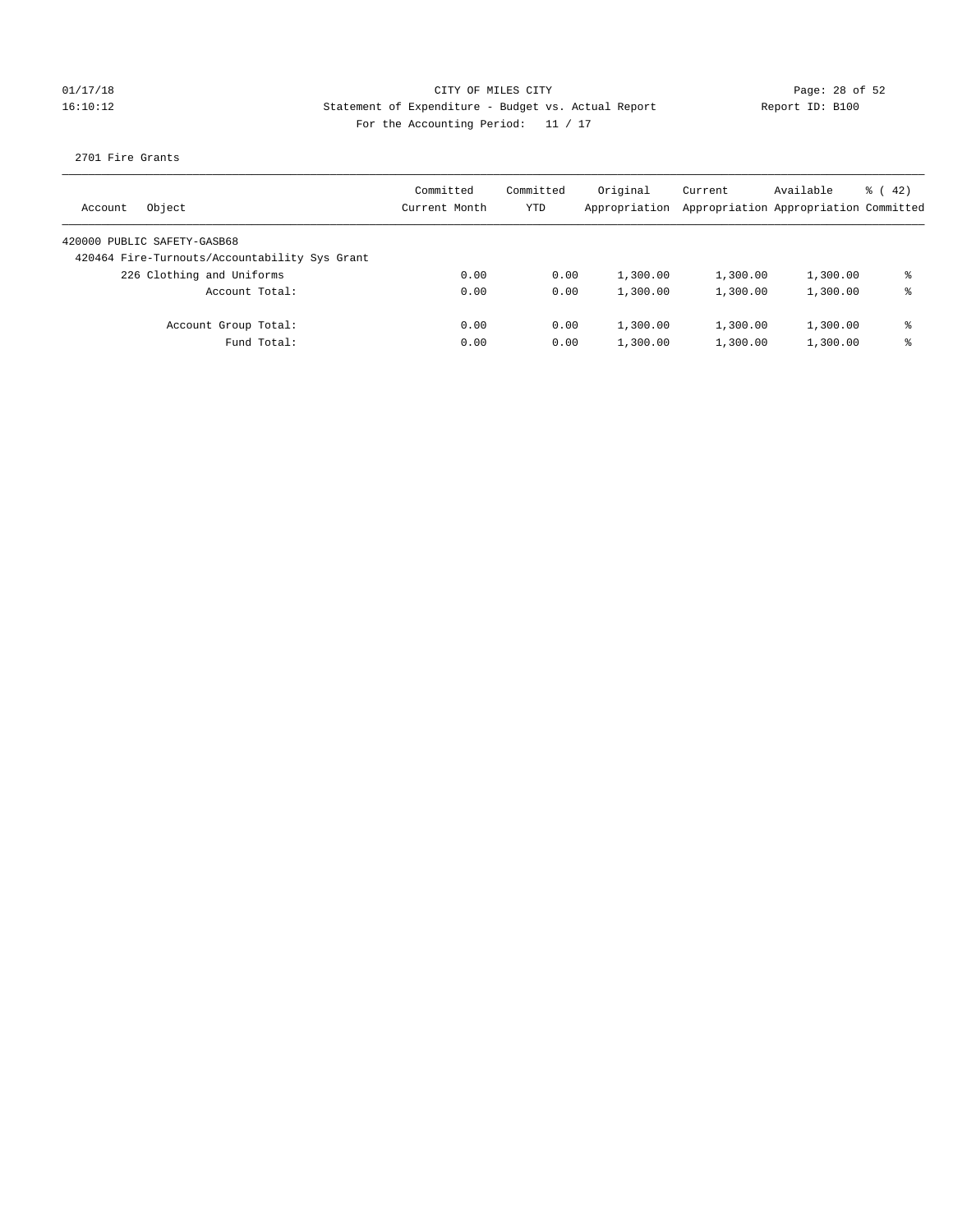### 01/17/18 Page: 29 of 52 16:10:12 Statement of Expenditure - Budget vs. Actual Report Report ID: B100 For the Accounting Period: 11 / 17

### 2820 GAS TAX

| Object<br>Account                        | Committed<br>Current Month | Committed<br>YTD | Original<br>Appropriation | Current    | Available<br>Appropriation Appropriation Committed | $\frac{1}{6}$ ( 42) |
|------------------------------------------|----------------------------|------------------|---------------------------|------------|----------------------------------------------------|---------------------|
| 520000 OTHER FINANCING USES              |                            |                  |                           |            |                                                    |                     |
| 521000 Interfund Operating Transfers Out |                            |                  |                           |            |                                                    |                     |
| 820 Transfers to Other Funds             | 336.50                     | 1,682.50         | 4,038.00                  | 4,038.00   | 2,355.50                                           | $42$ %              |
| Account Total:                           | 336.50                     | 1,682.50         | 4,038.00                  | 4,038.00   | 2,355.50                                           | $42$ %              |
| 521204 TRANSFER:<br>SID 204              |                            |                  |                           |            |                                                    |                     |
| 820 Transfers to Other Funds             | 0.00                       | 0.00             | 86,420.00                 | 86,420.00  | 86,420.00                                          | ి                   |
| Account Total:                           | 0.00                       | 0.00             | 86,420.00                 | 86,420.00  | 86,420.00                                          | ి                   |
| 521205 TRANSFER:<br>SID 205              |                            |                  |                           |            |                                                    |                     |
| 820 Transfers to Other Funds             | 0.00                       | 0.00             | 86,419.00                 | 86,419.00  | 86,419.00                                          | ి                   |
| Account Total:                           | 0.00                       | 0.00             | 86,419.00                 | 86,419.00  | 86,419.00                                          | る                   |
| Account Group Total:                     | 336.50                     | 1,682.50         | 176,877.00                | 176,877.00 | 175,194.50                                         | 1 <sup>8</sup>      |
| Fund Total:                              | 336.50                     | 1,682.50         | 176,877.00                | 176,877.00 | 175,194.50                                         | 1 <sup>8</sup>      |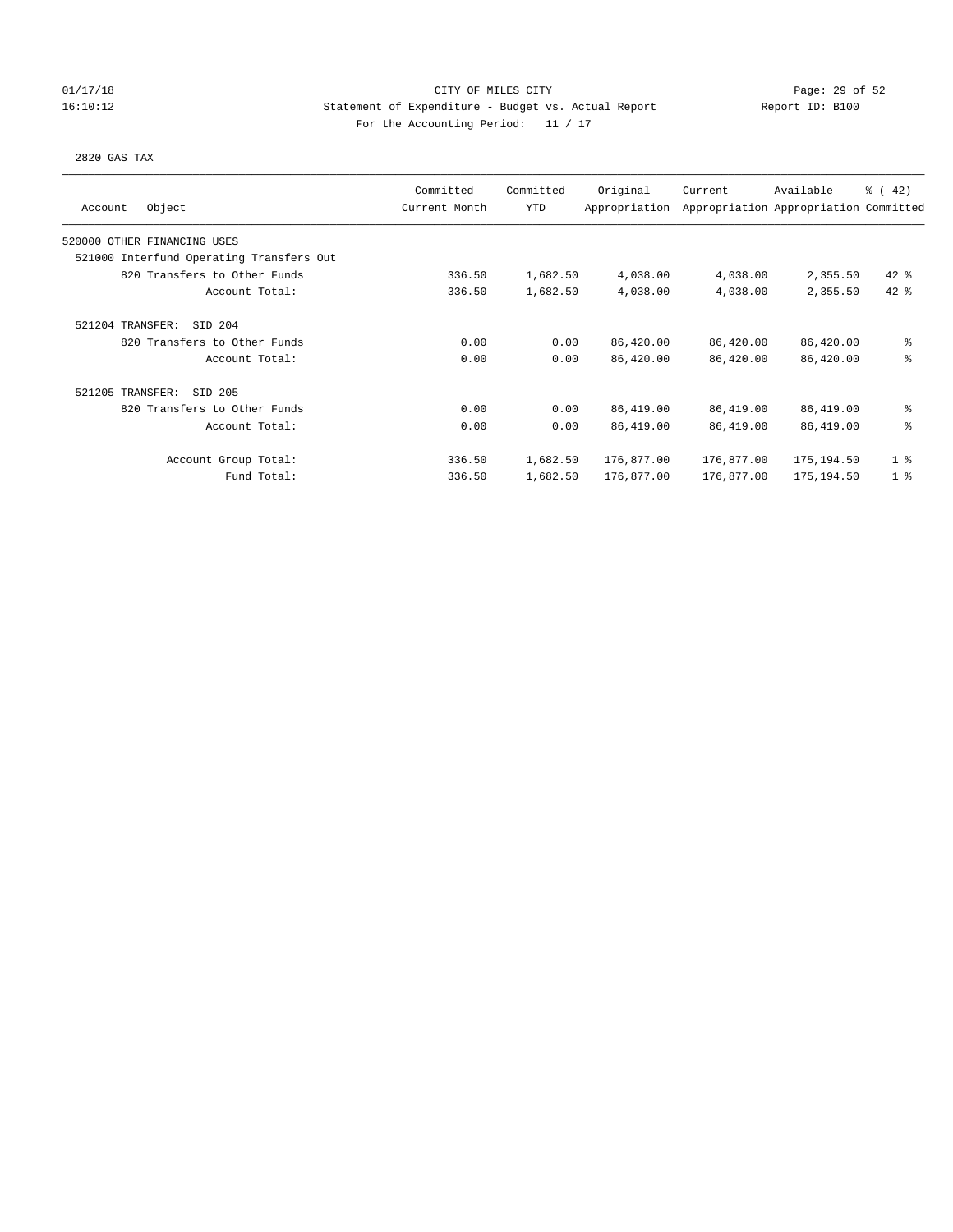## 01/17/18 Page: 30 of 52 16:10:12 Statement of Expenditure - Budget vs. Actual Report Report ID: B100 For the Accounting Period: 11 / 17

2821 HB473- Fuel Tax

| Object<br>Account           | Committed<br>Current Month | Committed<br><b>YTD</b> | Original<br>Appropriation | Current<br>Appropriation Appropriation Committed | Available | $\frac{1}{6}$ ( 42) |
|-----------------------------|----------------------------|-------------------------|---------------------------|--------------------------------------------------|-----------|---------------------|
| 430000 Public Works-GASB68  |                            |                         |                           |                                                  |           |                     |
| 430233 Roadway/Re-surfacing |                            |                         |                           |                                                  |           |                     |
| 935 HB473 Tax Match Program | 0.00                       | 0.00                    | 71,207.00                 | 71,207.00                                        | 71,207.00 | နွ                  |
| Account Total:              | 0.00                       | 0.00                    | 71,207.00                 | 71,207.00                                        | 71,207.00 | နွ                  |
| Account Group Total:        | 0.00                       | 0.00                    | 71,207.00                 | 71,207.00                                        | 71,207.00 | နွ                  |
| Fund Total:                 | 0.00                       | 0.00                    | 71,207.00                 | 71,207.00                                        | 71,207.00 | နွ                  |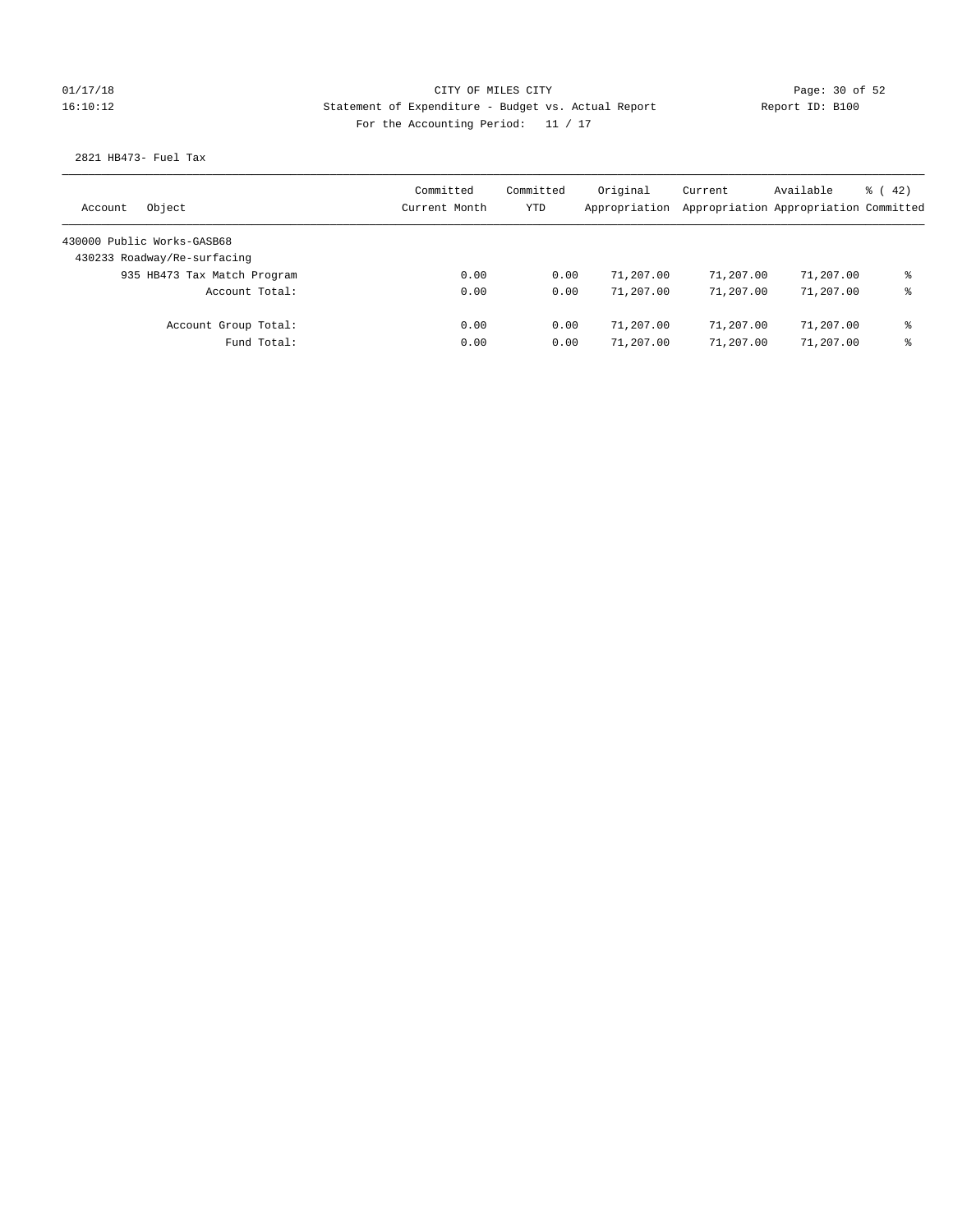## 01/17/18 Page: 31 of 52 16:10:12 Statement of Expenditure - Budget vs. Actual Report Report ID: B100 For the Accounting Period: 11 / 17

2850 911 EMERGENCY

| Account | Object                                      | Committed<br>Current Month | Committed<br><b>YTD</b> | Original   | Current<br>Appropriation Appropriation Appropriation Committed | Available   | $\frac{1}{6}$ ( 42) |
|---------|---------------------------------------------|----------------------------|-------------------------|------------|----------------------------------------------------------------|-------------|---------------------|
|         | 420000 PUBLIC SAFETY-GASB68                 |                            |                         |            |                                                                |             |                     |
|         | 420140 Crime Control and Investigation (05) |                            |                         |            |                                                                |             |                     |
|         | 210 Office Supplies and Materials           | 0.00                       | 0.00                    | 1,000.00   | 1,000.00                                                       | 1,000.00    | နွ                  |
|         | 214 Small Items of Equipment                | 0.00                       | 0.00                    | 2,000.00   | 2,000.00                                                       | 2,000.00    | နွ                  |
|         | 220 Operating Expenses                      | 0.00                       | 0.00                    | 2,000.00   | 2,000.00                                                       | 2,000.00    | နွ                  |
|         | 311 Postage, Box Rent, Etc.                 | 0.00                       | 0.00                    | 100.00     | 100.00                                                         | 100.00      | ి                   |
|         | 320 Printing, Duplicating, Typing &         | 0.00                       | 0.00                    | 100.00     | 100.00                                                         | 100.00      | ៖                   |
|         | 334 Memberships, Registrations & Dues       | 0.00                       | 0.00                    | 100.00     | 100.00                                                         | 100.00      | န္                  |
|         | 341 Electric Utility Services               | 47.23                      | 237.49                  | 600.00     | 600.00                                                         | 362.51      | $40*$               |
|         | 345 Telephone                               | 2,331.42                   | 23,668.34               | 25,250.00  | 25,250.00                                                      | 1,581.66    | $94$ %              |
|         | 350 Professional Services                   | 3,041.95                   | 16,346.56               | 60,000.00  | 60,000.00                                                      | 43,653.44   | $27$ %              |
|         | 370 Travel                                  | 0.00                       | 0.00                    | 500.00     | 500.00                                                         | 500.00      | နွ                  |
|         | 380 Training Services                       | 0.00                       | 0.00                    | 2,000.00   | 2,000.00                                                       | 2,000.00    | ి                   |
|         | 512 Insurance on Vehicles & Equipment       | 0.00                       | 139.29                  | 140.00     | 140.00                                                         | 0.71        | 99 %                |
|         | 940 Machinery & Equipment                   | 0.00                       | 0.00                    | 20,000.00  | 20,000.00                                                      | 20,000.00   | ႜ                   |
|         | 941 911 Eq & Software (2/01)                | 0.00                       | 0.00                    | 25,000.00  | 25,000.00                                                      | 25,000.00   | ి                   |
|         | Account Total:                              | 5,420.60                   | 40,391.68               | 138,790.00 | 138,790.00                                                     | 98,398.32   | $29$ %              |
|         | Account Group Total:                        | 5,420.60                   | 40,391.68               | 138,790.00 | 138,790.00                                                     | 98,398.32   | 29%                 |
|         | 520000 OTHER FINANCING USES                 |                            |                         |            |                                                                |             |                     |
|         | 521000 Interfund Operating Transfers Out    |                            |                         |            |                                                                |             |                     |
|         | 820 Transfers to Other Funds                | 0.00                       | 14,923.00               | 59,693.00  | 59,693.00                                                      | 44,770.00   | 25%                 |
|         | Account Total:                              | 0.00                       | 14,923.00               | 59,693.00  | 59,693.00                                                      | 44,770.00   | 25%                 |
|         | Account Group Total:                        | 0.00                       | 14,923.00               | 59,693.00  | 59,693.00                                                      | 44,770.00   | $25$ %              |
|         | Fund Total:                                 | 5,420.60                   | 55, 314.68              | 198,483.00 | 198,483.00                                                     | 143, 168.32 | $28$ %              |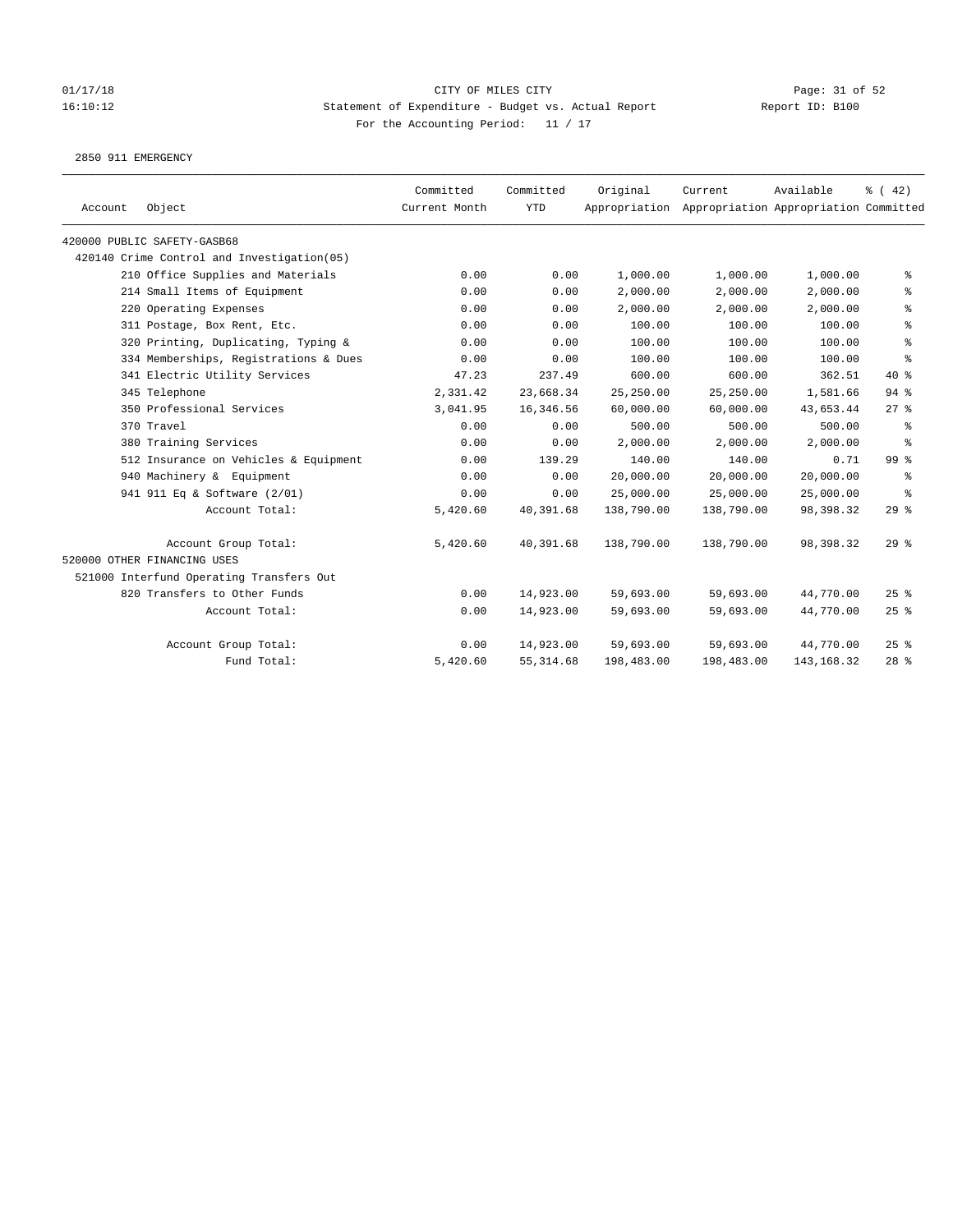### 01/17/18 Page: 32 of 52 Page: 32 of 52 16:10:12 Statement of Expenditure - Budget vs. Actual Report Report ID: B100 For the Accounting Period: 11 / 17

2880 LIBRARY GRANTS

| Object<br>Account                    | Committed<br>Current Month | Committed<br>YTD | Original<br>Appropriation | Current   | Available<br>Appropriation Appropriation Committed | $\frac{6}{6}$ ( 42) |
|--------------------------------------|----------------------------|------------------|---------------------------|-----------|----------------------------------------------------|---------------------|
| 460000 CULTURE AND RECREATION-GASB68 |                            |                  |                           |           |                                                    |                     |
| 460100 Library Services(16)          |                            |                  |                           |           |                                                    |                     |
| 210 Office Supplies and Materials    | 0.00                       | 0.00             | 1,500.00                  | 1,500.00  | 1,500.00                                           | နွ                  |
| 214 Small Items of Equipment         | 0.00                       | 0.00             | 500.00                    | 500.00    | 500.00                                             | နွ                  |
| 311 Postage, Box Rent, Etc.          | 220.00                     | 987.50           | 4,900.00                  | 4,900.00  | 3,912.50                                           | $20*$               |
| 350 Professional Services            | 0.00                       | 450.00           | 26,351.00                 | 26,351.00 | 25,901.00                                          | 2 <sub>8</sub>      |
| 370 Travel                           | 0.00                       | 0.00             | 5,000.00                  | 5,000.00  | 5,000.00                                           | နွ                  |
| 380 Training Services                | 0.00                       | 0.00             | 2,000.00                  | 2,000.00  | 2,000.00                                           | နွ                  |
| 382 Books                            | 0.00                       | 0.00             | 100.00                    | 100.00    | 100.00                                             | နွ                  |
| Account Total:                       | 220.00                     | 1,437.50         | 40,351.00                 | 40,351.00 | 38,913.50                                          | $4\degree$          |
| Account Group Total:                 | 220.00                     | 1,437.50         | 40,351.00                 | 40,351.00 | 38,913.50                                          | 4%                  |
| Fund Total:                          | 220.00                     | 1,437.50         | 40,351.00                 | 40,351.00 | 38,913.50                                          | $4\degree$          |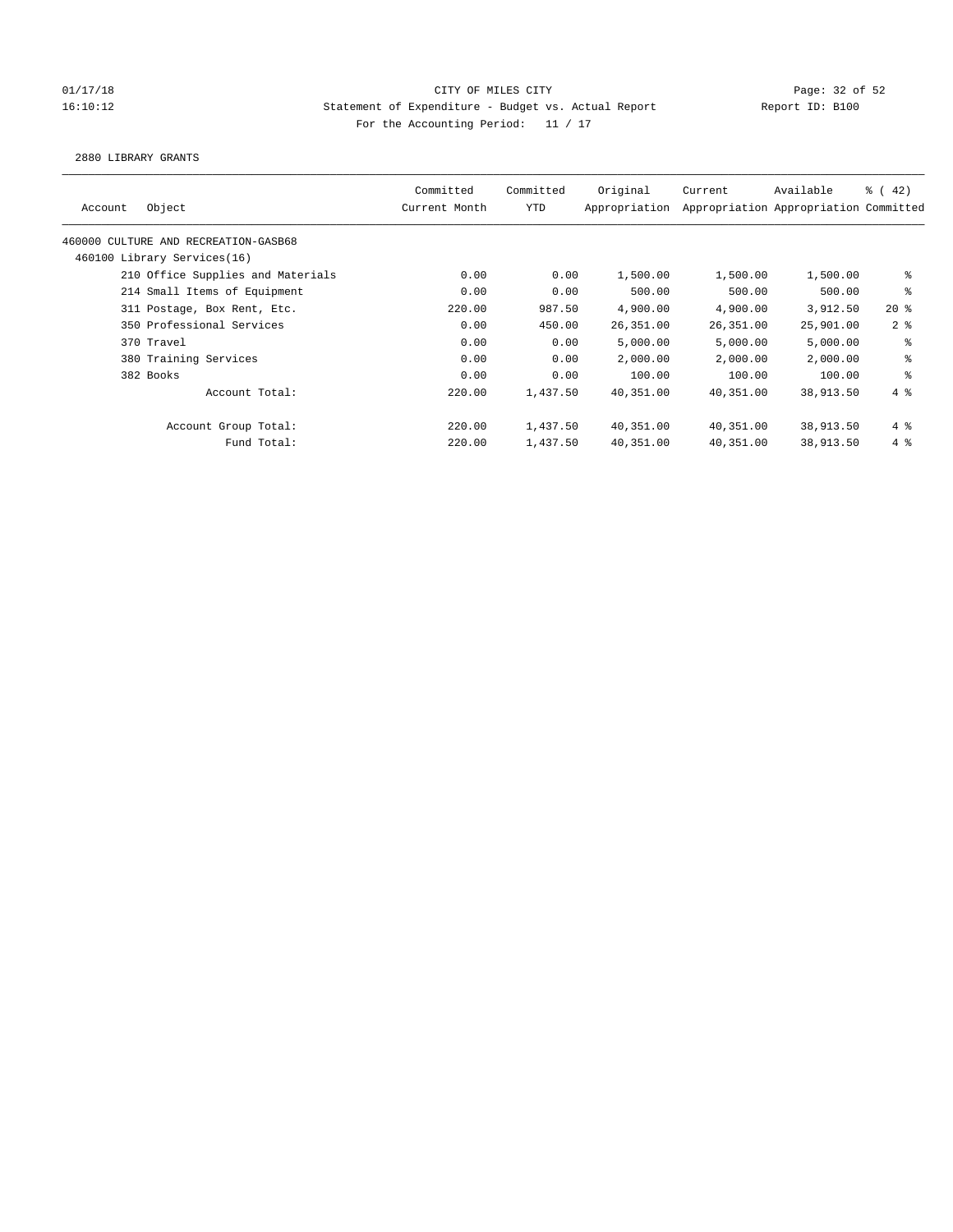# 01/17/18 Page: 33 of 52 16:10:12 Statement of Expenditure - Budget vs. Actual Report Report ID: B100 For the Accounting Period: 11 / 17

2935 Historic Preservation

| Account | Object                                      | Committed<br>Current Month | Committed<br><b>YTD</b> | Original<br>Appropriation | Current  | Available<br>Appropriation Appropriation Committed | % (42)          |
|---------|---------------------------------------------|----------------------------|-------------------------|---------------------------|----------|----------------------------------------------------|-----------------|
|         | 460000 CULTURE AND RECREATION-GASB68        |                            |                         |                           |          |                                                    |                 |
|         | 460461 Historic Preservation-Administration |                            |                         |                           |          |                                                    |                 |
|         | 111 Salaries and Wages - Permanent          | 59.10                      | 601.47                  | 2,061.00                  | 2,061.00 | 1,459.53                                           | $29*$           |
|         | 131 VACATION                                | 1.63                       | 68.46                   | 33.00                     | 33.00    | $-35.46$                                           | $207$ %         |
|         | 132 SICK LEAVE                              | 10.58                      | 52.67                   | 33.00                     | 33.00    | $-19.67$                                           | $160*$          |
|         | 133 OTHER LEAVE PAY                         | 12.20                      | 19.23                   | 190.00                    | 190.00   | 170.77                                             | 10 <sup>8</sup> |
|         | 141 Unemployment Insurance                  | 0.20                       | 1.86                    | 4.00                      | 4.00     | 2.14                                               | 47.8            |
|         | 142 Workers' Compensation                   | 0.94                       | 8.46                    | 28.00                     | 28.00    | 19.54                                              | $30*$           |
|         | 144 FICA                                    | 6.40                       | 57.47                   | 177.00                    | 177.00   | 119.53                                             | $32$ $%$        |
|         | 145 PERS                                    | 7.07                       | 62.75                   | 196.00                    | 196.00   | 133.25                                             | 32%             |
|         | 196 CLOTHING ALLOTMENT                      | 0.00                       | 9.75                    | 0.00                      | 0.00     | $-9.75$                                            | ႜ               |
|         | 210 Office Supplies and Materials           | 42.28                      | 128.82                  | 2,000.00                  | 2,000.00 | 1,871.18                                           | 6 %             |
|         | 220 Operating Expenses                      | 0.00                       | 724.00                  | 4,505.00                  | 4,505.00 | 3,781.00                                           | 16 <sup>8</sup> |
|         | 311 Postage, Box Rent, Etc.                 | 0.00                       | 3.21                    | 0.00                      | 0.00     | $-3.21$                                            | ႜ               |
|         | 370 Travel                                  | 0.00                       | 356.60                  | 673.00                    | 673.00   | 316.40                                             | $53$ $%$        |
|         | Account Total:                              | 140.40                     | 2,094.75                | 9,900.00                  | 9,900.00 | 7,805.25                                           | $21$ %          |
|         | Account Group Total:                        | 140.40                     | 2,094.75                | 9,900.00                  | 9,900.00 | 7,805.25                                           | $21$ %          |
|         | Fund Total:                                 | 140.40                     | 2,094.75                | 9,900.00                  | 9,900.00 | 7,805.25                                           | $21$ %          |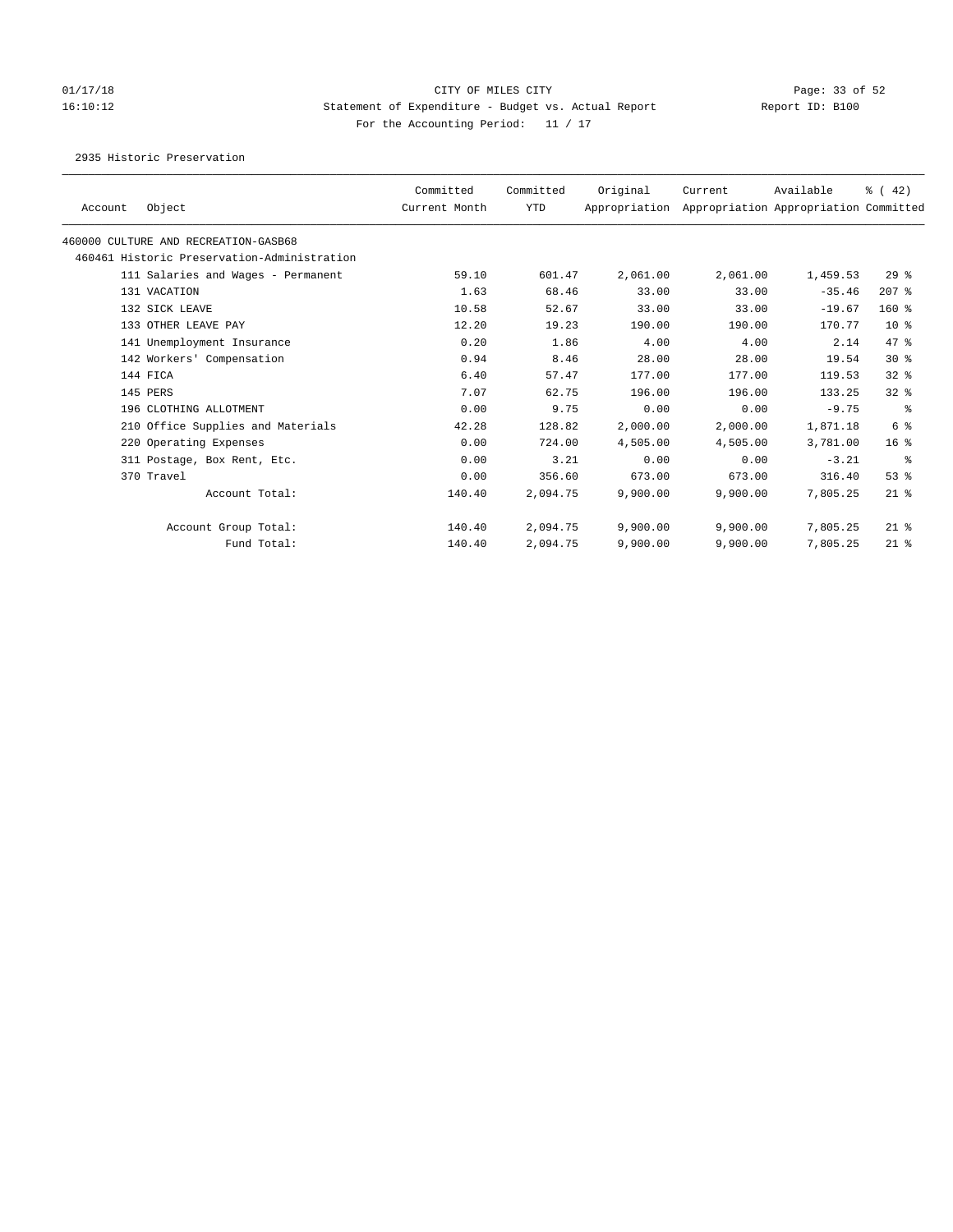### 01/17/18 Page: 34 of 52 16:10:12 Statement of Expenditure - Budget vs. Actual Report Report ID: B100 For the Accounting Period: 11 / 17

2985 RETIRED SENIOR VOLUNTEER PROG (RSVP)

| Account            | Object                                     | Committed<br>Current Month | Committed<br><b>YTD</b> | Original  | Current<br>Appropriation Appropriation Appropriation Committed | Available | $\frac{3}{6}$ ( 42) |
|--------------------|--------------------------------------------|----------------------------|-------------------------|-----------|----------------------------------------------------------------|-----------|---------------------|
|                    |                                            |                            |                         |           |                                                                |           |                     |
|                    | 450000 Social and Economic Services-GASB68 |                            |                         |           |                                                                |           |                     |
|                    | 450330 RSVP Non-Federal                    |                            |                         |           |                                                                |           |                     |
|                    | 111 Salaries and Wages - Permanent         | 96.59                      | 454.47                  | 1,200.00  | 1,200.00                                                       | 745.53    | 38 %                |
|                    | 131 VACATION                               | 2.35                       | 20.74                   | 0.00      | 0.00                                                           | $-20.74$  | နွ                  |
|                    | 132 SICK LEAVE                             | 1.18                       | 13.21                   | 0.00      | 0.00                                                           | $-13.21$  | る                   |
|                    | 133 OTHER LEAVE PAY                        | 0.00                       | 11.54                   | 0.00      | 0.00                                                           | $-11.54$  | နွ                  |
|                    | 141 Unemployment Insurance                 | 0.26                       | 1.29                    | 6.00      | 6.00                                                           | 4.71      | $22$ %              |
|                    | 142 Workers' Compensation                  | 1.13                       | 5.63                    | 15.00     | 15.00                                                          | 9.37      | 38 %                |
|                    | 143 Health Insurance                       | 17.43                      | 87.10                   | 0.00      | 0.00                                                           | $-87.10$  | နွ                  |
|                    | 144 FICA                                   | 7.66                       | 38.28                   | 92.00     | 92.00                                                          | 53.72     | 42 %                |
|                    | 145 PERS                                   | 8.49                       | 44.37                   | 83.00     | 83.00                                                          | 38.63     | 53%                 |
|                    | 210 Office Supplies and Materials          | 79.98                      | 79.98                   | 3,000.00  | 3,000.00                                                       | 2,920.02  | 3%                  |
|                    | 220 Operating Expenses                     | 87.50                      | 112.50                  | 4,508.00  | 4,508.00                                                       | 4,395.50  | 2 <sup>8</sup>      |
|                    | 311 Postage, Box Rent, Etc.                | 0.00                       | 0.00                    | 750.00    | 750.00                                                         | 750.00    | နွ                  |
|                    | 345 Telephone                              | 116.38                     | 234.76                  | 1,440.00  | 1,440.00                                                       | 1,205.24  | 16 <sup>°</sup>     |
|                    | 370 Travel                                 | 0.00                       | 1,101.26                | 300.00    | 300.00                                                         | $-801.26$ | $367$ $%$           |
|                    | 379 Other Travel                           | 0.00                       | 0.00                    | 600.00    | 600.00                                                         | 600.00    | る                   |
|                    | 512 Insurance on Vehicles & Equipment      | 0.00                       | 0.00                    | 545.00    | 545.00                                                         | 545.00    | ి                   |
|                    | 513 Liability                              | 0.00                       | 0.00                    | 545.00    | 545.00                                                         | 545.00    | ್ಠಿ                 |
|                    | Account Total:                             | 418.95                     | 2,205.13                | 13,084.00 | 13,084.00                                                      | 10,878.87 | $17*$               |
|                    | 450340 RSVP FEDERAL GRANT- FALLON/CUSTER   |                            |                         |           |                                                                |           |                     |
|                    | 111 Salaries and Wages - Permanent         | 3,862.03                   | 18,184.04               | 48,000.00 | 48,000.00                                                      | 29,815.96 | 38 %                |
|                    | 131 VACATION                               | 91.90                      | 827.53                  | 0.00      | 0.00                                                           | $-827.53$ | နွ                  |
|                    | 132 SICK LEAVE                             | 45.95                      | 528.75                  | 0.00      | 0.00                                                           | $-528.75$ | る                   |
|                    | 133 OTHER LEAVE PAY                        | 0.00                       | 459.72                  | 0.00      | 0.00                                                           | $-459.72$ | る                   |
|                    | 141 Unemployment Insurance                 | 10.00                      | 50.01                   | 216.00    | 216.00                                                         | 165.99    | $23$ $%$            |
|                    | 142 Workers' Compensation                  | 45.01                      | 225.07                  | 596.00    | 596.00                                                         | 370.93    | 38 %                |
|                    | 143 Health Insurance                       | 696.92                     | 3,484.65                | 8,064.00  | 8,064.00                                                       | 4,579.35  | 43%                 |
|                    | 144 FICA                                   | 306.00                     | 1,530.02                | 3,672.00  | 3,672.00                                                       | 2,141.98  | $42$ %              |
|                    | 145 PERS                                   | 338.79                     | 1,692.02                | 3,312.00  | 3,312.00                                                       | 1,619.98  | $51$ %              |
|                    | 210 Office Supplies and Materials          | 0.00                       | 495.37                  | 1,429.00  | 1,429.00                                                       | 933.63    | 35%                 |
|                    | 220 Operating Expenses                     | 0.00                       | 114.99                  | 1,550.00  | 1,550.00                                                       | 1,435.01  | 7 %                 |
|                    | 311 Postage, Box Rent, Etc.                | 35.96                      | 164.46                  | 293.00    | 293.00                                                         | 128.54    | 56%                 |
|                    | 330 Publicity, Subscriptions & Dues        | 0.00                       | 159.60                  | 145.00    | 145.00                                                         | $-14.60$  | 110 %               |
|                    | 334 Memberships, Registrations & Dues      | 0.00                       | 75.00                   | 175.00    | 175.00                                                         | 100.00    | $43$ %              |
|                    | 345 Telephone                              | 0.00                       | 237.56                  | 0.00      | 0.00                                                           | $-237.56$ | る                   |
|                    | 370 Travel                                 | 48.79                      | 1,927.80                | 6,114.00  | 6,114.00                                                       | 4,186.20  | 32%                 |
|                    | 530 Rent                                   | 0.00                       | 2,505.00                | 5,010.00  | 5,010.00                                                       | 2,505.00  | $50*$               |
|                    | Account Total:                             | 5,481.35                   | 32,661.59               | 78,576.00 | 78,576.00                                                      | 45,914.41 | $42$ %              |
| 450351 RSVP-Excess |                                            |                            |                         |           |                                                                |           |                     |
|                    | 111 Salaries and Wages - Permanent         | 0.00                       | 0.00                    | 1,968.00  | 1,968.00                                                       | 1,968.00  | နွ                  |
|                    | 141 Unemployment Insurance                 | 0.00                       | 0.00                    | 9.00      | 9.00                                                           | 9.00      | ್ಠಿ                 |
|                    | 142 Workers' Compensation                  | 0.00                       | 0.00                    | 25.00     | 25.00                                                          | 25.00     | ್ಠಿ                 |
|                    | 143 Health Insurance                       | 0.00                       | 0.00                    | 336.00    | 336.00                                                         | 336.00    | ್ಠಿ                 |
|                    | 144 FICA                                   | 0.00                       | 0.00                    | 151.00    | 151.00                                                         | 151.00    | ್ಠಿ                 |
|                    | 145 PERS                                   | 0.00                       | 0.00                    | 136.00    | 136.00                                                         | 136.00    | န့                  |
|                    | 220 Operating Expenses                     | 40.98                      | 1,512.66                | 2,200.00  | 2,200.00                                                       | 687.34    | 69 %                |
|                    | Account Total:                             | 40.98                      | 1,512.66                | 4,825.00  | 4,825.00                                                       | 3,312.34  | $31$ %              |
|                    |                                            |                            |                         |           |                                                                |           |                     |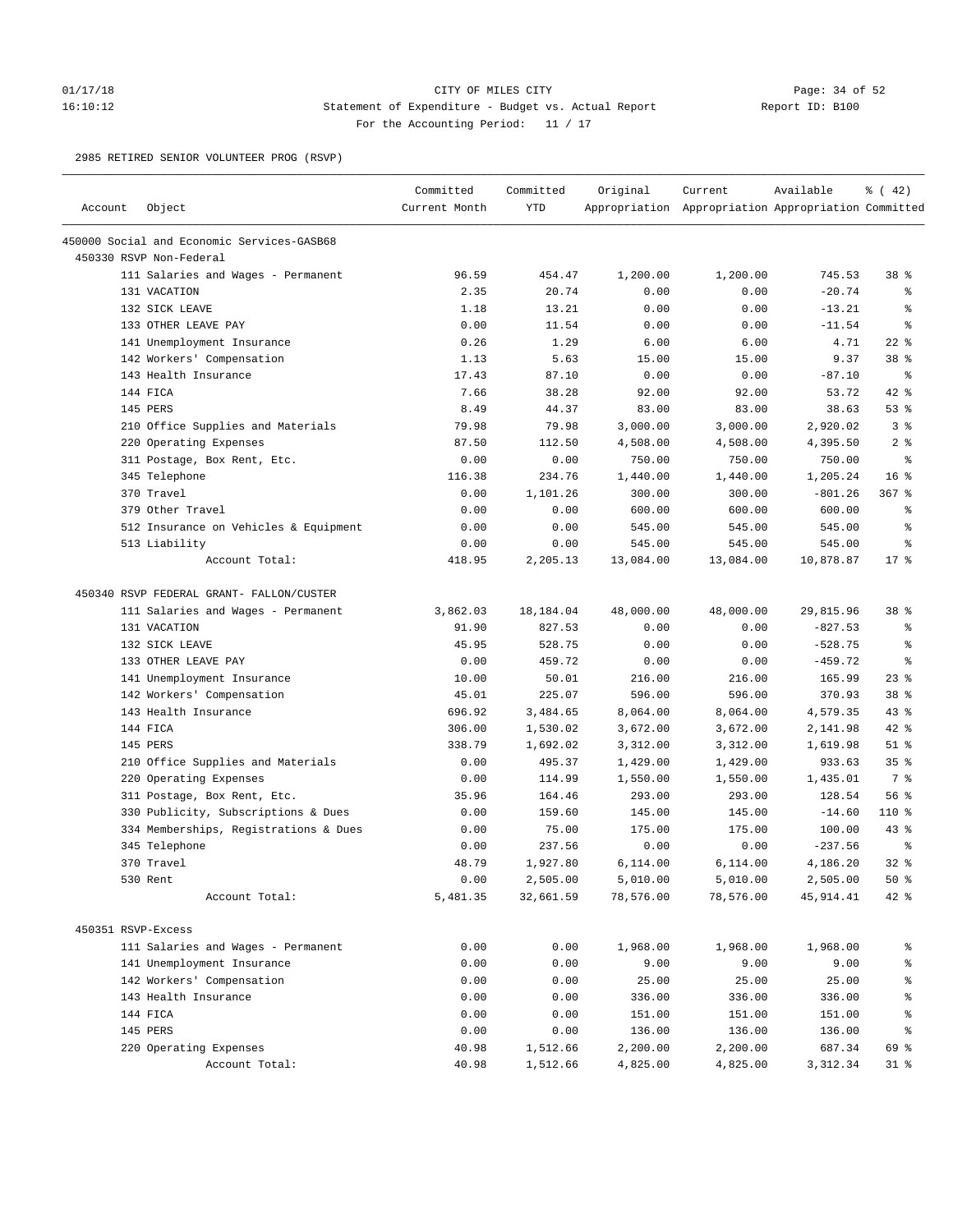2985 RETIRED SENIOR VOLUNTEER PROG (RSVP)

| Account | Object               | Committed<br>Current Month | Committed<br><b>YTD</b> | Original<br>Appropriation Appropriation Appropriation Committed | Current   | Available | $\frac{1}{6}$ ( 42) |
|---------|----------------------|----------------------------|-------------------------|-----------------------------------------------------------------|-----------|-----------|---------------------|
|         | Account Group Total: | 5,941.28                   | 36, 379, 38             | 96,485.00                                                       | 96,485.00 | 60,105.62 | 38 %                |
|         | Fund Total:          | 5,941.28                   | 36,379.38               | 96,485.00                                                       | 96,485.00 | 60,105.62 | 38 %                |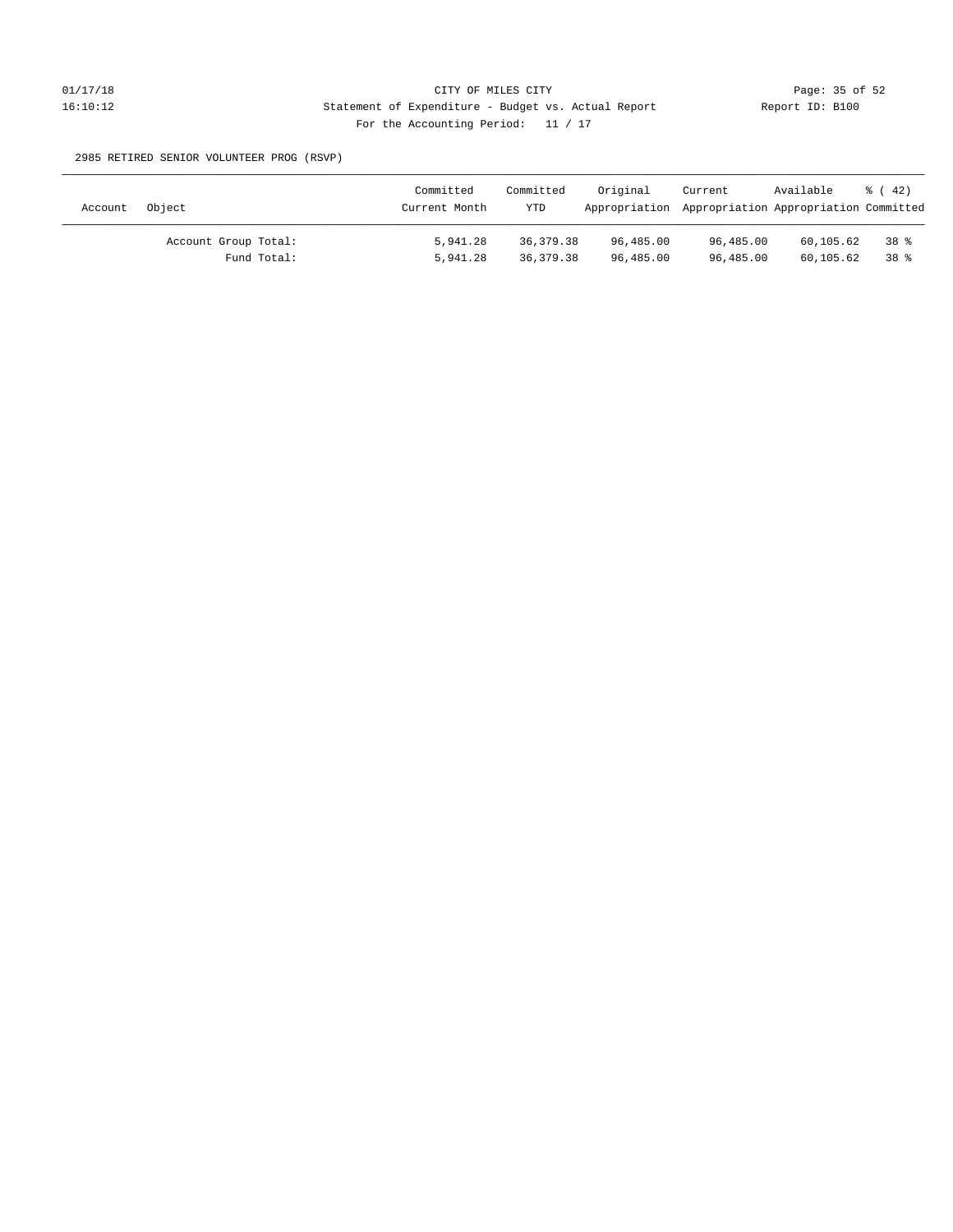### 01/17/18 Page: 36 of 52 16:10:12 Statement of Expenditure - Budget vs. Actual Report Report ID: B100 For the Accounting Period: 11 / 17

3670 SID 211

| Object<br>Account                  | Committed<br>Current Month | Committed<br>YTD | Original<br>Appropriation | Current  | Available<br>Appropriation Appropriation Committed | $\frac{1}{6}$ ( 42) |
|------------------------------------|----------------------------|------------------|---------------------------|----------|----------------------------------------------------|---------------------|
| 490000 DEBT SERVICE                |                            |                  |                           |          |                                                    |                     |
| 490500 Other Debt Service Payments |                            |                  |                           |          |                                                    |                     |
| 643 Principal- SID 211             | 0.00                       | 1,853.01         | 3,713.00                  | 3,713.00 | 1,859.99                                           | $50*$               |
| 644 Interest- SID 211              | 0.00                       | 671.37           | 1,331.00                  | 1,331.00 | 659.63                                             | $50*$               |
| Account Total:                     | 0.00                       | 2,524.38         | 5,044.00                  | 5,044.00 | 2,519.62                                           | $50*$               |
| Account Group Total:               | 0.00                       | 2,524.38         | 5,044.00                  | 5,044.00 | 2,519.62                                           | $50*$               |
| Fund Total:                        | 0.00                       | 2,524.38         | 5,044.00                  | 5,044.00 | 2,519.62                                           | $50*$               |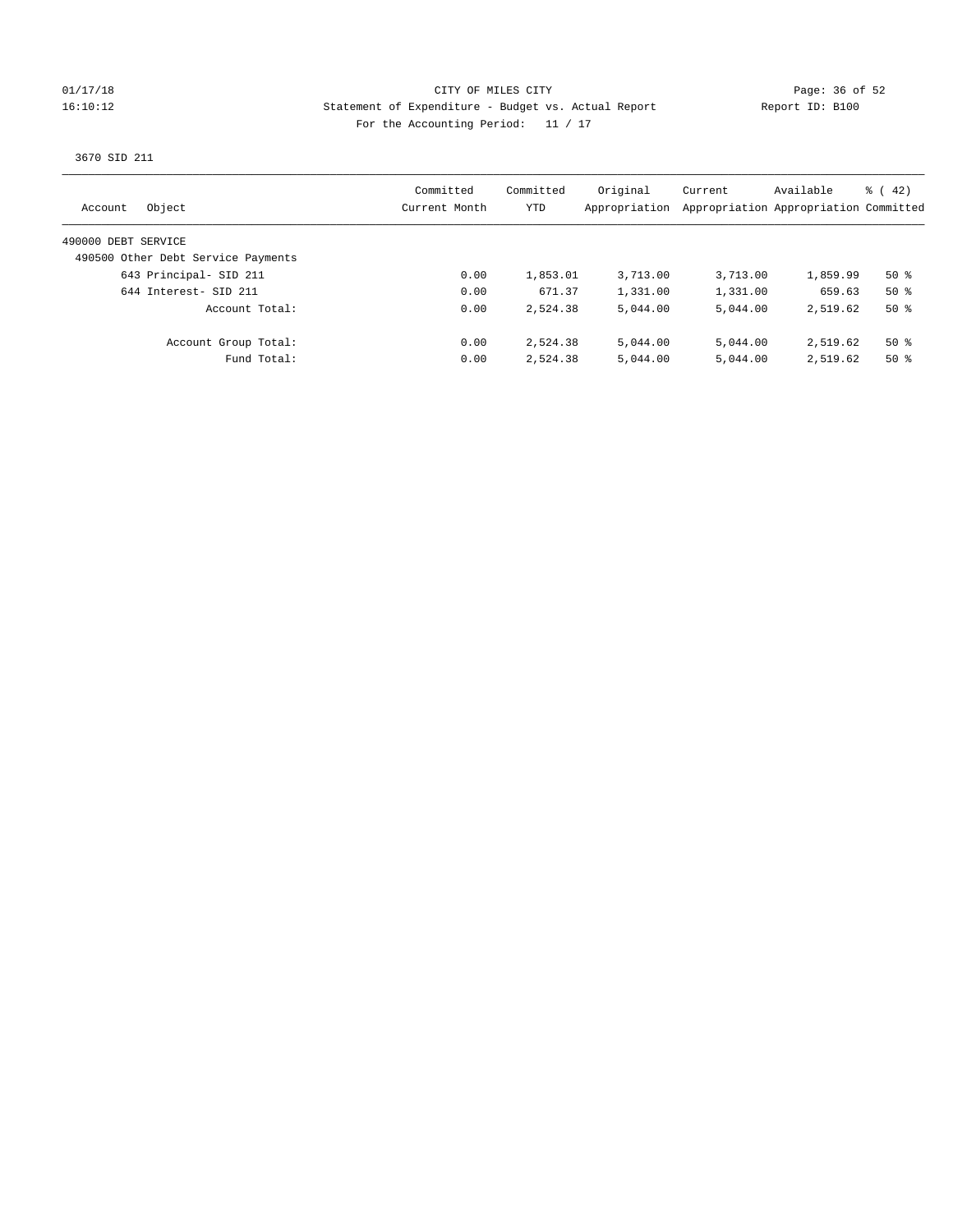# 01/17/18 Page: 37 of 52 16:10:12 Statement of Expenditure - Budget vs. Actual Report Report ID: B100 For the Accounting Period: 11 / 17

4000 General Fund Capitol Improvement Fund

| Object<br>Account                             | Committed<br>Current Month | Committed<br><b>YTD</b> | Original<br>Appropriation | Current   | Available<br>Appropriation Appropriation Committed | $\frac{1}{6}$ (42) |
|-----------------------------------------------|----------------------------|-------------------------|---------------------------|-----------|----------------------------------------------------|--------------------|
| 410000 GENERAL GOVERNMENTGASB68               |                            |                         |                           |           |                                                    |                    |
| 410100 Legislative Services(02)               |                            |                         |                           |           |                                                    |                    |
| 940 Machinery & Equipment                     | 79.61                      | 16,746.93               | 68,739.00                 | 68,739.00 | 51,992.07                                          | $24$ %             |
| Account Total:                                | 79.61                      | 16,746.93               | 68,739.00                 | 68,739.00 | 51,992.07                                          | $24$ $%$           |
| Account Group Total:                          | 79.61                      | 16,746.93               | 68,739.00                 | 68,739.00 | 51,992.07                                          | $24$ $%$           |
| 430000 Public Works-GASB68                    |                            |                         |                           |           |                                                    |                    |
| 430530 Water Source of Supply and Pumping(22) |                            |                         |                           |           |                                                    |                    |
| 940 Machinery & Equipment                     | $-79.61$                   | 0.00                    | 0.00                      | 0.00      | 0.00                                               | နွ                 |
| Account Total:                                | $-79.61$                   | 0.00                    | 0.00                      | 0.00      | 0.00                                               | ి                  |
| Account Group Total:                          | $-79.61$                   | 0.00                    | 0.00                      | 0.00      | 0.00                                               | ి                  |
| Fund Total:                                   | 0.00                       | 16,746.93               | 68,739.00                 | 68,739.00 | 51,992.07                                          | $24$ $%$           |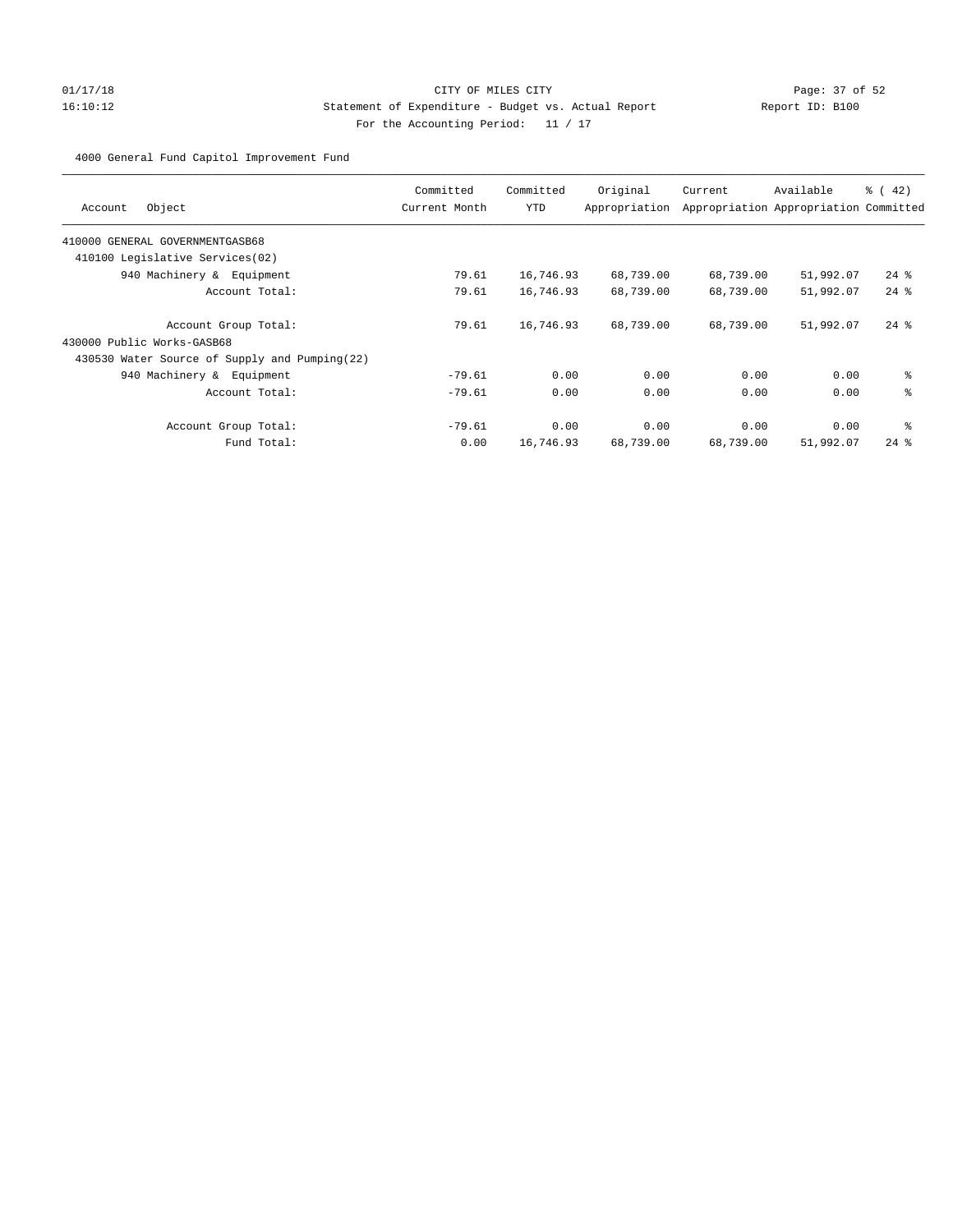# 01/17/18 Page: 38 of 52 16:10:12 Statement of Expenditure - Budget vs. Actual Report Report ID: B100 For the Accounting Period: 11 / 17

4050 Ambulance Capital Improvement Fund

| Object<br>Account                           | Committed<br>Current Month | Committed<br>YTD | Original<br>Appropriation | Current<br>Appropriation Appropriation Committed | Available | $\frac{1}{6}$ ( 42) |
|---------------------------------------------|----------------------------|------------------|---------------------------|--------------------------------------------------|-----------|---------------------|
| 420000 PUBLIC SAFETY-GASB68                 |                            |                  |                           |                                                  |           |                     |
| 420730 Emergency Medical Services-Ambulance |                            |                  |                           |                                                  |           |                     |
| Equipment<br>940 Machinery &                | 0.00                       | 0.00             | 13,779.00                 | 13,779.00                                        | 13,779.00 | ⊱                   |
| Account Total:                              | 0.00                       | 0.00             | 13,779.00                 | 13,779.00                                        | 13,779.00 | နွ                  |
| Account Group Total:                        | 0.00                       | 0.00             | 13,779.00                 | 13,779.00                                        | 13,779.00 | နွ                  |
| Fund Total:                                 | 0.00                       | 0.00             | 13,779.00                 | 13,779.00                                        | 13,779.00 | ⊱                   |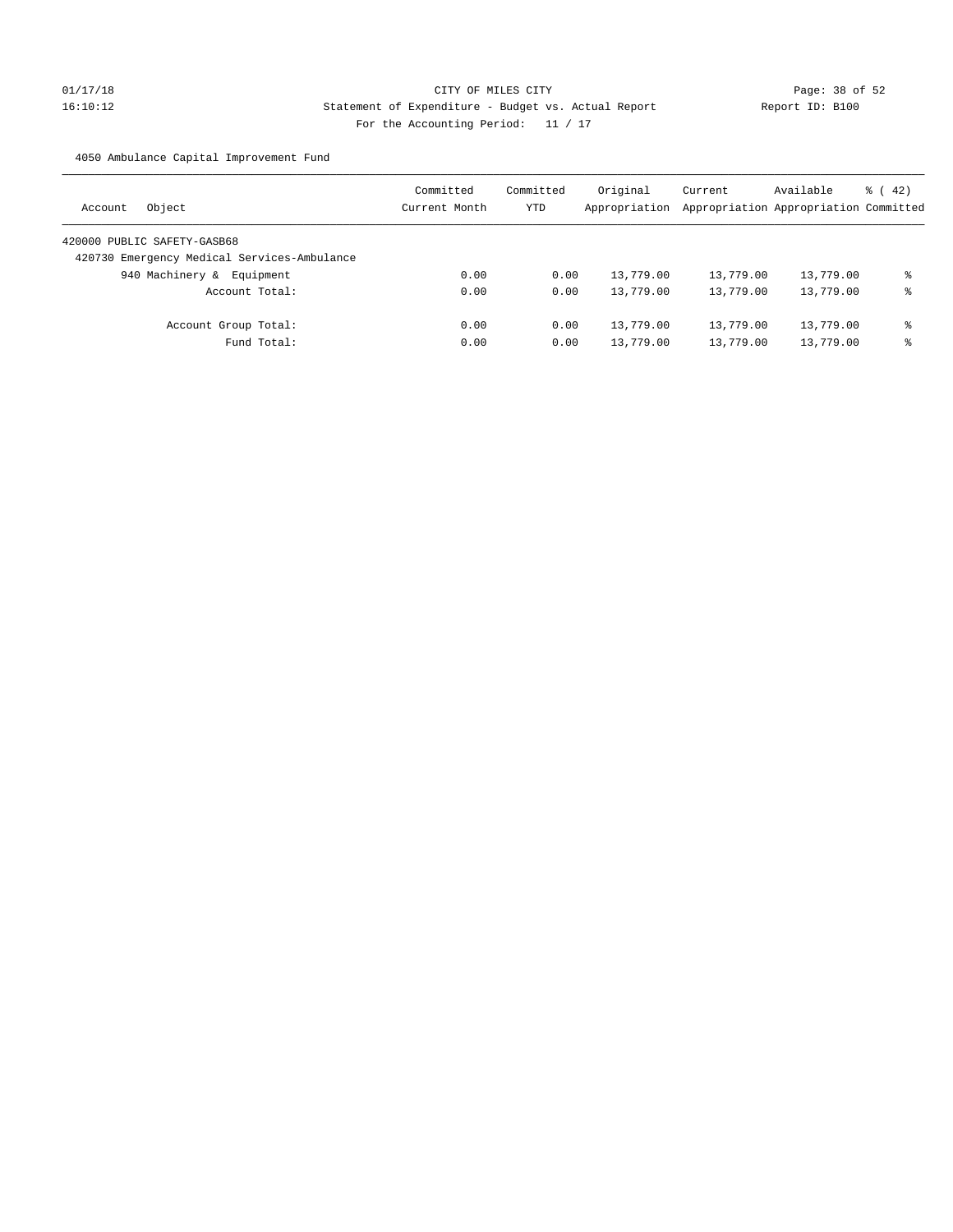# 01/17/18 Page: 39 of 52 16:10:12 Statement of Expenditure - Budget vs. Actual Report Report ID: B100 For the Accounting Period: 11 / 17

4060 CAPITAL IMPROV-PUBLIC WORKS

| Object<br>Account            | Committed<br>Current Month | Committed<br>YTD | Original<br>Appropriation | Current    | Available<br>Appropriation Appropriation Committed | $\frac{1}{6}$ (42) |
|------------------------------|----------------------------|------------------|---------------------------|------------|----------------------------------------------------|--------------------|
| 430000 Public Works-GASB68   |                            |                  |                           |            |                                                    |                    |
| 430233 Roadway/Re-surfacing  |                            |                  |                           |            |                                                    |                    |
| 940 Machinery &<br>Equipment | 0.00                       | 0.00             | 100,000.00                | 100,000.00 | 100,000.00                                         | နွ                 |
| Account Total:               | 0.00                       | 0.00             | 100,000.00                | 100,000.00 | 100,000.00                                         | နွ                 |
| Account Group Total:         | 0.00                       | 0.00             | 100,000.00                | 100,000.00 | 100,000.00                                         | နွ                 |
| Fund Total:                  | 0.00                       | 0.00             | 100,000.00                | 100,000.00 | 100,000.00                                         | နွ                 |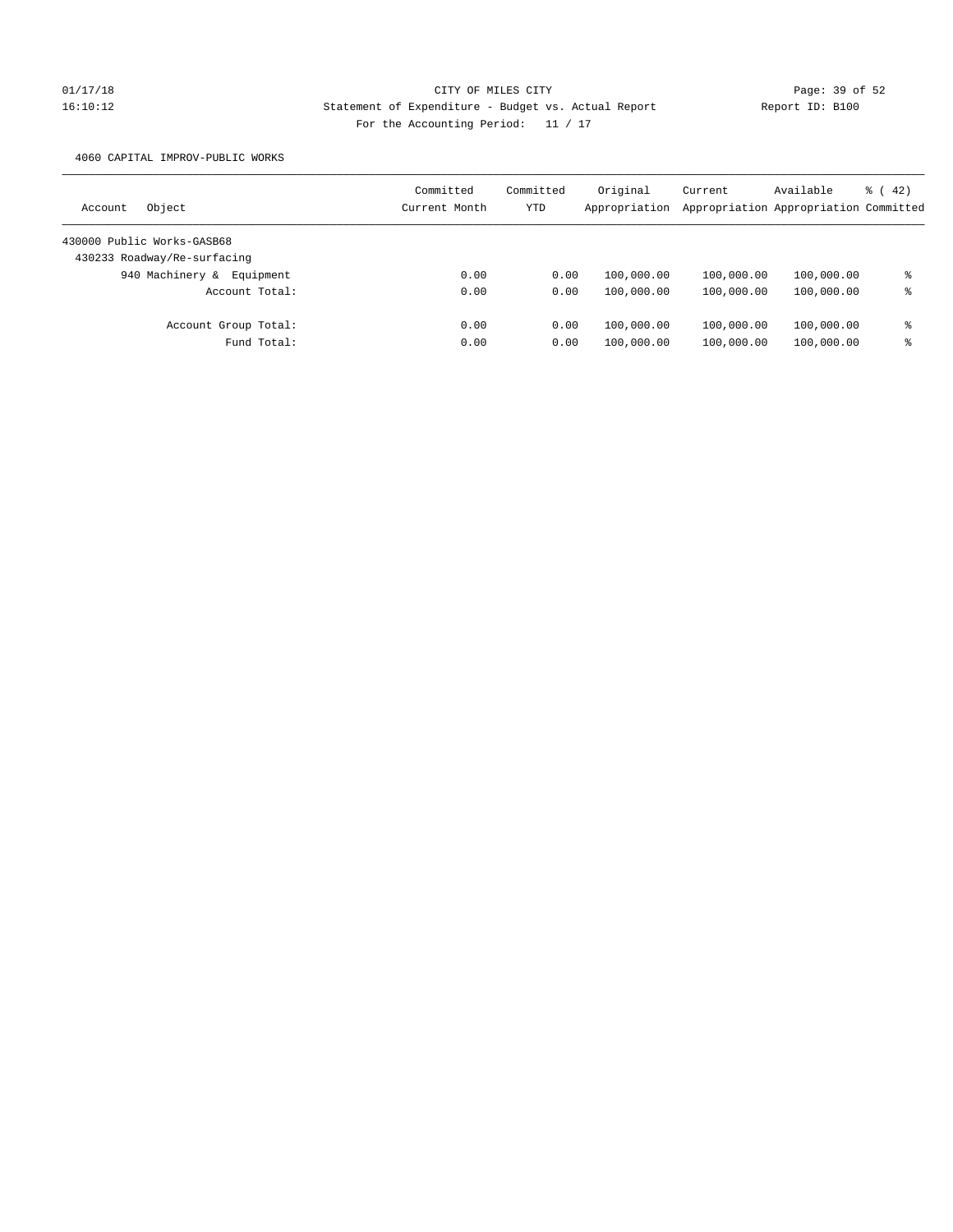## 01/17/18 Page: 40 of 52 16:10:12 Statement of Expenditure - Budget vs. Actual Report Report ID: B100 For the Accounting Period: 11 / 17

| Account | Object                                        | Committed<br>Current Month | Committed<br>YTD | Original   | Current<br>Appropriation Appropriation Appropriation Committed | Available   | $\frac{1}{6}$ ( 42)      |
|---------|-----------------------------------------------|----------------------------|------------------|------------|----------------------------------------------------------------|-------------|--------------------------|
|         | 430000 Public Works-GASB68                    |                            |                  |            |                                                                |             |                          |
|         | 430510 Water Administration(25)               |                            |                  |            |                                                                |             |                          |
|         | 111 Salaries and Wages - Permanent            | 3,020.65                   | 11,564.19        | 29, 217.00 | 29, 217.00                                                     | 17,652.81   | 40 %                     |
|         | 121 OVERTIME-PERMANENT                        | 0.00                       | 0.00             | 250.00     | 250.00                                                         | 250.00      | နွ                       |
|         | 131 VACATION                                  | 11.51                      | 497.84           | 1,500.00   | 1,500.00                                                       | 1,002.16    | 33%                      |
|         | 132 SICK LEAVE                                | 779.93                     | 1,170.59         | 1,000.00   | 1,000.00                                                       | $-170.59$   | 117 %                    |
|         | 133 OTHER LEAVE PAY                           | 0.00                       | 0.17             | 154.00     | 154.00                                                         | 153.83      | $\epsilon$               |
|         | 141 Unemployment Insurance                    | 9.53                       | 33.35            | 49.00      | 49.00                                                          | 15.65       | 68 %                     |
|         | 142 Workers' Compensation                     | 42.89                      | 150.20           | 395.00     | 395.00                                                         | 244.80      | 38 <sup>8</sup>          |
|         | 143 Health Insurance                          | 375.21                     | 1,876.22         | 4,718.00   | 4,718.00                                                       | 2,841.78    | 40 %                     |
|         | 144 FICA                                      | 290.33                     | 1,014.73         | 2,458.00   | 2,458.00                                                       | 1,443.27    | 41 %                     |
|         | 145 PERS                                      | 231.80                     | 987.27           | 2,721.00   | 2,721.00                                                       | 1,733.73    | 36%                      |
|         | 196 CLOTHING ALLOTMENT                        | 0.00                       | 116.25           | 150.00     | 150.00                                                         | 33.75       | 78 %                     |
|         | 210 Office Supplies and Materials             | 0.00                       | 21.92            | 2,250.00   | 2,250.00                                                       | 2,228.08    | 1 <sup>8</sup>           |
|         | 214 Small Items of Equipment                  | 0.00                       | 0.00             | 3,000.00   | 3,000.00                                                       | 3,000.00    | ႜ                        |
|         | 220 Operating Expenses                        | 496.40                     | 2,573.04         | 2,200.00   | 2,200.00                                                       | $-373.04$   | 117 %                    |
|         | 230 Repair and Maintenance Supplies           | 0.00                       | 0.00             | 800.00     | 800.00                                                         | 800.00      | နွ                       |
|         | 311 Postage, Box Rent, Etc.                   | 573.84                     | 2,857.08         | 7,000.00   | 7,000.00                                                       | 4,142.92    | 41 %                     |
|         | 320 Printing, Duplicating, Typing &           | 0.00                       | 0.00             | 1,500.00   | 1,500.00                                                       | 1,500.00    | $\epsilon$               |
|         | 330 Publicity, Subscriptions & Dues           | 0.00                       | 0.00             | 1,300.00   | 1,300.00                                                       | 1,300.00    | $\,{}^{\circ}\!\!\delta$ |
|         | 345 Telephone                                 | 44.87                      | 232.23           | 600.00     | 600.00                                                         | 367.77      | 39%                      |
|         | 347 Internet                                  | 10.79                      | 61.83            | 200.00     | 200.00                                                         | 138.17      | $31$ %                   |
|         | 350 Professional Services                     | 0.00                       | 3,996.32         | 4,000.00   | 4,000.00                                                       | 3.68        | 100 %                    |
|         | 360 Contr R & M                               | 143.97                     | 6,687.29         | 8,100.00   | 8,100.00                                                       | 1,412.71    | 83%                      |
|         | 370 Travel                                    | 0.00                       | 50.00            | 500.00     | 500.00                                                         | 450.00      | $10*$                    |
|         | 380 Training Services                         | 0.00                       | 50.00            | 500.00     | 500.00                                                         | 450.00      | $10*$                    |
|         | 382 Books                                     | 0.00                       | 0.00             | 100.00     | 100.00                                                         | 100.00      | နွ                       |
|         | 513 Liability                                 | 0.00                       | 12,526.23        | 4,587.00   | 4,587.00                                                       | $-7,939.23$ | $273$ $%$                |
|         | 531 Building & Office Rental                  | 500.00                     | 2,500.00         | 6,000.00   | 6,000.00                                                       | 3,500.00    | 42 %                     |
|         | 810 Losses (Bad debt expense - Enterprise     | 0.00                       | 0.00             | 500.00     | 500.00                                                         | 500.00      | ႜ                        |
|         | Account Total:                                | 6,531.72                   | 48,966.75        | 85,749.00  | 85,749.00                                                      | 36,782.25   | 57%                      |
|         | 430530 Water Source of Supply and Pumping(22) |                            |                  |            |                                                                |             |                          |
|         | 111 Salaries and Wages - Permanent            | 21,836.90                  | 104,513.14       | 267,183.00 | 267,183.00                                                     | 162,669.86  | 39%                      |
|         | 121 OVERTIME-PERMANENT                        | 694.79                     | 4,587.98         | 16,709.00  | 16,709.00                                                      | 12,121.02   | $27$ %                   |
|         | 131 VACATION                                  | 1,611.84                   | 8,384.38         | 15,773.00  | 15,773.00                                                      | 7,388.62    | 53%                      |
|         | 132 SICK LEAVE                                | 451.69                     | 1,949.10         | 7,093.00   | 7,093.00                                                       | 5,143.90    | 27%                      |
|         | 133 OTHER LEAVE PAY                           | 103.48                     | 627.40           | 4,192.00   | 4,192.00                                                       | 3,564.60    | 15 <sup>°</sup>          |
|         | 134 HOLIDAY PAY                               | 1,024.14                   | 2,869.78         | 5,002.00   | 5,002.00                                                       | 2,132.22    | 57%                      |
|         | 141 Unemployment Insurance                    | 64.39                      | 309.95           | 474.00     | 474.00                                                         | 164.05      | 65 %                     |
|         | 142 Workers' Compensation                     | 1,433.53                   | 7,053.24         | 17,610.00  | 17,610.00                                                      | 10,556.76   | $40*$                    |
|         | 143 Health Insurance                          | 4,502.21                   | 20,724.29        | 49,320.00  | 49,320.00                                                      | 28,595.71   | 42 %                     |
|         | 144 FICA                                      | 1,872.07                   | 8,905.74         | 24,171.00  | 24,171.00                                                      | 15,265.26   | 37%                      |
|         | 145 PERS                                      | 2,178.79                   | 10,308.12        | 26,761.00  | 26,761.00                                                      | 16,452.88   | 39 %                     |
|         | 196 CLOTHING ALLOTMENT                        | 0.00                       | 975.00           | 840.00     | 840.00                                                         | $-135.00$   | 116 %                    |
|         | 210 Office Supplies and Materials             | $-2.99$                    | 1.44             | 250.00     | 250.00                                                         | 248.56      | 1 <sup>8</sup>           |
|         | 214 Small Items of Equipment                  | 154.06                     | 154.06           | 3,500.00   | 3,500.00                                                       | 3,345.94    | 4%                       |
|         | 220 Operating Expenses                        | 2.99                       | 931.65           | 2,000.00   | 2,000.00                                                       | 1,068.35    | 47 %                     |
|         | 222 Chemicals, Lab & Med Supplies             | 0.00                       | 90.82            | 150.00     | 150.00                                                         | 59.18       | 61 %                     |
|         | 226 Clothing and Uniforms                     | 58.63                      | 126.64           | 500.00     | 500.00                                                         | 373.36      | $25$ %                   |
|         | 230 Repair and Maintenance Supplies           | 84.97                      | 856.19           | 12,000.00  | 12,000.00                                                      | 11,143.81   | 7 %                      |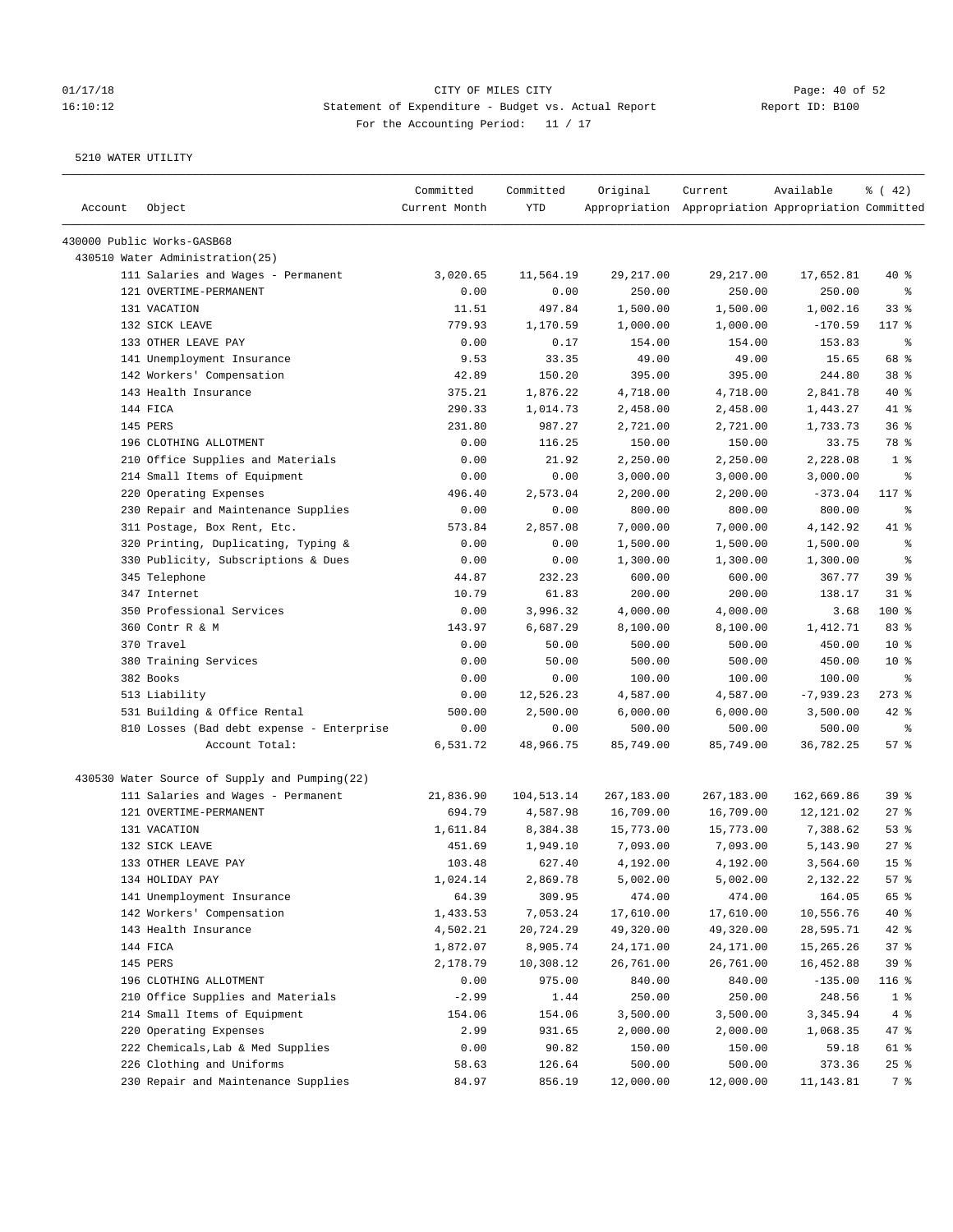# 01/17/18 Page: 41 of 52 16:10:12 Statement of Expenditure - Budget vs. Actual Report Report ID: B100 For the Accounting Period: 11 / 17

| Account | Object                                  | Committed<br>Current Month | Committed<br>YTD | Original   | Current<br>Appropriation Appropriation Appropriation Committed | Available  | % (42)          |
|---------|-----------------------------------------|----------------------------|------------------|------------|----------------------------------------------------------------|------------|-----------------|
|         | 231 Gas, Oil, Diesel Fuel, Grease, etc. | 107.10                     | 446.31           | 1,500.00   | 1,500.00                                                       | 1,053.69   | 30%             |
|         | 241 Consumable Tools                    | 0.00                       | 0.00             | 200.00     | 200.00                                                         | 200.00     | ್ಠಿ             |
|         | 311 Postage, Box Rent, Etc.             | 2.75                       | 2.75             | 50.00      | 50.00                                                          | 47.25      | 6 %             |
|         | 330 Publicity, Subscriptions & Dues     | 0.00                       | 0.00             | 250.00     | 250.00                                                         | 250.00     | ್ಠಿ             |
|         | 334 Memberships, Registrations & Dues   | 35.00                      | 160.00           | 400.00     | 400.00                                                         | 240.00     | $40*$           |
|         | 341 Electric Utility Services           | 3,755.07                   | 31,190.52        | 55,000.00  | 55,000.00                                                      | 23,809.48  | 57%             |
|         | 344 Gas Utility Service                 | 856.97                     | 1,084.56         | 20,000.00  | 20,000.00                                                      | 18,915.44  | 5 <sup>8</sup>  |
|         | 345 Telephone                           | 73.98                      | 377.78           | 1,000.00   | 1,000.00                                                       | 622.22     | 38 <sup>8</sup> |
|         | 346 Garbage Service                     | 0.00                       | 362.24           | 550.00     | 550.00                                                         | 187.76     | 66 %            |
|         | 347 Internet                            | 80.25                      | 401.25           | 1,000.00   | 1,000.00                                                       | 598.75     | $40*$           |
|         | 350 Professional Services               | 0.00                       | 319.19           | 500.00     | 500.00                                                         | 180.81     | 64 %            |
|         | 352 Wtr/Swr Lab Testing                 | 0.00                       | 0.00             | 1,000.00   | 1,000.00                                                       | 1,000.00   | ್ಠಿ             |
|         | 357 Architectual, Engineering Serv Etc. | 0.00                       | 0.00             | 10,000.00  | 10,000.00                                                      | 10,000.00  | ್ಠಿ             |
|         | 360 Contr R & M                         | 0.00                       | 1,064.96         | 45,000.00  | 45,000.00                                                      | 43,935.04  | 2%              |
|         | 363 R&M Vehicles/Equip/Labor-PW         | 728.40                     | 874.86           | 3,000.00   | 3,000.00                                                       | 2,125.14   | 29%             |
|         | 369 Other Repair and Maintenance        | 0.00                       | 0.00             | 2,000.00   | 2,000.00                                                       | 2,000.00   | နွ              |
|         | 370 Travel                              | 56.23                      | 288.64           | 1,000.00   | 1,000.00                                                       | 711.36     | 29%             |
|         | 380 Training Services                   | 13.38                      | 13.38            | 1,500.00   | 1,500.00                                                       | 1,486.62   | 1 <sup>8</sup>  |
|         | 382 Books                               | 0.00                       | 164.00           | 200.00     | 200.00                                                         | 36.00      | 82 %            |
|         | 400 BUILDING MATERIALS                  | 0.00                       | 0.00             | 500.00     | 500.00                                                         | 500.00     | နွ              |
|         | 511 Insurance on Buildings              | 0.00                       | 9,026.13         | 9,027.00   | 9,027.00                                                       | 0.87       | $100$ %         |
|         | 512 Insurance on Vehicles & Equipment   | 0.00                       | 267.74           | 268.00     | 268.00                                                         | 0.26       | 100 %           |
|         | 940 Machinery & Equipment               | 0.00                       | 0.00             | 1.00       | 261.00                                                         | 261.00     | နွ              |
|         | Account Total:                          | 41,780.62                  | 219, 413. 23     | 607,474.00 | 607,734.00                                                     | 388,320.77 | 36%             |
|         | 430540 Water Purification and Treatment |                            |                  |            |                                                                |            |                 |
|         | 210 Office Supplies and Materials       | 0.00                       | 6.38             | 200.00     | 200.00                                                         | 193.62     | 3%              |
|         | 214 Small Items of Equipment            | 0.00                       | 687.20           | 6,100.00   | 6,100.00                                                       | 5,412.80   | $11$ %          |
|         | 220 Operating Expenses                  | 154.09                     | 861.97           | 3,000.00   | 3,000.00                                                       | 2,138.03   | 29%             |
|         | 222 Chemicals, Lab & Med Supplies       | 507.48                     | 28,220.69        | 58,350.00  | 58,350.00                                                      | 30,129.31  | 48 %            |
|         | 226 Clothing and Uniforms               | 58.63                      | 126.64           | 500.00     | 500.00                                                         | 373.36     | $25$ %          |
|         | 230 Repair and Maintenance Supplies     | 84.94                      | 2,841.84         | 9,500.00   | 9,500.00                                                       | 6,658.16   | $30*$           |
|         | 231 Gas, Oil, Diesel Fuel, Grease, etc. | 178.51                     | 414.60           | 1,000.00   | 1,000.00                                                       | 585.40     | 41 %            |
|         | 241 Consumable Tools                    | 0.00                       | 0.00             | 150.00     | 150.00                                                         | 150.00     | နွ              |
|         | 311 Postage, Box Rent, Etc.             | 2.05                       | 13.31            | 150.00     | 150.00                                                         | 136.69     | 9%              |
|         | 320 Printing, Duplicating, Typing &     | 0.00                       | 0.00             | 100.00     | 100.00                                                         | 100.00     | ್ಠಿ             |
|         | 330 Publicity, Subscriptions & Dues     | 0.00                       | 0.00             | 400.00     | 400.00                                                         | 400.00     | ್ಠಿ             |
|         | 334 Memberships, Registrations & Dues   | 35.00                      | 230.00           | 450.00     | 450.00                                                         | 220.00     | $51$ %          |
|         | 352 Wtr/Swr Lab Testing                 | 821.00                     | 2,889.00         | 10,000.00  | 10,000.00                                                      | 7,111.00   | 29%             |
|         | 357 Architectual, Engineering Serv Etc. | 0.00                       | 0.00             | 12,000.00  | 12,000.00                                                      | 12,000.00  | ್ಠಿ             |
|         | 360 Contr R & M                         | 19.20                      | 1,037.16         | 6,000.00   | 6,000.00                                                       | 4,962.84   | 17 <sub>8</sub> |
|         | 369 Other Repair and Maintenance        | 0.00                       | 0.00             | 1,500.00   | 1,500.00                                                       | 1,500.00   | ್ಠಿ             |
|         | 370 Travel                              | 178.35                     | 490.57           | 1,500.00   | 1,500.00                                                       | 1,009.43   | 33 %            |
|         | 380 Training Services                   | 13.37                      | 13.37            | 1,250.00   | 1,250.00                                                       | 1,236.63   | 1 <sup>8</sup>  |
|         | 382 Books                               | 0.00                       | 164.00           | 200.00     | 200.00                                                         | 36.00      | 82 %            |
|         | 533 Machinery and Equipment Rental      | 0.00                       | 0.00             | 1,000.00   | 1,000.00                                                       | 1,000.00   | ိစ              |
|         | 930 Improvements Other than Buildings   | 0.00                       | 0.00             | 1.00       | 1.00                                                           | 1.00       | ႜ               |
|         | 940 Machinery & Equipment               | 0.00                       | 0.00             | 0.00       | 27,000.00                                                      | 27,000.00  | ိစ              |
|         | Account Total:                          | 2,052.62                   | 37,996.73        | 113,351.00 | 140,351.00                                                     | 102,354.27 | $27$ %          |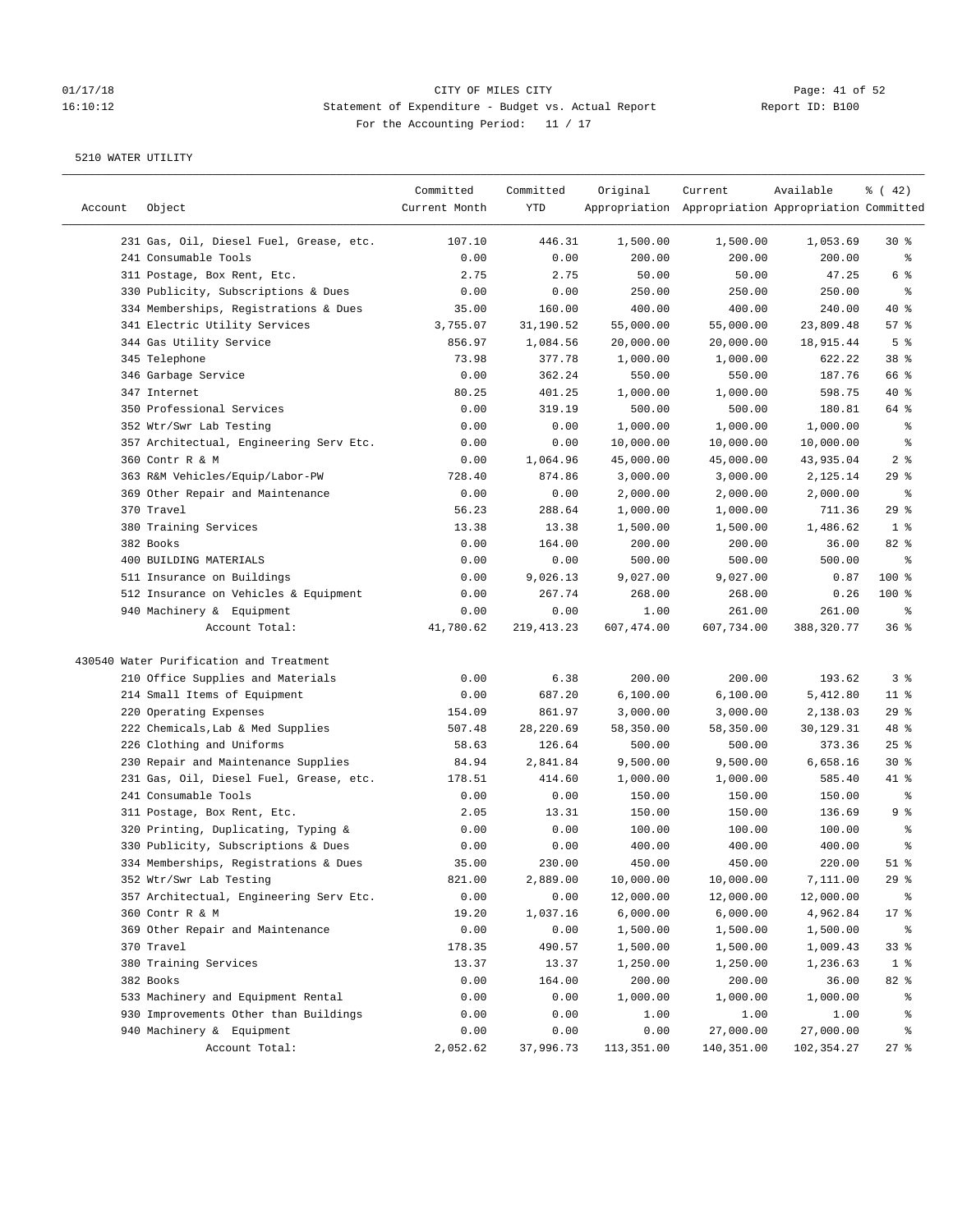# 01/17/18 Page: 42 of 52 16:10:12 Statement of Expenditure - Budget vs. Actual Report Report ID: B100 For the Accounting Period: 11 / 17

| Account | Object                                   | Committed<br>Current Month | Committed<br>YTD      | Original                     | Current<br>Appropriation Appropriation Appropriation Committed | Available              | $\frac{1}{6}$ ( 42)      |
|---------|------------------------------------------|----------------------------|-----------------------|------------------------------|----------------------------------------------------------------|------------------------|--------------------------|
|         |                                          |                            |                       |                              |                                                                |                        |                          |
|         | 430550 Transmission and Distribution(23) |                            |                       |                              |                                                                |                        |                          |
|         | 111 Salaries and Wages - Permanent       | 13,046.70                  | 59,073.18             | 158,235.00                   | 158,235.00                                                     | 99,161.82              | 37%                      |
|         | 121 OVERTIME-PERMANENT                   | 784.50                     | 3,329.21              | 10,598.00                    | 10,598.00                                                      | 7,268.79               | $31$ %                   |
|         | 131 VACATION                             | 184.83                     | 3,434.02              | 15,773.00                    | 15,773.00                                                      | 12,338.98              | $22$ %                   |
|         | 132 SICK LEAVE                           | 55.00                      | 1,462.05              | 7,093.00                     | 7,093.00                                                       | 5,630.95               | $21$ %                   |
|         | 133 OTHER LEAVE PAY                      | 0.00                       | 0.00                  | 2,253.00                     | 2,253.00                                                       | 2,253.00               | နွ                       |
|         | 134 HOLIDAY PAY                          | 82.18                      | 321.50                | 4,558.00                     | 4,558.00                                                       | 4,236.50               | 7 %                      |
|         | 141 Unemployment Insurance               | 35.47                      | 170.34                | 298.00                       | 298.00                                                         | 127.66                 | 57%                      |
|         | 142 Workers' Compensation                | 718.01                     | 3,433.90              | 10,857.00                    | 10,857.00                                                      | 7,423.10               | $32$ $%$                 |
|         | 143 Health Insurance                     | 2,808.39                   | 12,862.75             | 49,761.00                    | 49,761.00                                                      | 36,898.25              | $26$ %                   |
|         | 144 FICA                                 | 1,076.80                   | 5,164.18              | 13,868.00                    | 13,868.00                                                      | 8,703.82               | 37%                      |
|         | 145 PERS                                 | 1,198.77                   | 5,730.04              | 16,814.00                    | 16,814.00                                                      | 11,083.96              | 34%                      |
|         | 196 CLOTHING ALLOTMENT                   | 37.50                      | 499.50                | 600.00                       | 600.00                                                         | 100.50                 | 83%                      |
|         | 210 Office Supplies and Materials        | 175.00                     | 236.93                | 500.00                       | 500.00                                                         | 263.07                 | 47 %                     |
|         | 214 Small Items of Equipment             | 0.00                       | 5,701.43              | 13,000.00                    | 13,000.00                                                      | 7,298.57               | 44 %                     |
|         | 220 Operating Expenses                   | 393.83                     | 2,404.36              | 35,000.00                    | 35,000.00                                                      | 32,595.64              | 7 %                      |
|         | 222 Chemicals, Lab & Med Supplies        | 0.00                       | 0.00                  | 200.00                       | 200.00                                                         | 200.00                 | $\,{}^{\circ}\!\!\delta$ |
|         | 226 Clothing and Uniforms                | 0.00                       | 141.62                | 700.00                       | 700.00                                                         | 558.38                 | $20*$                    |
|         | 230 Repair and Maintenance Supplies      | 1,589.38                   | 10,289.23             | 40,000.00                    | 40,000.00                                                      | 29,710.77              | $26$ %                   |
|         | 231 Gas, Oil, Diesel Fuel, Grease, etc.  | 1,358.79                   | 4,627.50              | 10,000.00                    | 10,000.00                                                      | 5,372.50               | $46$ %                   |
|         | 233 Water/Sewer Main Replacement and     | 0.00                       | 0.00                  | 10,000.00                    | 10,000.00                                                      | 10,000.00              | နွ                       |
|         | 234 Hydrant/Manhole Replacement, Valves  | 5,654.76                   | 10,709.93             | 55,000.00                    | 55,000.00                                                      | 44,290.07              | 19 <sup>°</sup>          |
|         | 235 Curb Stop Replacement                | 3,336.63                   | 8,163.54              | 18,000.00                    | 18,000.00                                                      | 9,836.46               | $45$ %                   |
|         | 241 Consumable Tools                     | 34.99                      | 305.48                | 200.00                       | 200.00                                                         | $-105.48$              | 153 %                    |
|         | 311 Postage, Box Rent, Etc.              | 0.00                       | 37.12                 | 100.00                       | 100.00                                                         | 62.88                  | 37%                      |
|         | 320 Printing, Duplicating, Typing &      | 0.00                       | 0.00                  | 100.00                       | 100.00                                                         | 100.00                 | ి                        |
|         | 330 Publicity, Subscriptions & Dues      | 0.00                       | 0.00                  | 250.00                       | 250.00                                                         | 250.00                 | န့                       |
|         | 334 Memberships, Registrations & Dues    | 0.00                       | 0.00                  | 350.00                       | 350.00                                                         | 350.00                 | န္                       |
|         | 341 Electric Utility Services            | 17.20                      | 82.77                 | 500.00                       | 500.00                                                         | 417.23                 | $17*$                    |
|         | 344 Gas Utility Service                  | 28.09                      | 53.38                 | 400.00                       | 400.00                                                         | 346.62                 | $13*$                    |
|         | 345 Telephone                            | 51.70                      | 233.28                | 600.00                       | 600.00                                                         | 366.72                 | 39%                      |
|         | 347 Internet                             | 11.40                      | 57.00                 | 200.00                       | 200.00                                                         | 143.00                 | 29%                      |
|         | 350 Professional Services                | 2,110.59                   | 2,742.81              | 8,400.00                     | 8,400.00                                                       | 5,657.19               | $33$ %                   |
|         | 357 Architectual, Engineering Serv Etc.  | 0.00                       | 0.00                  | 30,000.00                    | 30,000.00                                                      | 30,000.00              | ႜ                        |
|         | 360 Contr R & M                          | 199.44                     | 18,651.99             | 18,500.00                    |                                                                | $-151.99$              | 101 %                    |
|         | 363 R&M Vehicles/Equip/Labor-PW          |                            |                       |                              | 18,500.00                                                      |                        |                          |
|         |                                          | 1,299.89                   | 12,383.04<br>1,715.95 | 35,000.00                    | 35,000.00<br>1,000.00                                          | 22,616.96<br>$-715.95$ | 35%                      |
|         | 369 Other Repair and Maintenance         | 0.00                       |                       | 1,000.00                     |                                                                |                        | 172 %                    |
|         | 370 Travel                               | 291.69                     | 465.69                | 1,000.00                     | 1,000.00                                                       | 534.31                 | 47 %                     |
|         | 380 Training Services                    | 0.00                       | 390.00                | 1,000.00                     | 1,000.00                                                       | 610.00                 | 39%                      |
|         | 382 Books                                | 0.00                       | 0.00                  | 200.00                       | 200.00                                                         | 200.00                 | ್ಠಿ                      |
|         | 400 BUILDING MATERIALS                   | 0.00                       | 0.00                  | 500.00                       | 500.00                                                         | 500.00                 | ್ಠಿ                      |
|         | 511 Insurance on Buildings               | 0.00                       | 2,700.13              | 2,701.00                     | 2,701.00                                                       | 0.87                   | 100 %                    |
|         | 512 Insurance on Vehicles & Equipment    | 0.00                       | 751.11                | 752.00                       | 752.00                                                         | 0.89                   | 100 %                    |
|         | 532 Land Rental                          | 314.01                     | 558.56                | 1,500.00                     | 1,500.00                                                       | 941.44                 | 37%                      |
|         | 533 Machinery and Equipment Rental       | 0.00                       | 0.00                  | 1,000.00                     | 1,000.00                                                       | 1,000.00               | ್ಠಿ                      |
|         | 940 Machinery & Equipment                | 0.00                       | 34,879.00             | 1.00                         | 1,928.00                                                       | $-32,951.00$           | $***$ $_{8}$             |
|         | Account Total:                           | 36,895.54                  | 213,762.52            | 577,362.00                   | 579,289.00                                                     | 365,526.48             | 37%                      |
|         | Account Group Total:                     | 87,260.50                  |                       | 520, 139. 23 1, 383, 936. 00 | 1,413,123.00                                                   | 892,983.77             | 37%                      |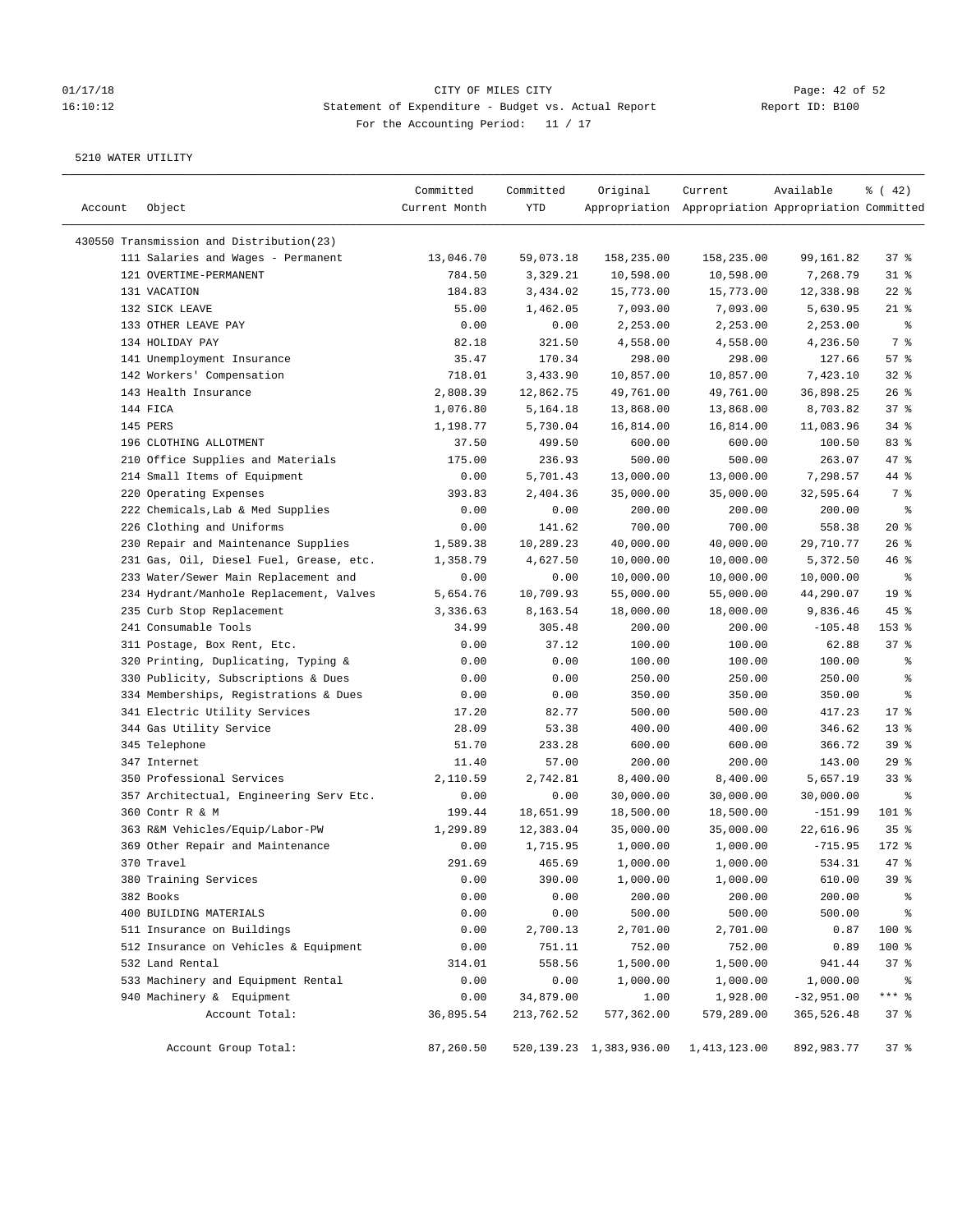### 01/17/18 Page: 43 of 52 16:10:12 Statement of Expenditure - Budget vs. Actual Report Report ID: B100 For the Accounting Period: 11 / 17

|                     |                                            | Committed     | Committed  | Original      | Current    | Available                             | % (42)     |
|---------------------|--------------------------------------------|---------------|------------|---------------|------------|---------------------------------------|------------|
| Account             | Object                                     | Current Month | <b>YTD</b> | Appropriation |            | Appropriation Appropriation Committed |            |
| 490000 DEBT SERVICE |                                            |               |            |               |            |                                       |            |
|                     | 490200 Revenue Bonds                       |               |            |               |            |                                       |            |
|                     | 611 Principal-NE Wtr Line Phase II         | 0.00          | 0.00       | 17,000.00     | 17,000.00  | 17,000.00                             | နွ         |
|                     | 615 Principal-Northeast Water Ln \$2.2     | 0.00          | 0.00       | 64,000.00     | 64,000.00  | 64,000.00                             | နွ         |
|                     | 616 Principal-Carbon Hill Water Tank \$2.2 | 0.00          | 0.00       | 62,000.00     | 62,000.00  | 62,000.00                             | $\epsilon$ |
|                     | 617 Principal - NE Wtr Line \$500k         | 0.00          | 0.00       | 15,000.00     | 15,000.00  | 15,000.00                             | နွ         |
|                     | 618 Principal-Carbon Hill \$500k           | 0.00          | 0.00       | 15,000.00     | 15,000.00  | 15,000.00                             | $\epsilon$ |
|                     | 622 Interest-NE Wtr Line Phase II          | 0.00          | 0.00       | 1,564.00      | 1,564.00   | 1,564.00                              | နွ         |
|                     | 631 Interest - NE Wtr Line \$500k          | 0.00          | 0.00       | 10,822.00     | 10,822.00  | 10,822.00                             | နွ         |
|                     | 632 Interest - Carbon Hill Wtr Tank \$500k | 0.00          | 0.00       | 10,822.00     | 10,822.00  | 10,822.00                             | နွ         |
|                     | 634 Interest-Northeast Wtr Ln \$2.2        | 0.00          | 0.00       | 52,590.00     | 52,590.00  | 52,590.00                             | နွ         |
|                     | 638 Interest-Carbon Hill Tank \$2.2        | 0.00          | 0.00       | 51,225.00     | 51,225.00  | 51,225.00                             | ್ಠಿ        |
|                     | Account Total:                             | 0.00          | 0.00       | 300,023.00    | 300,023.00 | 300,023.00                            | နွ         |
|                     | Account Group Total:                       | 0.00          | 0.00       | 300,023.00    | 300,023.00 | 300,023.00                            | နွ         |
|                     | 520000 OTHER FINANCING USES                |               |            |               |            |                                       |            |
|                     | 521000 Interfund Operating Transfers Out   |               |            |               |            |                                       |            |
|                     | 820 Transfers to Other Funds               | 3,838.58      | 19,192.90  | 57, 316.00    | 57,316.00  | 38,123.10                             | 338        |
|                     | Account Total:                             | 3,838.58      | 19,192.90  | 57,316.00     | 57,316.00  | 38,123.10                             | $33$ $%$   |
|                     | Account Group Total:                       | 3,838.58      | 19,192.90  | 57,316.00     | 57,316.00  | 38,123.10                             | 338        |
|                     | Fund Total:                                | 91,099.08     | 539,332.13 | 1,741,275.00  |            | 1,770,462.00 1,231,129.87             | $30*$      |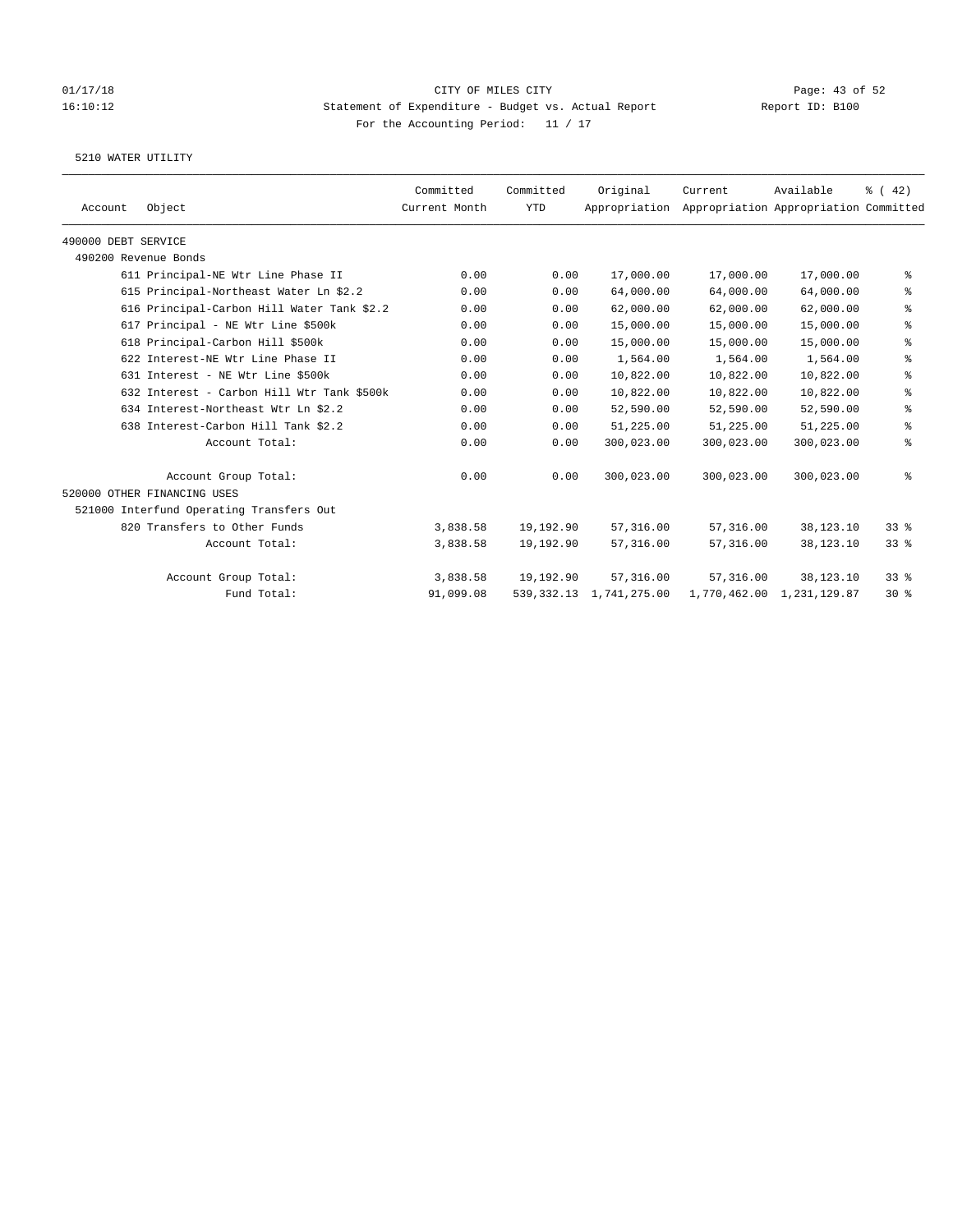## 01/17/18 Page: 44 of 52 16:10:12 Statement of Expenditure - Budget vs. Actual Report Report ID: B100 For the Accounting Period: 11 / 17

| Account | Object                                       | Committed<br>Current Month | Committed<br>YTD | Original   | Current<br>Appropriation Appropriation Appropriation Committed | Available   | $\frac{1}{6}$ ( 42) |
|---------|----------------------------------------------|----------------------------|------------------|------------|----------------------------------------------------------------|-------------|---------------------|
|         | 430000 Public Works-GASB68                   |                            |                  |            |                                                                |             |                     |
|         | 430610 Sewer Administration(29)              |                            |                  |            |                                                                |             |                     |
|         | 111 Salaries and Wages - Permanent           | 3,020.52                   | 11,562.51        | 29, 217.00 | 29, 217.00                                                     | 17,654.49   | 40 %                |
|         | 121 OVERTIME-PERMANENT                       | 0.00                       | 0.00             | 250.00     | 250.00                                                         | 250.00      | ႜ                   |
|         | 131 VACATION                                 | 11.52                      | 497.67           | 1,500.00   | 1,500.00                                                       | 1,002.33    | 33%                 |
|         | 132 SICK LEAVE                               | 779.76                     | 1,169.55         | 1,000.00   | 1,000.00                                                       | $-169.55$   | $117$ %             |
|         | 133 OTHER LEAVE PAY                          | 0.00                       | 0.17             | 154.00     | 154.00                                                         | 153.83      | $\epsilon$          |
|         | 141 Unemployment Insurance                   | 9.53                       | 33.33            | 49.00      | 49.00                                                          | 15.67       | 68 %                |
|         | 142 Workers' Compensation                    | 42.90                      | 150.20           | 395.00     | 395.00                                                         | 244.80      | 38 <sup>8</sup>     |
|         | 143 Health Insurance                         | 375.15                     | 1,875.51         | 4,718.00   | 4,718.00                                                       | 2,842.49    | $40*$               |
|         | 144 FICA                                     | 290.32                     | 1,014.65         | 2,458.00   | 2,458.00                                                       | 1,443.35    | 41 %                |
|         | 145 PERS                                     | 231.77                     | 985.02           | 2,721.00   | 2,721.00                                                       | 1,735.98    | 36%                 |
|         | 196 CLOTHING ALLOTMENT                       | 0.00                       | 116.25           | 113.00     | 113.00                                                         | $-3.25$     | $103$ %             |
|         | 210 Office Supplies and Materials            | 0.00                       | 21.93            | 2,000.00   | 2,000.00                                                       | 1,978.07    | 1 <sup>8</sup>      |
|         | 214 Small Items of Equipment                 | 0.00                       | 0.00             | 3,000.00   | 3,000.00                                                       | 3,000.00    | ႜ                   |
|         | 220 Operating Expenses                       | 496.39                     | 2,591.72         | 2,500.00   | 2,500.00                                                       | $-91.72$    | $104$ %             |
|         | 230 Repair and Maintenance Supplies          | 0.00                       | 1.45             | 800.00     | 800.00                                                         | 798.55      | နွ                  |
|         | 311 Postage, Box Rent, Etc.                  | 573.85                     | 2,857.13         | 7,000.00   | 7,000.00                                                       | 4,142.87    | 41 %                |
|         | 320 Printing, Duplicating, Typing &          | 0.00                       | 0.00             | 1,500.00   | 1,500.00                                                       | 1,500.00    | $\epsilon$          |
|         | 330 Publicity, Subscriptions & Dues          | 0.00                       | 0.00             | 1,300.00   | 1,300.00                                                       | 1,300.00    | ి                   |
|         | 345 Telephone                                | 44.85                      | 232.13           | 600.00     | 600.00                                                         | 367.87      | 39%                 |
|         | 347 Internet                                 | 19.51                      | 97.55            | 200.00     | 200.00                                                         | 102.45      | 49 %                |
|         | 350 Professional Services                    | 0.00                       | 3,996.32         | 4,000.00   | 4,000.00                                                       | 3.68        | 100 %               |
|         | 360 Contr R & M                              | 76.68                      | 6,428.22         | 8,100.00   | 8,100.00                                                       | 1,671.78    | 79 %                |
|         | 370 Travel                                   | 0.00                       | 50.00            | 500.00     | 500.00                                                         | 450.00      | $10*$               |
|         | 380 Training Services                        | 0.00                       | 50.00            | 500.00     | 500.00                                                         | 450.00      | $10*$               |
|         | 382 Books                                    | 0.00                       | 0.00             | 100.00     | 100.00                                                         | 100.00      | နွ                  |
|         | 531 Building & Office Rental                 | 333.33                     | 1,666.65         | 6,000.00   | 6,000.00                                                       | 4,333.35    | $28$ %              |
|         | 540 Special Assessments                      | 0.00                       | 0.00             | 4,000.00   | 4,000.00                                                       | 4,000.00    | နွ                  |
|         | 810 Losses (Bad debt expense - Enterprise    | 0.00                       | 0.00             | 500.00     | 500.00                                                         | 500.00      | ి                   |
|         | Account Total:                               | 6,306.08                   | 35,397.96        | 85,175.00  | 85,175.00                                                      | 49,777.04   | $42$ %              |
|         | 430630 Sewer Collection and Transmission(31) |                            |                  |            |                                                                |             |                     |
|         | 111 Salaries and Wages - Permanent           | 12,722.12                  | 57,570.48        | 146,238.00 | 146,238.00                                                     | 88,667.52   | 39%                 |
|         | 121 OVERTIME-PERMANENT                       | 784.48                     | 3,326.70         | 10,598.00  | 10,598.00                                                      | 7,271.30    | $31$ %              |
|         | 131 VACATION                                 | 165.40                     | 3,228.64         | 15,773.00  | 15,773.00                                                      | 12,544.36   | $20*$               |
|         | 132 SICK LEAVE                               | 55.00                      | 1,459.97         | 7,093.00   | 7,093.00                                                       | 5,633.03    | $21$ %              |
|         | 133 OTHER LEAVE PAY                          | 0.00                       | 0.00             | 1,934.00   | 1,934.00                                                       | 1,934.00    | န္                  |
|         | 134 HOLIDAY PAY                              | 82.18                      | 321.50           | 4,558.00   | 4,558.00                                                       | 4,236.50    | 7 %                 |
|         | 141 Unemployment Insurance                   | 34.61                      | 166.07           | 280.00     | 280.00                                                         | 113.93      | 59 %                |
|         | 142 Workers' Compensation                    | 701.93                     | 3,353.30         | 10,187.00  | 10,187.00                                                      | 6,833.70    | 33%                 |
|         | 143 Health Insurance                         | 2,426.07                   | 12,309.15        | 30,729.00  | 30,729.00                                                      | 18,419.85   | 40 %                |
|         | 144 FICA                                     | 1,050.66                   | 5,033.58         | 14,244.00  | 14,244.00                                                      | 9,210.42    | 35%                 |
|         | 145 PERS                                     | 1,169.63                   | 5,577.10         | 15,771.00  | 15,771.00                                                      | 10,193.90   | 35%                 |
|         | 196 CLOTHING ALLOTMENT                       | 37.50                      | 490.50           | 570.00     | 570.00                                                         | 79.50       | 86 %                |
|         | 210 Office Supplies and Materials            | 174.99                     | 586.22           | 350.00     | 350.00                                                         | $-236.22$   | 167 %               |
|         | 214 Small Items of Equipment                 | 0.00                       | 435.42           | 15,750.00  | 15,750.00                                                      | 15, 314.58  | 3 <sup>8</sup>      |
|         | 220 Operating Expenses                       | 44.83                      | 433.00           | 2,600.00   | 2,600.00                                                       | 2,167.00    | $17$ %              |
|         | 222 Chemicals, Lab & Med Supplies            | 0.00                       | 0.00             | 2,000.00   | 2,000.00                                                       | 2,000.00    | ႜ                   |
|         | 226 Clothing and Uniforms                    | 0.00                       | 123.60           | 700.00     | 700.00                                                         | 576.40      | 18 %                |
|         | 230 Repair and Maintenance Supplies          | 403.00                     | 7,736.49         | 5,000.00   | 5,000.00                                                       | $-2,736.49$ | 155 %               |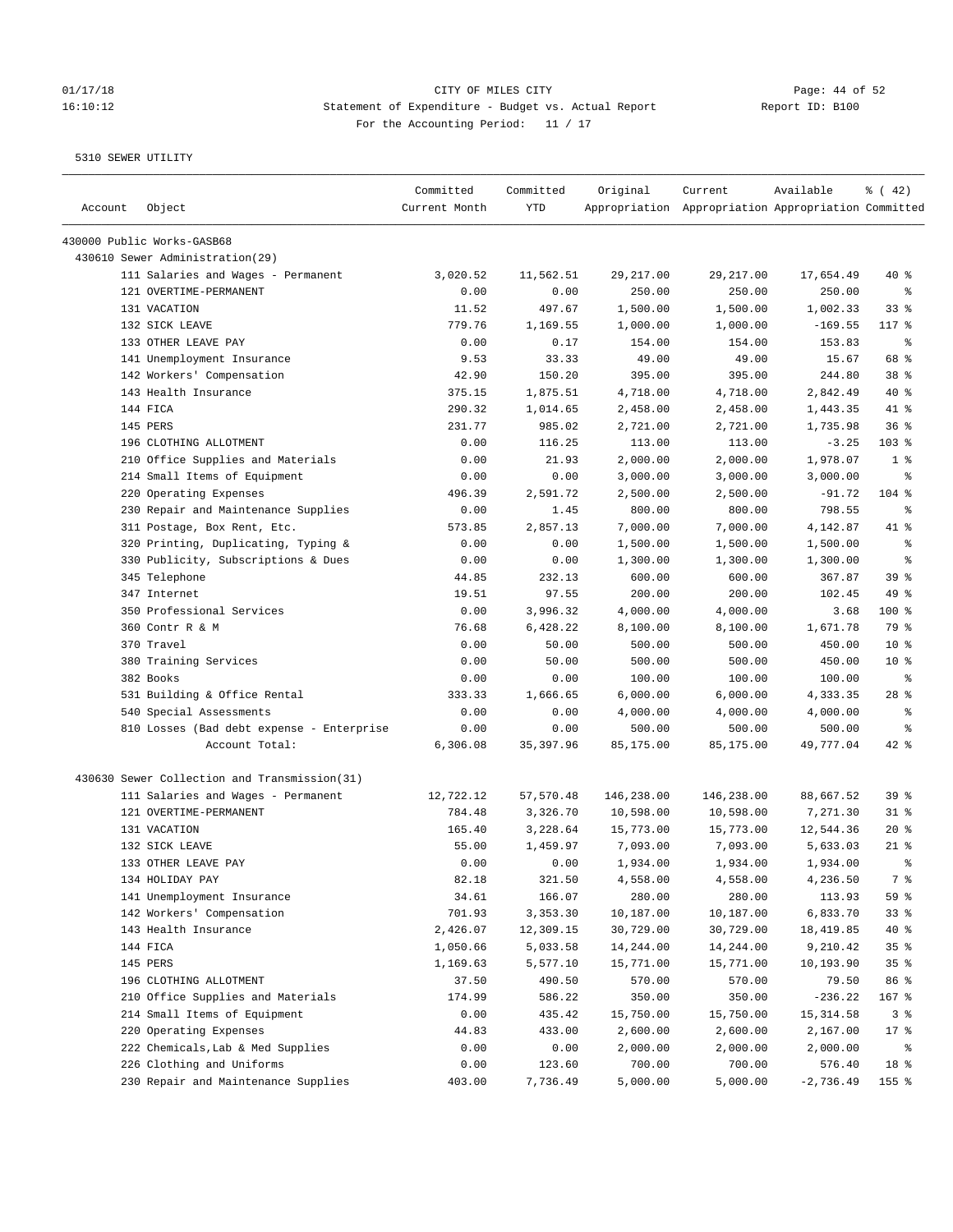# 01/17/18 CITY OF MILES CITY CONTRIBED CONTRIBUTE CONTRIBUTE CONTRIBUTE CONTRIBUTE CONTRIBUTE CONTRIBUTE CONTRI<br>16:10:12 16:10:12 Statement of Expenditure - Budget vs. Actual Report 16:10:12 Statement of Expenditure - Budget vs. Actual Report Report ID: B100 For the Accounting Period: 11 / 17

| Account | Object                                  | Committed<br>Current Month | Committed<br>YTD | Original   | Current<br>Appropriation Appropriation Appropriation Committed | Available   | % (42)                       |
|---------|-----------------------------------------|----------------------------|------------------|------------|----------------------------------------------------------------|-------------|------------------------------|
|         | 231 Gas, Oil, Diesel Fuel, Grease, etc. | 1,358.78                   | 4,591.59         | 10,000.00  | 10,000.00                                                      | 5,408.41    | $46$ %                       |
|         | 233 Water/Sewer Main Replacement and    | 0.00                       | 333.84           | 4,000.00   | 4,000.00                                                       | 3,666.16    | 8 %                          |
|         | 234 Hydrant/Manhole Replacement, Valves | 0.00                       | 2,398.81         | 8,000.00   | 8,000.00                                                       | 5,601.19    | $30*$                        |
|         | 241 Consumable Tools                    | 0.00                       | 0.00             | 100.00     | 100.00                                                         | 100.00      | နွ                           |
|         | 311 Postage, Box Rent, Etc.             | 0.00                       | 80.00            | 50.00      | 50.00                                                          | $-30.00$    | $160*$                       |
|         | 320 Printing, Duplicating, Typing &     | 0.00                       | 0.00             | 100.00     | 100.00                                                         | 100.00      | ್ಠಿ                          |
|         | 330 Publicity, Subscriptions & Dues     | 0.00                       | 0.00             | 125.00     | 125.00                                                         | 125.00      | ి                            |
|         | 334 Memberships, Registrations & Dues   | 0.00                       | 3,176.50         | 300.00     | 300.00                                                         | $-2,876.50$ | $***$ $-$                    |
|         | 341 Electric Utility Services           | 17.20                      | 82.78            | 2,200.00   | 2,200.00                                                       | 2,117.22    | 4%                           |
|         | 344 Gas Utility Service                 | 28.09                      | 53.38            | 500.00     | 500.00                                                         | 446.62      | $11$ %                       |
|         | 345 Telephone                           | 51.72                      | 233.53           | 550.00     | 550.00                                                         | 316.47      | $42$ %                       |
|         | 347 Internet                            |                            | 57.00            |            |                                                                | 83.00       | 41 %                         |
|         |                                         | 11.40                      |                  | 140.00     | 140.00                                                         |             |                              |
|         | 350 Professional Services               | 88.67                      | 930.86           | 20,000.00  | 20,000.00                                                      | 19,069.14   | 5 <sup>8</sup><br>$\epsilon$ |
|         | 357 Architectual, Engineering Serv Etc. | 0.00                       | 0.00             | 10,000.00  | 10,000.00                                                      | 10,000.00   |                              |
|         | 360 Contr R & M                         | 108.90                     | 2,169.49         | 8,000.00   | 8,000.00                                                       | 5,830.51    | 27%                          |
|         | 363 R&M Vehicles/Equip/Labor-PW         | 1,299.89                   | 11,991.53        | 30,000.00  | 30,000.00                                                      | 18,008.47   | $40*$                        |
|         | 369 Other Repair and Maintenance        | 0.00                       | 135.00           | 1,500.00   | 1,500.00                                                       | 1,365.00    | 9%                           |
|         | 370 Travel                              | 291.69                     | 511.83           | 3,500.00   | 3,500.00                                                       | 2,988.17    | 15 <sup>°</sup>              |
|         | 380 Training Services                   | 0.00                       | 390.00           | 1,000.00   | 1,000.00                                                       | 610.00      | 39%                          |
|         | 382 Books                               | 0.00                       | 0.00             | 100.00     | 100.00                                                         | 100.00      | နွ                           |
|         | 400 BUILDING MATERIALS                  | 0.00                       | 0.00             | 400.00     | 400.00                                                         | 400.00      | ి                            |
|         | 512 Insurance on Vehicles & Equipment   | 0.00                       | 1,340.45         | 1,341.00   | 1,341.00                                                       | 0.55        | $100$ %                      |
|         | 513 Liability                           | 0.00                       | 0.00             | 5,000.00   | 5,000.00                                                       | 5,000.00    | နွ                           |
|         | 532 Land Rental                         | 100.00                     | 924.18           | 750.00     | 750.00                                                         | $-174.18$   | $123$ %                      |
|         | 533 Machinery and Equipment Rental      | 0.00                       | 0.00             | 1.00       | 1.00                                                           | 1.00        | ್ಠಿ                          |
|         | 940 Machinery & Equipment               | 0.00                       | 0.00             | 117,000.00 | 117,000.00                                                     | 117,000.00  | ႜ                            |
|         | Account Total:                          | 23, 208.74                 | 131,552.49       | 509,032.00 | 509,032.00                                                     | 377,479.51  | 26%                          |
|         | 430640 Sewer Treatment and Disposal(33) |                            |                  |            |                                                                |             |                              |
|         | 111 Salaries and Wages - Permanent      | 9,310.61                   | 44, 483.59       | 116,945.00 | 116,945.00                                                     | 72,461.41   | 38 <sup>8</sup>              |
|         | 121 OVERTIME-PERMANENT                  | 277.85                     | 1,835.74         | 6,848.00   | 6,848.00                                                       | 5,012.26    | $27$ %                       |
|         | 131 VACATION                            | 679.86                     | 3,730.69         | 6,309.00   | 6,309.00                                                       | 2,578.31    | 59 %                         |
|         | 132 SICK LEAVE                          | 180.67                     | 779.70           | 2,810.00   | 2,810.00                                                       | 2,030.30    | $28$ %                       |
|         | 133 OTHER LEAVE PAY                     | 41.40                      | 250.97           | 4,192.00   | 4,192.00                                                       | 3,941.03    | 6 %                          |
|         | 134 HOLIDAY PAY                         | 409.66                     | 1,147.83         | 2,167.00   | 2,167.00                                                       | 1,019.17    | 53%                          |
|         | 141 Unemployment Insurance              | 27.17                      | 131.45           | 194.00     | 194.00                                                         | 62.55       | 68 %                         |
|         | 142 Workers' Compensation               | 604.80                     | 2,979.03         | 7,866.00   | 7,866.00                                                       | 4,886.97    | 38 %                         |
|         | 143 Health Insurance                    | 1,693.69                   | 8,468.28         | 21,615.00  | 21,615.00                                                      | 13, 146. 72 | 39 %                         |
|         | 144 FICA                                | 795.16                     | 3,794.53         | 10,653.00  | 10,653.00                                                      | 6,858.47    | 36%                          |
|         | 145 PERS                                | 923.20                     | 4,377.87         | 11,795.00  | 11,795.00                                                      | 7,417.13    | 37%                          |
|         | 196 CLOTHING ALLOTMENT                  | 0.00                       | 405.00           | 351.00     | 351.00                                                         | $-54.00$    | 115 %                        |
|         | 210 Office Supplies and Materials       | 0.00                       | 0.00             | 250.00     | 250.00                                                         | 250.00      | ိစ                           |
|         | 214 Small Items of Equipment            | 0.00                       | 0.00             | 2,550.00   | 2,550.00                                                       | 2,550.00    | ိစ                           |
|         | 220 Operating Expenses                  | 309.35                     | 1,368.73         | 7,000.00   | 7,000.00                                                       | 5,631.27    | 20%                          |
|         | 222 Chemicals, Lab & Med Supplies       | 243.38                     | 1,483.91         | 7,000.00   | 7,000.00                                                       | 5,516.09    | $21$ %                       |
|         | 226 Clothing and Uniforms               | 0.00                       | 196.62           | 600.00     | 600.00                                                         | 403.38      | 33%                          |
|         | 230 Repair and Maintenance Supplies     | 719.77                     | 2,771.83         | 12,000.00  | 12,000.00                                                      | 9,228.17    | $23$ %                       |
|         | 231 Gas, Oil, Diesel Fuel, Grease, etc. | 71.40                      | 2,902.19         | 2,000.00   | 2,000.00                                                       | $-902.19$   | 145 %                        |
|         | 241 Consumable Tools                    | 0.00                       | 0.00             | 100.00     | 100.00                                                         | 100.00      | ႜ                            |
|         | 311 Postage, Box Rent, Etc.             | 0.00                       | 23.75            | 100.00     | 100.00                                                         | 76.25       | $24$ %                       |
|         | 320 Printing, Duplicating, Typing &     | 0.00                       | 0.00             | 100.00     | 100.00                                                         | 100.00      | ိ                            |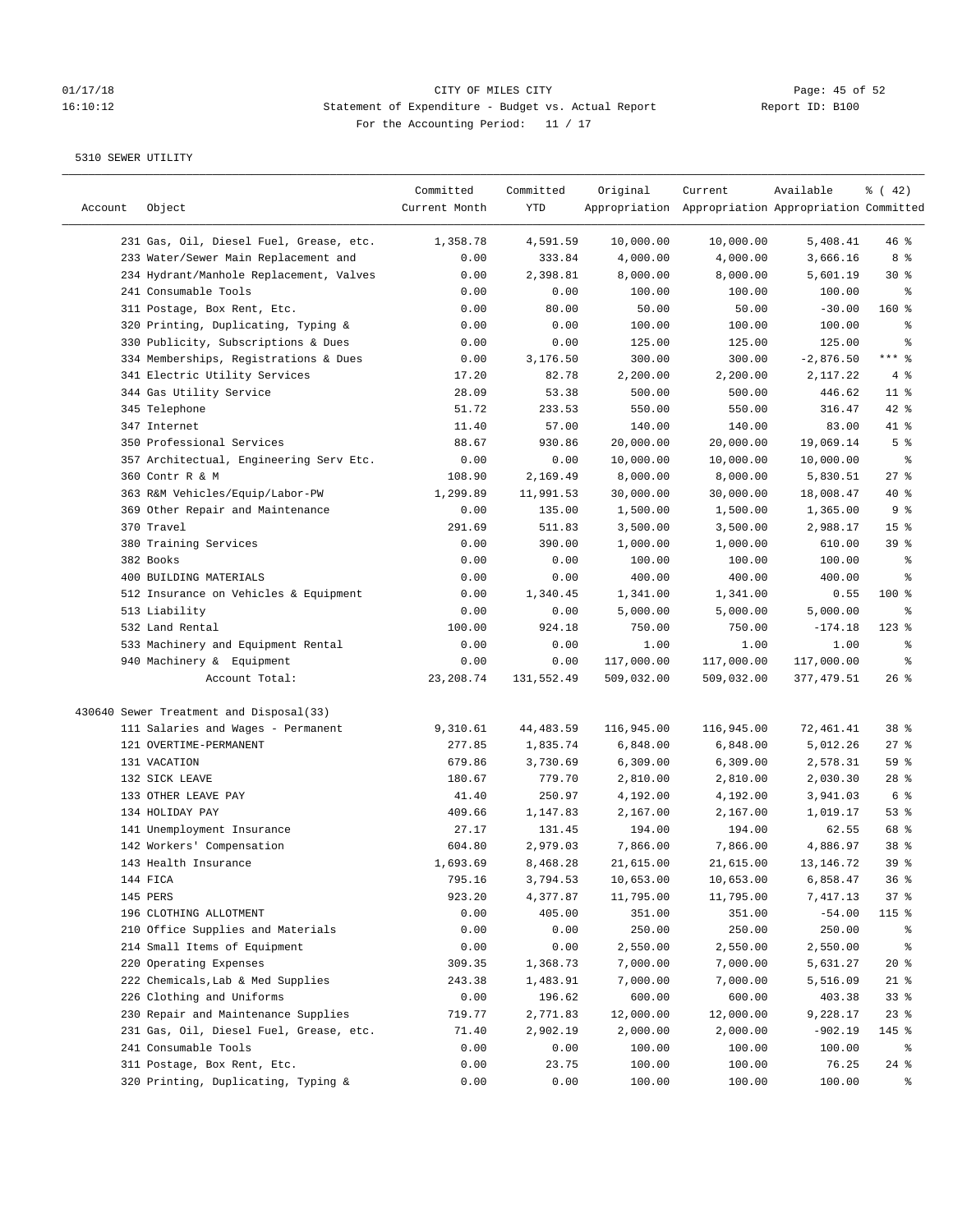# 01/17/18 CITY OF MILES CITY CONTRIBED CONTRIBUTE CONTRIBUTE CONTRIBUTE CONTRIBUTE CONTRIBUTE CONTRIBUTE CONTRI<br>16:10:12 16:10:12 Statement of Expenditure - Budget vs. Actual Report 16:10:12 Statement of Expenditure - Budget vs. Actual Report Report ID: B100 For the Accounting Period: 11 / 17

————————————————————————————————————————————————————————————————————————————————————————————————————————————————————————————————————

|         |                                         | Committed     | Committed  | Original                                  | Current                                             | Available                     | $\frac{1}{6}$ ( 42) |
|---------|-----------------------------------------|---------------|------------|-------------------------------------------|-----------------------------------------------------|-------------------------------|---------------------|
| Account | Object                                  | Current Month | YTD        |                                           | Appropriation Appropriation Appropriation Committed |                               |                     |
|         | 330 Publicity, Subscriptions & Dues     | 0.00          | 0.00       | 170.00                                    | 170.00                                              | 170.00                        | ್ಠಿ                 |
|         | 334 Memberships, Registrations & Dues   | 70.00         | 340.00     | 600.00                                    | 600.00                                              | 260.00                        | 57%                 |
|         | 341 Electric Utility Services           | 6,487.60      | 26,544.07  | 100,000.00                                | 100,000.00                                          | 73,455.93                     | $27$ %              |
|         | 342 Water Utility Services              | 117.20        | 531.98     | 1,000.00                                  | 1,000.00                                            | 468.02                        | 53%                 |
|         | 343 Sewer Utility Services              | 74.64         | 371.48     | 600.00                                    | 600.00                                              | 228.52                        | 62 %                |
|         | 345 Telephone                           | 32.72         | 171.48     | 800.00                                    | 800.00                                              | 628.52                        | $21$ %              |
|         | 346 Garbage Service                     | 0.00          | 913.84     | 800.00                                    | 800.00                                              | $-113.84$                     | 114 %               |
|         | 347 Internet                            | 45.60         | 228.00     | 500.00                                    | 500.00                                              | 272.00                        | 46%                 |
|         | 350 Professional Services               | 0.00          | 319.19     | 500.00                                    | 500.00                                              | 180.81                        | 64 %                |
|         | 352 Wtr/Swr Lab Testing                 | 532.75        | 2,837.75   | 8,000.00                                  | 8,000.00                                            | 5,162.25                      | 35%                 |
|         | 357 Architectual, Engineering Serv Etc. | 0.00          | 0.00       | 5,000.00                                  | 5,000.00                                            | 5,000.00                      | နွ                  |
|         | 360 Contr R & M                         | 23.50         | 1,078.46   | 7,500.00                                  | 7,500.00                                            | 6,421.54                      | $14*$               |
|         | 363 R&M Vehicles/Equip/Labor-PW         | 26.95         | 186.21     | 8,000.00                                  | 8,000.00                                            | 7,813.79                      | 2 <sup>8</sup>      |
|         | 370 Travel                              | 57.11         | 253.56     | 900.00                                    | 900.00                                              | 646.44                        | $28$ %              |
|         | 380 Training Services                   | 0.00          | 0.00       | 900.00                                    | 900.00                                              | 900.00                        | နွ                  |
|         | 382 Books                               | 0.00          | 164.00     | 200.00                                    | 200.00                                              | 36.00                         | 82%                 |
|         | 400 BUILDING MATERIALS                  | 0.00          | 0.00       | 500.00                                    | 500.00                                              | 500.00                        | နွ                  |
|         | 511 Insurance on Buildings              | 0.00          | 6,751.87   | 6,752.00                                  | 6,752.00                                            | 0.13                          | 100 %               |
|         | 512 Insurance on Vehicles & Equipment   | 0.00          | 76.61      | 77.00                                     | 77.00                                               | 0.39                          | 99 <sup>8</sup>     |
|         | 513 Liability                           | 0.00          | 0.00       | 2,000.00                                  | 2,000.00                                            | 2,000.00                      | နွ                  |
|         | 533 Machinery and Equipment Rental      | 0.00          | 0.00       | 2,000.00                                  | 2,000.00                                            | 2,000.00                      | နွ                  |
|         | 940 Machinery & Equipment               |               |            | 141, 431.95 1, 220, 859.93 3, 800, 000.00 |                                                     | 3,800,000.00 2,579,140.07     | 32%                 |
|         | Account Total:                          |               |            | 165, 187.99 1, 342, 760.14 4, 170, 244.00 |                                                     | 4, 170, 244.00 2, 827, 483.86 | 32%                 |
|         |                                         |               |            |                                           |                                                     |                               |                     |
|         | 430690 Sewer Lift Stations(32)          |               |            |                                           |                                                     |                               |                     |
|         | 111 Salaries and Wages - Permanent      | 5,919.12      | 28, 316.57 | 71,631.00                                 | 71,631.00                                           | 43, 314.43                    | $40*$               |
|         | 121 OVERTIME-PERMANENT                  | 185.30        | 1,222.82   | 3,134.00                                  | 3,134.00                                            | 1,911.18                      | 39%                 |
|         | 131 VACATION                            | 435.69        | 2,298.61   | 4,206.00                                  | 4,206.00                                            | 1,907.39                      | 55%                 |
|         | 132 SICK LEAVE                          | 120.45        | 519.70     | 1,840.00                                  | 1,840.00                                            | 1,320.30                      | $28$ %              |
|         | 133 OTHER LEAVE PAY                     | 27.60         | 167.31     | 1,224.00                                  | 1,224.00                                            | 1,056.69                      | $14$ %              |
|         | 134 HOLIDAY PAY                         | 273.12        | 765.39     | 1,133.00                                  | 1,133.00                                            | 367.61                        | 68 %                |
|         | 141 Unemployment Insurance              | 17.40         | 83.90      | 119.00                                    | 119.00                                              | 35.10                         | 71 %                |
|         | 142 Workers' Compensation               | 387.55        | 1,907.35   | 4,635.00                                  | 4,635.00                                            | 2,727.65                      | 41 %                |
|         | 143 Health Insurance                    | 1,111.21      | 5,484.60   | 13,552.00                                 | 13,552.00                                           | 8,067.40                      | $40*$               |
|         | 144 FICA                                | 506.88        | 2,413.34   | 6,362.00                                  | 6,362.00                                            | 3,948.66                      | 38 %                |
|         | 145 PERS                                | 589.58        | 2,789.12   | 7,044.00                                  | 7,044.00                                            | 4,254.88                      | $40*$               |
|         | 196 CLOTHING ALLOTMENT                  | 0.00          | 262.50     | 250.00                                    | 250.00                                              | $-12.50$                      | $105$ %             |
|         | 210 Office Supplies and Materials       | 0.00          | 67.87      | 150.00                                    | 150.00                                              | 82.13                         | $45$ %              |
|         | 214 Small Items of Equipment            | 0.00          | 0.00       | 17,000.00                                 | 17,000.00                                           | 17,000.00                     |                     |
|         | 220 Operating Expenses                  | 60.36         | 344.51     | 1,000.00                                  | 1,000.00                                            | 655.49                        | 34 %                |
|         | 222 Chemicals, Lab & Med Supplies       | 0.00          | 0.00       | 1,500.00                                  | 1,500.00                                            | 1,500.00                      | ိစ                  |
|         | 226 Clothing and Uniforms               | 0.00          | 27.22      | 200.00                                    | 200.00                                              | 172.78                        | $14$ %              |
|         | 230 Repair and Maintenance Supplies     | 0.00          | 373.24     | 7,000.00                                  | 7,000.00                                            | 6,626.76                      | 5 <sup>°</sup>      |
|         | 231 Gas, Oil, Diesel Fuel, Grease, etc. | 142.81        | 659.03     | 2,500.00                                  | 2,500.00                                            | 1,840.97                      | 26%                 |
|         | 241 Consumable Tools                    | 0.00          | 0.00       | 100.00                                    | 100.00                                              | 100.00                        | ိင                  |
|         | 311 Postage, Box Rent, Etc.             | 0.00          | 0.00       | 50.00                                     | 50.00                                               | 50.00                         |                     |
|         | 341 Electric Utility Services           | 1,123.66      | 6,344.25   | 16,000.00                                 | 16,000.00                                           | 9,655.75                      | $40*$               |
|         | 344 Gas Utility Service                 | 41.03         | 306.46     | 1,500.00                                  | 1,500.00                                            | 1,193.54                      | 20%                 |
|         | 346 Garbage Service                     | 0.00          | 0.00       | 300.00                                    | 300.00                                              | 300.00                        | ိစ                  |
|         | 352 Wtr/Swr Lab Testing                 | 0.00          | 0.00       | 250.00                                    | 250.00                                              | 250.00                        | ိစ                  |
|         | 360 Contr R & M                         | 0.00          | 618.76     | 2,500.00                                  | 2,500.00                                            | 1,881.24                      | $25$ %              |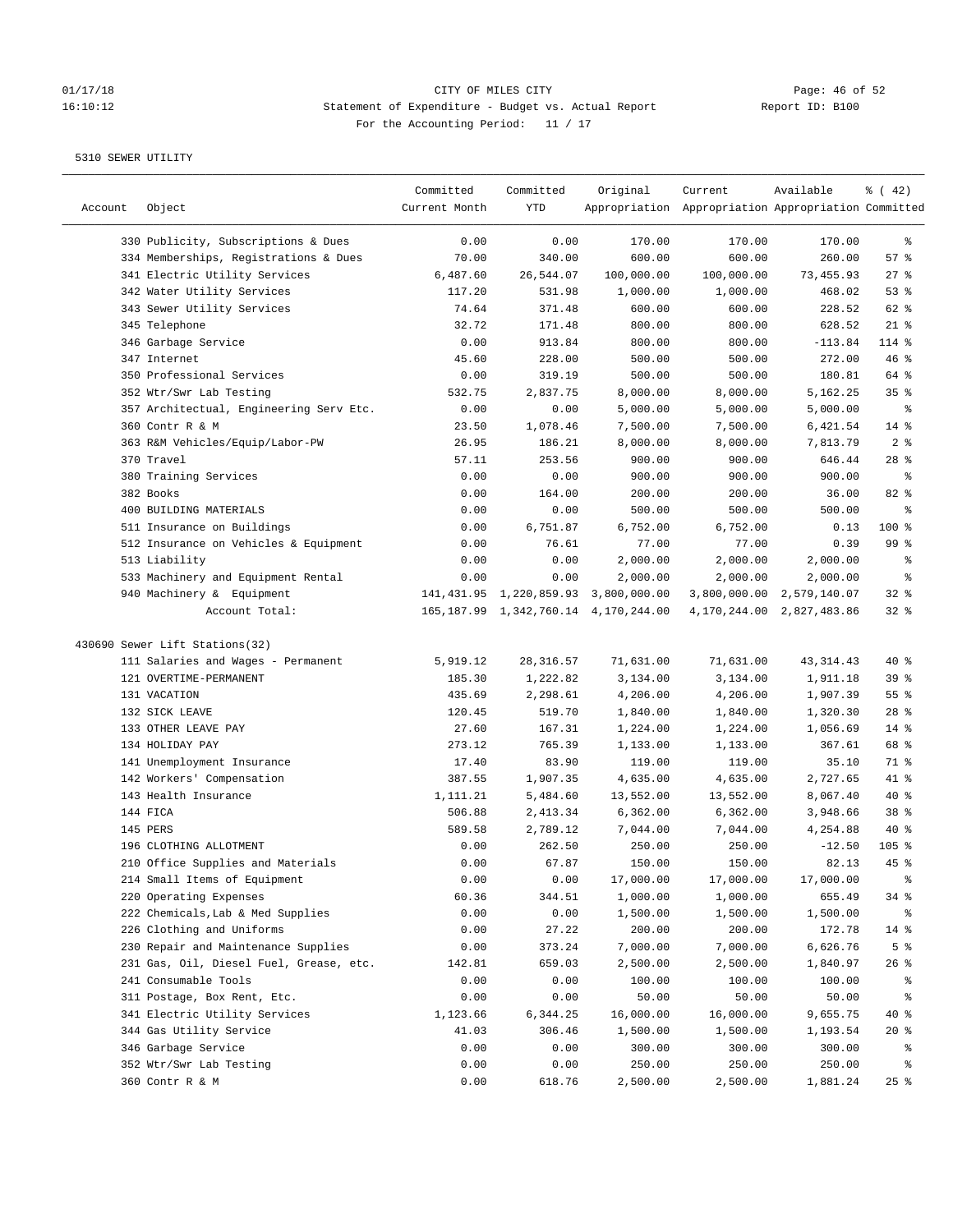# 01/17/18 Page: 47 of 52 16:10:12 Statement of Expenditure - Budget vs. Actual Report Report ID: B100 For the Accounting Period: 11 / 17

| Account              | Object                                   | Committed<br>Current Month | Committed<br><b>YTD</b>    | Original                             | Current<br>Appropriation Appropriation Appropriation Committed | Available                     | $*(42)$        |
|----------------------|------------------------------------------|----------------------------|----------------------------|--------------------------------------|----------------------------------------------------------------|-------------------------------|----------------|
|                      |                                          |                            |                            |                                      |                                                                |                               |                |
|                      | 369 Other Repair and Maintenance         | 0.00                       | 0.00                       | 1,000.00                             | 1,000.00                                                       | 1,000.00                      | နွ             |
|                      | 370 Travel                               | 0.00                       | 218.82                     | 625.00                               | 625.00                                                         | 406.18                        | 35%            |
|                      | 380 Training Services                    | 0.00                       | 250.00                     | 625.00                               | 625.00                                                         | 375.00                        | $40*$          |
|                      | 382 Books                                | 0.00                       | 0.00                       | 50.00                                | 50.00                                                          | 50.00                         | န္             |
|                      | 400 BUILDING MATERIALS                   | 0.00                       | 0.00                       | 100.00                               | 100.00                                                         | 100.00                        | န္             |
|                      | 511 Insurance on Buildings               | 0.00                       | 1,566.29                   | 1,567.00                             | 1,567.00                                                       | 0.71                          | 100 %          |
|                      | 513 Liability                            | 0.00                       | 0.00                       | 3,750.00                             | 3,750.00                                                       | 3,750.00                      | န္             |
|                      | 532 Land Rental                          | 0.00                       | 0.00                       | 700.00                               | 700.00                                                         | 700.00                        | န့             |
|                      | 533 Machinery and Equipment Rental       | 0.00                       | 0.00                       | 150.00                               | 150.00                                                         | 150.00                        | န့             |
|                      | Account Total:                           | 10,941.76                  | 57,007.66                  | 173,747.00                           | 173,747.00                                                     | 116,739.34                    | 33%            |
|                      | Account Group Total:                     |                            |                            | 205,644.57 1,566,718.25 4,938,198.00 |                                                                | 4,938,198.00 3,371,479.75     | $32*$          |
| 490000 DEBT SERVICE  |                                          |                            |                            |                                      |                                                                |                               |                |
| 490200 Revenue Bonds |                                          |                            |                            |                                      |                                                                |                               |                |
|                      | 608 Prpl-Wastewater Project Phase I      | 0.00                       | 0.00                       | 65,000.00                            | 65,000.00                                                      | 65,000.00                     | န္             |
|                      | 619 Principal-WWTP Phase II              | 0.00                       | 127,000.00                 | 249,000.00                           | 249,000.00                                                     | 122,000.00                    | $51$ %         |
|                      | 626 Interest-Wastewater Project Phase I  | 0.00                       | 0.00                       | 14,081.00                            | 14,081.00                                                      | 14,081.00                     | နွ             |
|                      | 639 Interest-WWTP Phase II               | 0.00                       | 7,040.05                   | 152,800.00                           | 152,800.00                                                     | 145,759.95                    | 5 <sup>8</sup> |
|                      | Account Total:                           | 0.00                       | 134,040.05                 | 480,881.00                           | 480,881.00                                                     | 346,840.95                    | $28$ %         |
|                      | Account Group Total:                     | 0.00                       | 134,040.05                 | 480,881.00                           | 480,881.00                                                     | 346,840.95                    | $28$ $%$       |
| 510000 MISCELLANEOUS |                                          |                            |                            |                                      |                                                                |                               |                |
|                      | 510330 Comprehensive Liability Insurance |                            |                            |                                      |                                                                |                               |                |
|                      | 513 Liability                            | 0.00                       | 5,791.59                   | 5,792.00                             | 5,792.00                                                       | 0.41                          | $100*$         |
|                      | Account Total:                           | 0.00                       | 5,791.59                   | 5,792.00                             | 5,792.00                                                       | 0.41                          | 100%           |
|                      | Account Group Total:                     | 0.00                       | 5,791.59                   | 5,792.00                             | 5,792.00                                                       | 0.41                          | $100*$         |
|                      | 520000 OTHER FINANCING USES              |                            |                            |                                      |                                                                |                               |                |
|                      | 521000 Interfund Operating Transfers Out |                            |                            |                                      |                                                                |                               |                |
|                      | 820 Transfers to Other Funds             | 2,700.00                   | 13,500.00                  | 43,653.00                            | 43,653.00                                                      | 30,153.00                     | $31$ $8$       |
|                      | Account Total:                           | 2,700.00                   | 13,500.00                  | 43,653.00                            | 43,653.00                                                      | 30,153.00                     | 318            |
|                      | Account Group Total:                     | 2,700.00                   | 13,500.00                  | 43,653.00                            | 43,653.00                                                      | 30,153.00                     | $31$ $%$       |
|                      | Fund Total:                              |                            | 208, 344.57 1, 720, 049.89 | 5,468,524.00                         |                                                                | 5, 468, 524.00 3, 748, 474.11 | 31.8           |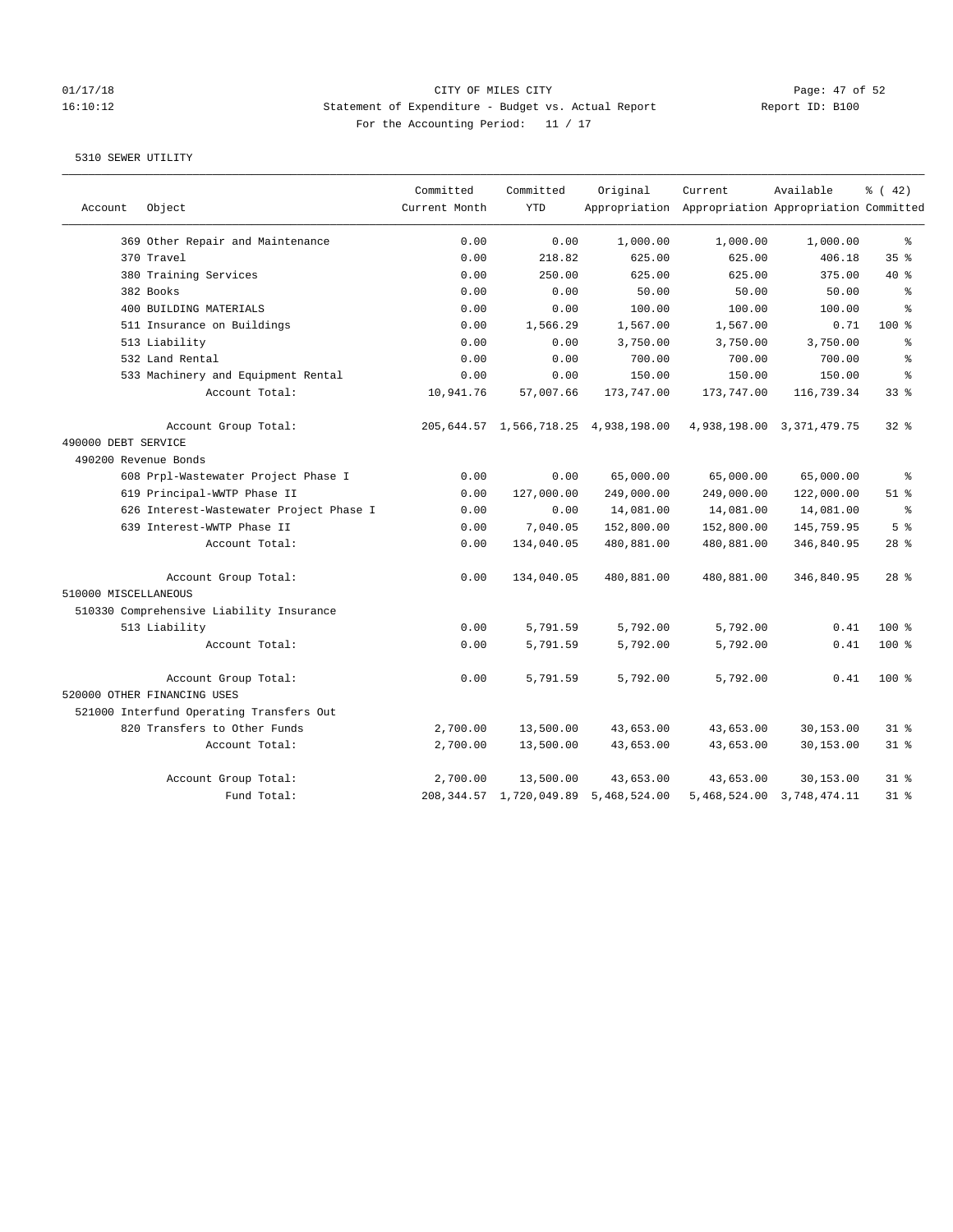### 01/17/18 Page: 48 of 52 16:10:12 Statement of Expenditure - Budget vs. Actual Report Report ID: B100 For the Accounting Period: 11 / 17

5510 AMBULANCE FUND

| Account | Object                                      | Committed<br>Current Month | Committed<br>YTD | Original                | Current<br>Appropriation Appropriation Appropriation Committed | Available   | % (42)             |
|---------|---------------------------------------------|----------------------------|------------------|-------------------------|----------------------------------------------------------------|-------------|--------------------|
|         | 420000 PUBLIC SAFETY-GASB68                 |                            |                  |                         |                                                                |             |                    |
|         | 420460 Fire Suppression(07)                 |                            |                  |                         |                                                                |             |                    |
|         | 350 Professional Services                   | 0.00                       | 2,400.91         | 0.00                    | 0.00                                                           | $-2,400.91$ | ႜ                  |
|         | Account Total:                              | 0.00                       | 2,400.91         | 0.00                    | 0.00                                                           | $-2,400.91$ | ి                  |
|         | 420730 Emergency Medical Services-Ambulance |                            |                  |                         |                                                                |             |                    |
|         | 111 Salaries and Wages - Permanent          | 20,485.51                  | 85,861.86        | 170,849.00              | 170,849.00                                                     | 84,987.14   | 50%                |
|         | 112 SALARIES AND WAGES - PART PAID          | 0.00                       | 1,522.00         | 3,108.00                | 3,108.00                                                       | 1,586.00    | 49 %               |
|         | 121 OVERTIME-PERMANENT                      | 1,515.27                   | 7,894.58         | 25,000.00               | 25,000.00                                                      | 17,105.42   | $32$ $%$           |
|         | 131 VACATION                                | 3,988.00                   | 10,753.51        | 16,000.00               | 16,000.00                                                      | 5,246.49    | 67%                |
|         | 132 SICK LEAVE                              | 782.06                     | 3,852.84         | 15,000.00               | 15,000.00                                                      | 11,147.16   | $26$ %             |
|         | 133 OTHER LEAVE PAY                         | 547.76                     | 1,035.90         | 4,000.00                | 4,000.00                                                       | 2,964.10    | $26$ %             |
|         | 134 HOLIDAY PAY                             | 879.70                     | 2,233.50         | 10,000.00               | 10,000.00                                                      | 7,766.50    | $22$ %             |
|         | 141 Unemployment Insurance                  | 70.53                      | 282.98           | 362.00                  | 362.00                                                         | 79.02       | 78 %               |
|         | 142 Workers' Compensation                   | 940.22                     | 3,822.93         | 7,554.00                | 7,554.00                                                       | 3,731.07    | $51$ %             |
|         | 143 Health Insurance                        | 3,000.95                   | 13,304.78        | 34,824.00               | 34,824.00                                                      | 21,519.22   | 38 <sup>8</sup>    |
|         | 144 FICA                                    | 407.93                     | 1,731.16         | 3,492.00                | 3,492.00                                                       | 1,760.84    | 50%                |
|         | 147 Firemen's Pension                       | 2,590.36                   | 11,392.56        | 34,586.00               | 34,586.00                                                      | 23, 193.44  | 33%                |
|         | 210 Office Supplies and Materials           | 16.22                      | 174.99           | 3,000.00                | 3,000.00                                                       | 2,825.01    | 6 %                |
|         | 214 Small Items of Equipment                | 83.60                      | 1,062.14         | 7,600.00                | 7,600.00                                                       | 6,537.86    | $14*$              |
|         | 220 Operating Expenses                      | 27.30                      | 556.22           | 115,500.00              | 115,500.00                                                     | 114,943.78  | နွ                 |
|         | 222 Chemicals, Lab & Med Supplies           | 3,665.88                   | 13, 311.44       | 25,000.00               | 25,000.00                                                      | 11,688.56   | 53%                |
|         | 230 Repair and Maintenance Supplies         | 0.00                       | 381.89           | 3,000.00                | 3,000.00                                                       | 2,618.11    | 13 <sup>°</sup>    |
|         | 231 Gas, Oil, Diesel Fuel, Grease, etc.     | 578.09                     | 3,771.99         | 15,000.00               | 15,000.00                                                      | 11,228.01   | $25$ %             |
|         | 241 Consumable Tools                        | 0.00                       | 234.55           | 5,000.00                | 5,000.00                                                       | 4,765.45    | 5 <sup>8</sup>     |
|         | 300 PURCHASED SERVICES                      | 0.00                       | 0.00             | 2,000.00                | 2,000.00                                                       | 2,000.00    | ್ಠಿ                |
|         | 311 Postage, Box Rent, Etc.                 | 0.92                       | 5.10             | 100.00                  | 100.00                                                         | 94.90       | 5 <sup>8</sup>     |
|         | 320 Printing, Duplicating, Typing &         | 0.00                       | 0.00             | 200.00                  | 200.00                                                         | 200.00      | ್ಠಿ                |
|         | 330 Publicity, Subscriptions & Dues         | 0.00                       | 28.37            | 0.00                    | 0.00                                                           | $-28.37$    | ್ಠಿ                |
|         | 341 Electric Utility Services               | 95.74                      | 805.33           | 2,000.00                | 2,000.00                                                       | 1,194.67    | $40*$              |
|         | 342 Water Utility Services                  | 23.95                      | 124.01           | 400.00                  | 400.00                                                         | 275.99      | $31$ $\frac{6}{3}$ |
|         | 343 Sewer Utility Services                  | 28.65                      | 142.13           | 300.00                  | 300.00                                                         | 157.87      | 47 %               |
|         | 344 Gas Utility Service                     | 28.62                      | 56.62            | 1,200.00                | 1,200.00                                                       | 1,143.38    | 5 <sup>8</sup>     |
|         | 345 Telephone                               | 131.58                     | 643.17           | 1,500.00                | 1,500.00                                                       | 856.83      | $43$ %             |
|         | 346 Garbage Service                         | 0.00                       | 356.62           | 1,064.00                | 1,064.00                                                       | 707.38      | $34$ $%$           |
|         | 347 Internet                                | 28.24                      | 141.20           | 400.00                  | 400.00                                                         | 258.80      | 35%                |
|         | 350 Professional Services                   | 13,951.15                  | 19,887.63        | 35,000.00               | 35,000.00                                                      | 15, 112.37  | 57%                |
|         | 360 Contr R & M                             | 0.00                       | 125.00           | 5,000.00                | 5,000.00                                                       | 4,875.00    | 3 %                |
|         | 364 R&M Vehicles - Fire/Amb                 | 323.65                     | 6,648.73         | 16,000.00               | 16,000.00                                                      | 9,351.27    | $42$ %             |
|         | 370 Travel                                  | 0.00                       | 307.29           | 2,500.00                | 2,500.00                                                       | 2,192.71    | $12$ %             |
|         | 380 Training Services                       | 448.00                     | 1,496.63         | 20,000.00               | 20,000.00                                                      | 18,503.37   | 7 %                |
|         | 382 Books                                   | 0.00                       | 999.98           | 1,500.00                | 1,500.00                                                       | 500.02      | 67%                |
|         | 400 BUILDING MATERIALS                      | 0.00                       | 133.60           | 3,000.00                | 3,000.00                                                       | 2,866.40    | 4%                 |
|         | 512 Insurance on Vehicles & Equipment       | 0.00                       | 1,159.02         | 1,160.00                | 1,160.00                                                       | 0.98        | 100 %              |
|         | 810 Losses (Bad debt expense - Enterprise   | $-22.71$                   | 16,888.04        | 175,000.00              | 175,000.00                                                     | 158,111.96  | $10*$              |
|         | 811 Contractual Allowances (Ambl)           | 13, 132. 21                | 75,334.81        | 165,000.00              | 165,000.00                                                     | 89,665.19   | 46%                |
|         | 940 Machinery & Equipment                   | 0.00                       | 0.00             | 230,000.00              | 230,000.00                                                     | 230,000.00  | ಿ                  |
|         | Account Total:                              | 67,749.38                  |                  | 288,465.10 1,162,199.00 | 1,162,199.00                                                   | 873,733.90  | $25$ $%$           |
|         | Account Group Total:                        | 67,749.38                  |                  | 290,866.01 1,162,199.00 | 1,162,199.00                                                   | 871,332.99  | $25$ $%$           |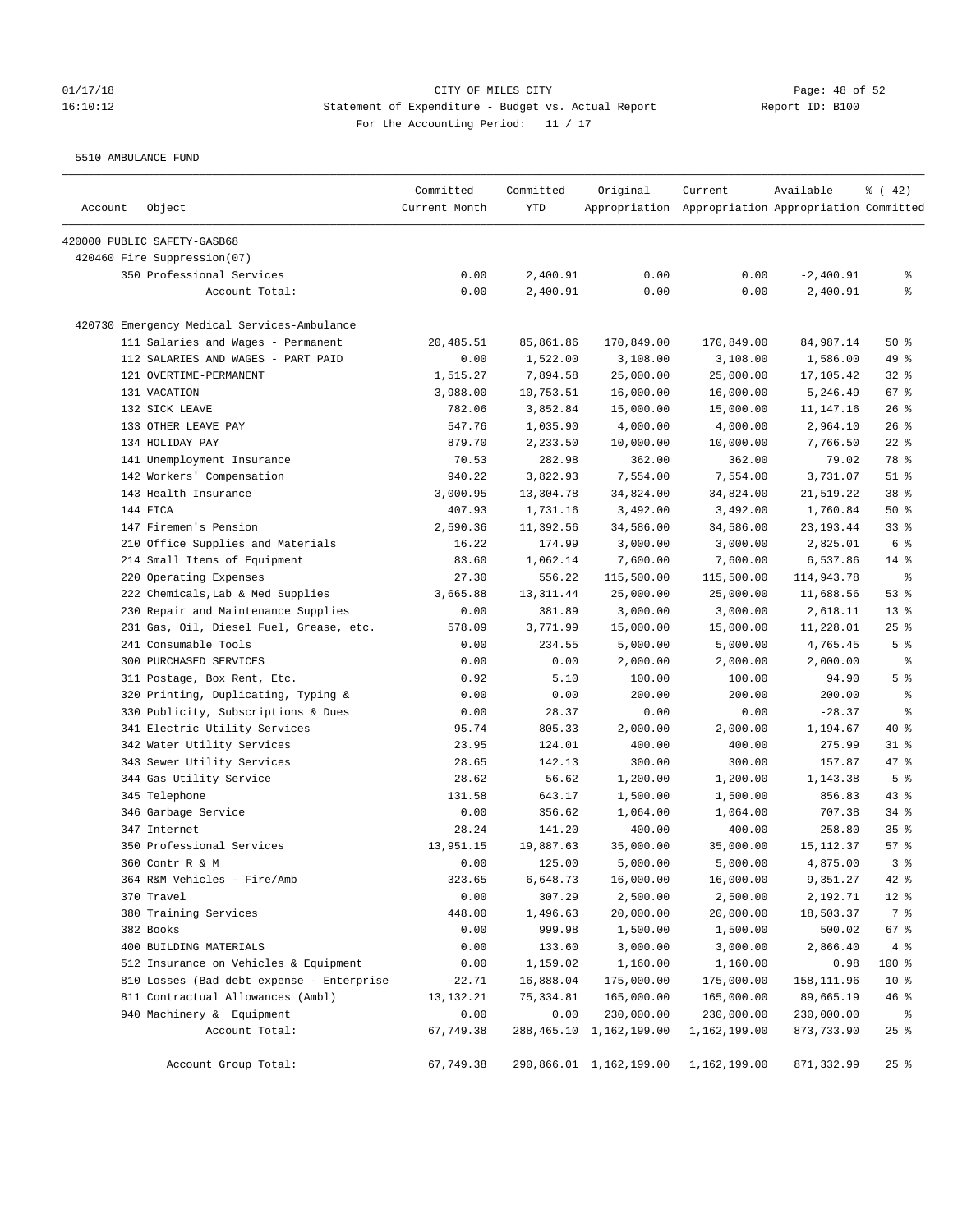## 01/17/18 Page: 49 of 52 16:10:12 Statement of Expenditure - Budget vs. Actual Report Report ID: B100 For the Accounting Period: 11 / 17

### 5510 AMBULANCE FUND

| Object<br>Account                        | Committed<br>Current Month | Committed<br><b>YTD</b> | Original<br>Appropriation | Current      | Available<br>Appropriation Appropriation Committed | $\frac{1}{6}$ ( 42) |
|------------------------------------------|----------------------------|-------------------------|---------------------------|--------------|----------------------------------------------------|---------------------|
| 510000 MISCELLANEOUS                     |                            |                         |                           |              |                                                    |                     |
| 510330 Comprehensive Liability Insurance |                            |                         |                           |              |                                                    |                     |
| 513 Liability                            | 0.00                       | 2,208.75                | 2,209.00                  | 2,209.00     | 0.25                                               | $100*$              |
| Account Total:                           | 0.00                       | 2,208.75                | 2,209.00                  | 2,209.00     | 0.25                                               | $100*$              |
| Account Group Total:                     | 0.00                       | 2,208.75                | 2,209.00                  | 2,209.00     | 0.25                                               | $100*$              |
| 520000 OTHER FINANCING USES              |                            |                         |                           |              |                                                    |                     |
| 521000 Interfund Operating Transfers Out |                            |                         |                           |              |                                                    |                     |
| 820 Transfers to Other Funds             | 2,809.75                   | 14,048.75               | 43,717.00                 | 43,717.00    | 29,668.25                                          | 328                 |
| Account Total:                           | 2,809.75                   | 14,048.75               | 43,717.00                 | 43,717.00    | 29,668.25                                          | 328                 |
| Account Group Total:                     | 2,809.75                   | 14,048.75               | 43,717.00                 | 43,717.00    | 29,668.25                                          | $32*$               |
| Fund Total:                              | 70,559.13                  | 307,123.51              | 1,208,125.00              | 1,208,125.00 | 901,001.49                                         | $25$ $%$            |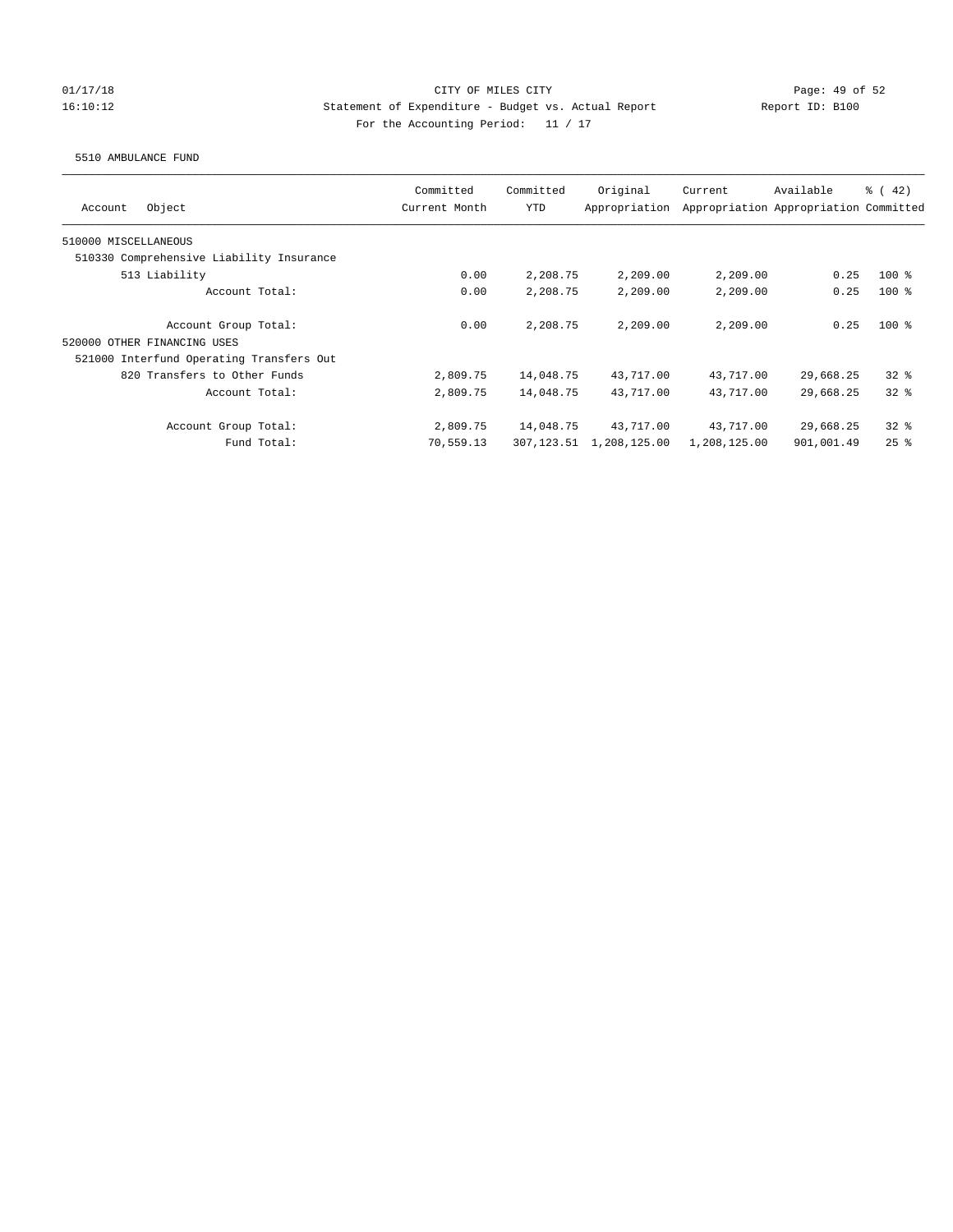## 01/17/18 Page: 50 of 52 16:10:12 Statement of Expenditure - Budget vs. Actual Report Report ID: B100 For the Accounting Period: 11 / 17

5610 AIRPORT OPERATING

| Account             | Object                                     | Committed<br>Current Month | Committed<br><b>YTD</b> | Original   | Current<br>Appropriation Appropriation Appropriation Committed | Available     | $\frac{1}{6}$ ( 42) |
|---------------------|--------------------------------------------|----------------------------|-------------------------|------------|----------------------------------------------------------------|---------------|---------------------|
|                     | 430000 Public Works-GASB68                 |                            |                         |            |                                                                |               |                     |
| 430300 Airport (87) |                                            |                            |                         |            |                                                                |               |                     |
|                     | 111 Salaries and Wages - Permanent         | 6,988.31                   | 42,207.79               | 87,705.00  | 87,705.00                                                      | 45, 497.21    | 48 %                |
|                     | 121 OVERTIME-PERMANENT                     | 0.00                       | 2,225.20                | 3,000.00   | 3,000.00                                                       | 774.80        | 74 %                |
|                     | 131 VACATION                               | 317.13                     | 2,512.10                | 10,000.00  | 10,000.00                                                      | 7,487.90      | 25%                 |
|                     | 132 SICK LEAVE                             | 0.00                       | 246.74                  | 6,000.00   | 6,000.00                                                       | 5,753.26      | 4%                  |
|                     | 133 OTHER LEAVE PAY                        | 845.66                     | 3,035.56                | 4,788.00   | 4,788.00                                                       | 1,752.44      | 63 %                |
|                     | 134 HOLIDAY PAY                            | 141.20                     | 353.60                  | 2,500.00   | 2,500.00                                                       | 2,146.40      | $14$ %              |
|                     | 141 Unemployment Insurance                 | 20.74                      | 127.43                  | 174.00     | 174.00                                                         | 46.57         | 73 %                |
|                     | 142 Workers' Compensation                  | 421.32                     | 2,564.07                | 6,465.00   | 6,465.00                                                       | 3,900.93      | 40 %                |
|                     | 143 Health Insurance                       | 1,429.05                   | 7,145.25                | 17,155.00  | 17,155.00                                                      | 10,009.75     | $42$ %              |
|                     | 144 FICA                                   | 634.38                     | 3,898.16                | 8,873.00   | 8,873.00                                                       | 4,974.84      | 44 %                |
|                     | 145 PERS                                   | 702.36                     | 4,284.17                | 9,825.00   | 9,825.00                                                       | 5,540.83      | 44 %                |
|                     | 196 CLOTHING ALLOTMENT                     | 0.00                       | 375.00                  | 375.00     | 375.00                                                         | 0.00          | 100 %               |
|                     | 210 Office Supplies and Materials          | 0.00                       | 135.93                  | 900.00     | 900.00                                                         | 764.07        | 15 <sup>°</sup>     |
|                     | 214 Small Items of Equipment               | 0.00                       | 0.00                    | 500.00     | 500.00                                                         | 500.00        | $\epsilon$          |
|                     | 220 Operating Expenses                     | 291.98                     | 1,938.34                | 3,800.00   | 3,800.00                                                       | 1,861.66      | $51$ %              |
|                     | 230 Repair and Maintenance Supplies        | 3,123.79                   | 6,604.92                | 10,000.00  | 10,000.00                                                      | 3,395.08      | 66 %                |
|                     | 231 Gas, Oil, Diesel Fuel, Grease, etc.    | 114.59                     | 755.62                  | 4,000.00   | 4,000.00                                                       | 3,244.38      | 19 <sup>°</sup>     |
|                     | 237 Aviation Fuel                          | 8,384.67                   | 321, 454.59             | 250,000.00 | 250,000.00                                                     | $-71, 454.59$ | 129 %               |
|                     | 239 Tires, Tubes Etc.                      | 0.00                       | 977.28                  | 2,500.00   | 2,500.00                                                       | 1,522.72      | 39 <sup>8</sup>     |
|                     | 250 Supplies for Resale                    | 0.00                       | 1,361.09                | 300.00     | 300.00                                                         | $-1,061.09$   | 454 %               |
|                     | 311 Postage, Box Rent, Etc.                | 49.00                      | 133.46                  | 300.00     | 300.00                                                         | 166.54        | 44 %                |
|                     | 319 Other Communication and Transportation | 72.95                      | 319.75                  | 650.00     | 650.00                                                         | 330.25        | 49 %                |
|                     | 330 Publicity, Subscriptions & Dues        | 39.00                      | 116.50                  | 500.00     | 500.00                                                         | 383.50        | 23%                 |
|                     | 334 Memberships, Registrations & Dues      | 490.00                     | 490.00                  | 100.00     | 100.00                                                         | $-390.00$     | 490 %               |
|                     | 341 Electric Utility Services              | 607.53                     | 4,094.77                | 9,000.00   | 9,000.00                                                       | 4,905.23      | 45 %                |
|                     | 344 Gas Utility Service                    | 415.06                     | 735.55                  | 5,000.00   | 5,000.00                                                       | 4,264.45      | 15 <sup>°</sup>     |
|                     | 345 Telephone                              | 234.37                     | 1,150.61                | 3,600.00   | 3,600.00                                                       | 2,449.39      | $32$ $%$            |
|                     | 347 Internet                               | 27.15                      | 223.55                  | 500.00     | 500.00                                                         | 276.45        | 45 %                |
|                     | 350 Professional Services                  | 0.00                       | 0.00                    | 1,500.00   | 1,500.00                                                       | 1,500.00      | နွ                  |
|                     | 363 R&M Vehicles/Equip/Labor-PW            | 421.47                     | 2,224.30                | 6,000.00   | 6,000.00                                                       | 3,775.70      | 37%                 |
|                     | 367 Plumbing, Heating, Electrical          | 0.00                       | 0.00                    | 1,000.00   | 1,000.00                                                       | 1,000.00      | နွ                  |
|                     | 380 Training Services                      | 0.00                       | 0.00                    | 150.00     | 150.00                                                         | 150.00        | နွ                  |
|                     | 511 Insurance on Buildings                 | 0.00                       | 3,328.87                | 3,329.00   | 3,329.00                                                       | 0.13          | $100$ %             |
|                     | 512 Insurance on Vehicles & Equipment      | 0.00                       | 1,682.79                | 1,733.00   | 1,733.00                                                       | 50.21         | 97%                 |
|                     | 513 Liability                              | 0.00                       | 0.00                    | 4,793.00   | 4,793.00                                                       | 4,793.00      | ್ಠಿ                 |
|                     | 911 FFA AIP17-2017                         | 0.00                       | 0.00                    | 435,500.00 | 435,500.00                                                     | 435,500.00    | နွ                  |
|                     | Account Total:                             | 25,771.71                  | 416,702.99              | 902,515.00 | 902,515.00                                                     | 485,812.01    | 46%                 |
|                     | 430320 Airport - Improvements              |                            |                         |            |                                                                |               |                     |
|                     | 360 Contr R & M                            | 0.00                       | 0.00                    | 21,000.00  | 21,000.00                                                      | 21,000.00     | ိစ                  |
|                     | Account Total:                             | 0.00                       | 0.00                    | 21,000.00  | 21,000.00                                                      | 21,000.00     |                     |
| 490000 DEBT SERVICE | Account Group Total:                       | 25,771.71                  | 416,702.99              | 923,515.00 | 923,515.00                                                     | 506,812.01    | $45$ %              |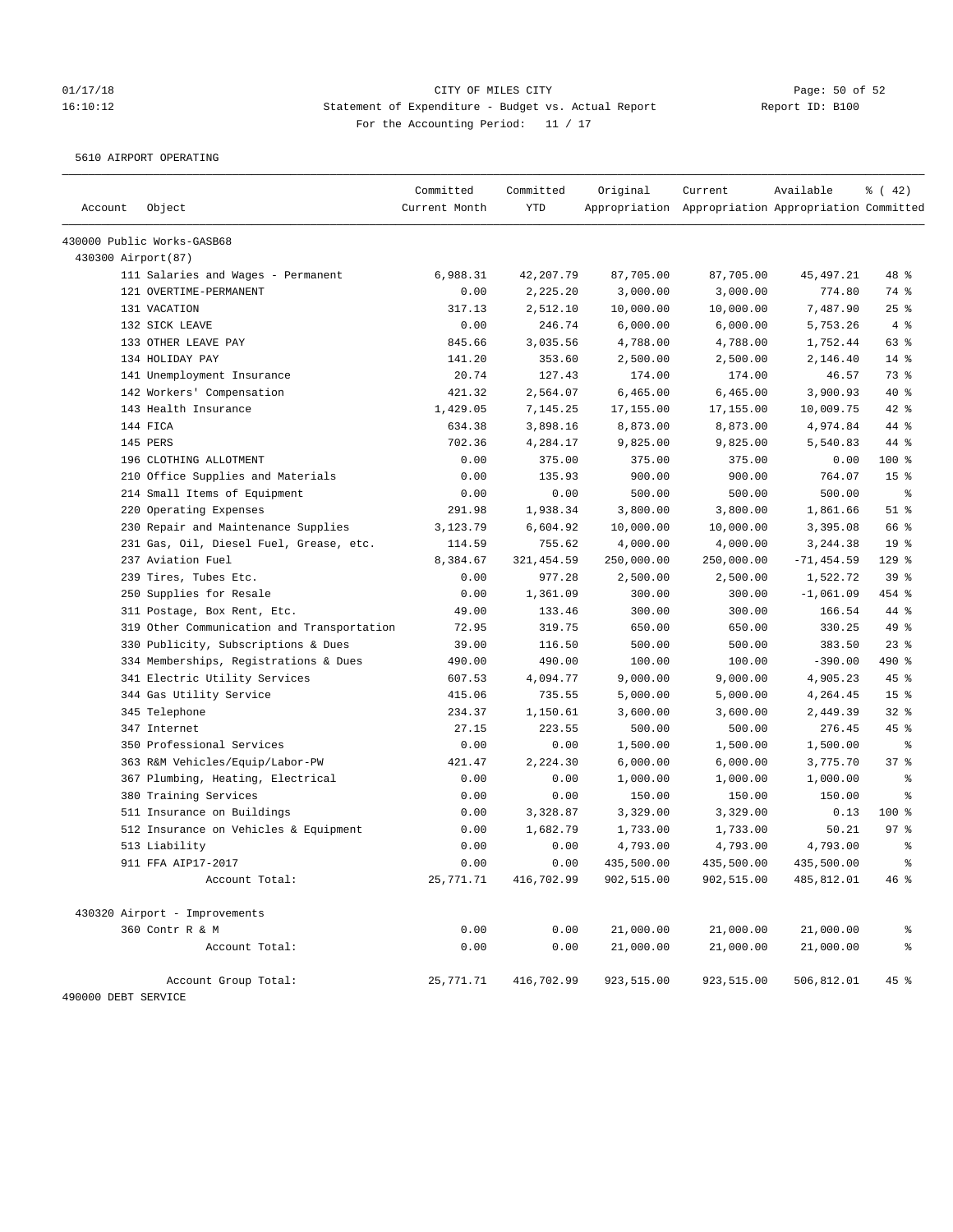### 01/17/18 Page: 51 of 52 16:10:12 Statement of Expenditure - Budget vs. Actual Report Report ID: B100 For the Accounting Period: 11 / 17

5610 AIRPORT OPERATING

| Account | Object                                   | Committed<br>Current Month | Committed<br>YTD | Original<br>Appropriation | Current    | Available<br>Appropriation Appropriation Committed | $\frac{3}{6}$ ( 42) |
|---------|------------------------------------------|----------------------------|------------------|---------------------------|------------|----------------------------------------------------|---------------------|
|         | 490500 Other Debt Service Payments       |                            |                  |                           |            |                                                    |                     |
|         | 641 Principal - Aeronautics Loan 08      | 0.00                       | 0.00             | 4,921.00                  | 4,921.00   | 4,921.00                                           | ႜ                   |
|         | 642 Interest - Aeronautics Loan 08       | 0.00                       | 0.00             | 179.00                    | 179.00     | 179.00                                             | နွ                  |
|         | 645 Equipment-Principle                  | 422.14                     | 2,110.70         | 2,818.00                  | 2,818.00   | 707.30                                             | 75 %                |
|         | 646 Equipment-Interest                   | 54.09                      | 270.45           | 42.00                     | 42.00      | $-228.45$                                          | 644 %               |
|         | 648 MT Aero Principle 06-2015            | 0.00                       | 0.00             | 16,953.00                 | 16,953.00  | 16,953.00                                          | ႜ                   |
|         | 649 MT Aero Interest06-2015              | 0.00                       | 0.00             | 2,204.00                  | 2,204.00   | 2,204.00                                           | နွ                  |
|         | 650 Principle-Purchase Fuel Truck        | 1,818.51                   | 9,017.39         | 20,892.00                 | 20,892.00  | 11,874.61                                          | $43$ %              |
|         | 651 Interest-Purchase Fuel Truck         | 31.49                      | 232.61           | 1,308.00                  | 1,308.00   | 1,075.39                                           | 18 %                |
|         | Account Total:                           | 2,326.23                   | 11,631.15        | 49,317.00                 | 49,317.00  | 37,685.85                                          | $24$ %              |
|         | Account Group Total:                     | 2,326.23                   | 11,631.15        | 49,317.00                 | 49,317.00  | 37,685.85                                          | $24$ $%$            |
|         | 520000 OTHER FINANCING USES              |                            |                  |                           |            |                                                    |                     |
|         | 521000 Interfund Operating Transfers Out |                            |                  |                           |            |                                                    |                     |
|         | 820 Transfers to Other Funds             | 1,607.67                   | 8,038.35         | 19,292.00                 | 19,292.00  | 11,253.65                                          | $42$ %              |
|         | Account Total:                           | 1,607.67                   | 8,038.35         | 19,292.00                 | 19,292.00  | 11,253.65                                          | $42$ %              |
|         | Account Group Total:                     | 1,607.67                   | 8,038.35         | 19,292.00                 | 19,292.00  | 11,253.65                                          | $42$ %              |
|         | Fund Total:                              | 29,705.61                  | 436, 372.49      | 992,124.00                | 992,124.00 | 555,751.51                                         | $44*$               |
|         |                                          |                            |                  |                           |            |                                                    |                     |